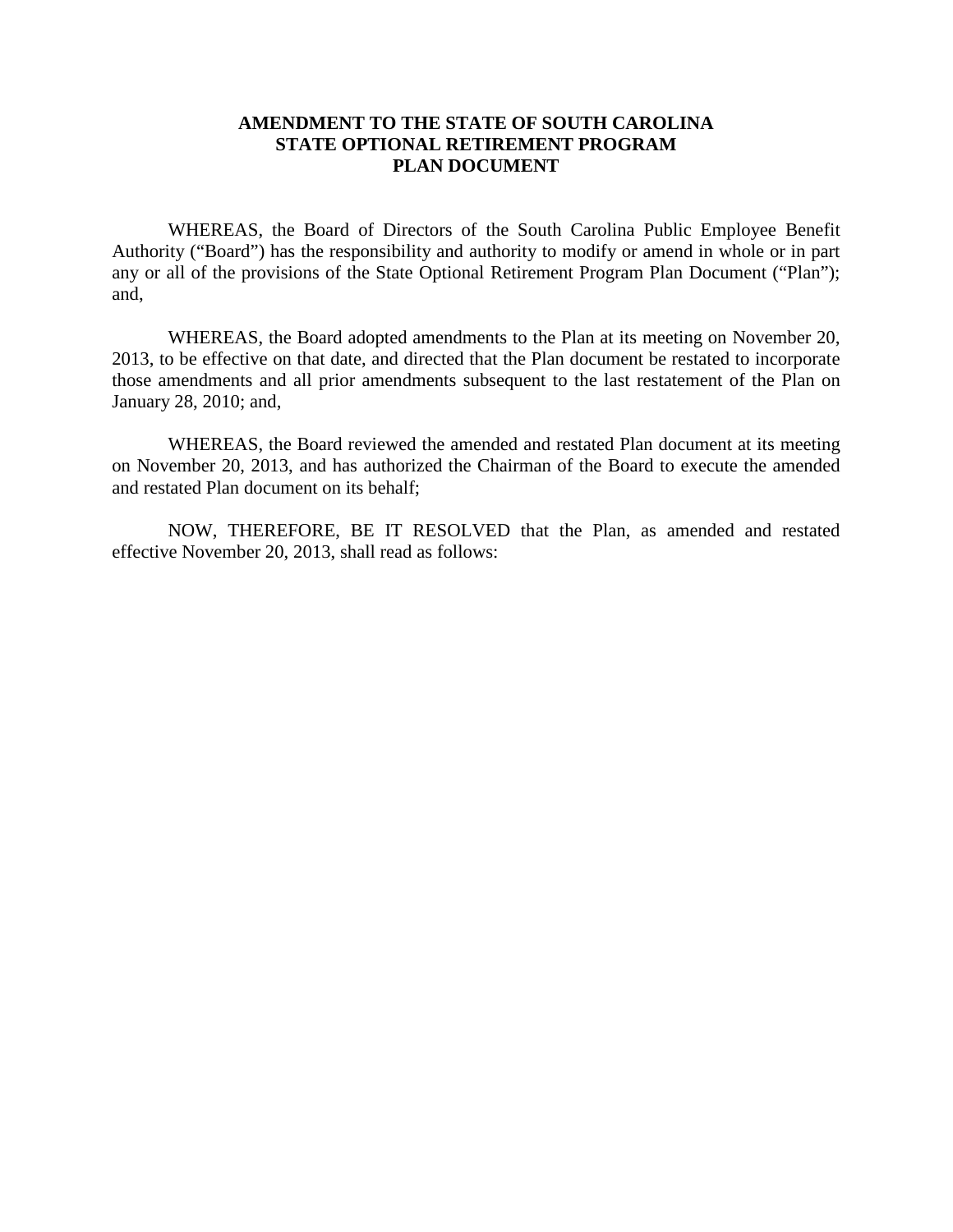### **STATE OF SOUTH CAROLINA STATE OPTIONAL RETIREMENT PROGRAM PLAN DOCUMENT**

Amended and Restated Effective November 20, 2013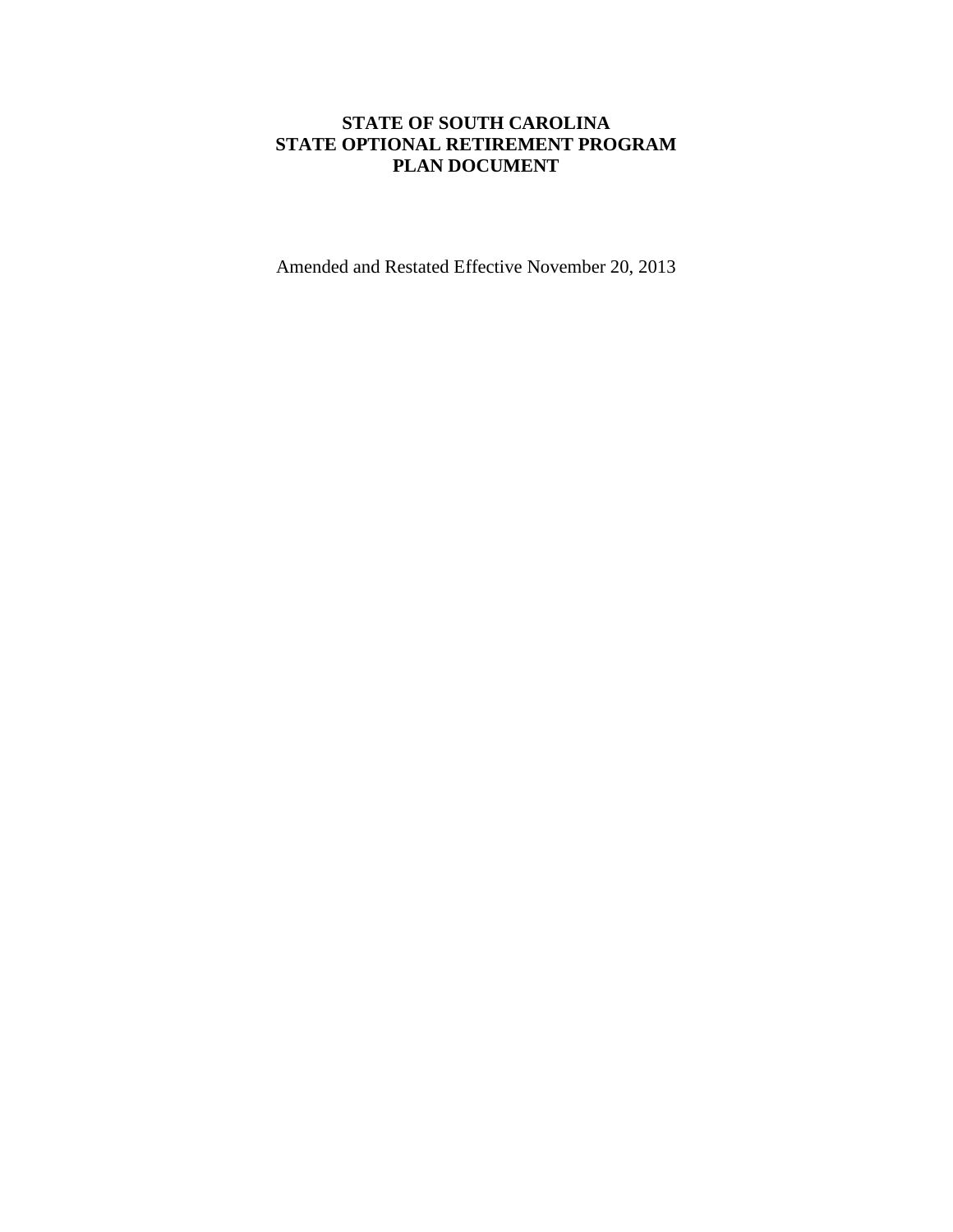#### **PREAMBLE AMENDMENT AND RESTATEMENT OF PLAN**

The State of South Carolina established the South Carolina State Optional Retirement Program pursuant to Section 401(a) of the Internal Revenue Code of 1986 ("IRC") and Section 9-20-10 et seq. of the South Carolina Code of Laws ("Code"). As set forth in Section 9-20-20 of the Code, the purpose of the Program is to enable eligible employees of the State, its agencies, and its institutions of public education, as provided in Sections 9-20-10(2) and 9-20-40 of the Code, to participate in a defined contribution plan authorized by the United States Internal Revenue Code as interpreted and administered by the Internal Revenue Service, thereby permitting such employees to obtain the advantages inherent in such plans relative to the income tax treatment of the contributions and disbursements made pursuant to tax sheltered income deferment plans. The Plan is for the exclusive benefit of Eligible Employees, and their Beneficiaries, of any Participating Employer that participates in the Plan and Trust. The Plan is intended to qualify under IRC Section 401(a) and to be a government plan within the meaning of IRC Section 414(d), and the Trust is intended to be tax-exempt under IRC Section 501(a).

The Plan was most recently amended and restated effective January 28, 2010. The Plan is now being amended and restated effective November 20, 2013, except as otherwise provided herein, to include all amendments made since the prior restatement and to make certain other required and desired changes.

Except as otherwise specifically provided herein, the Plan as hereinafter set forth establishes the rights and obligations with respect to individuals who are Employees on and after November 20, 2013, and to transactions under the Plan on and after November 20, 2013. The rights and benefits, if any, of individuals who are not Employees on or after such date are determined under the Plan that was in effect on the date that their employment terminated, except as otherwise specifically provided herein or in a subsequent amendment.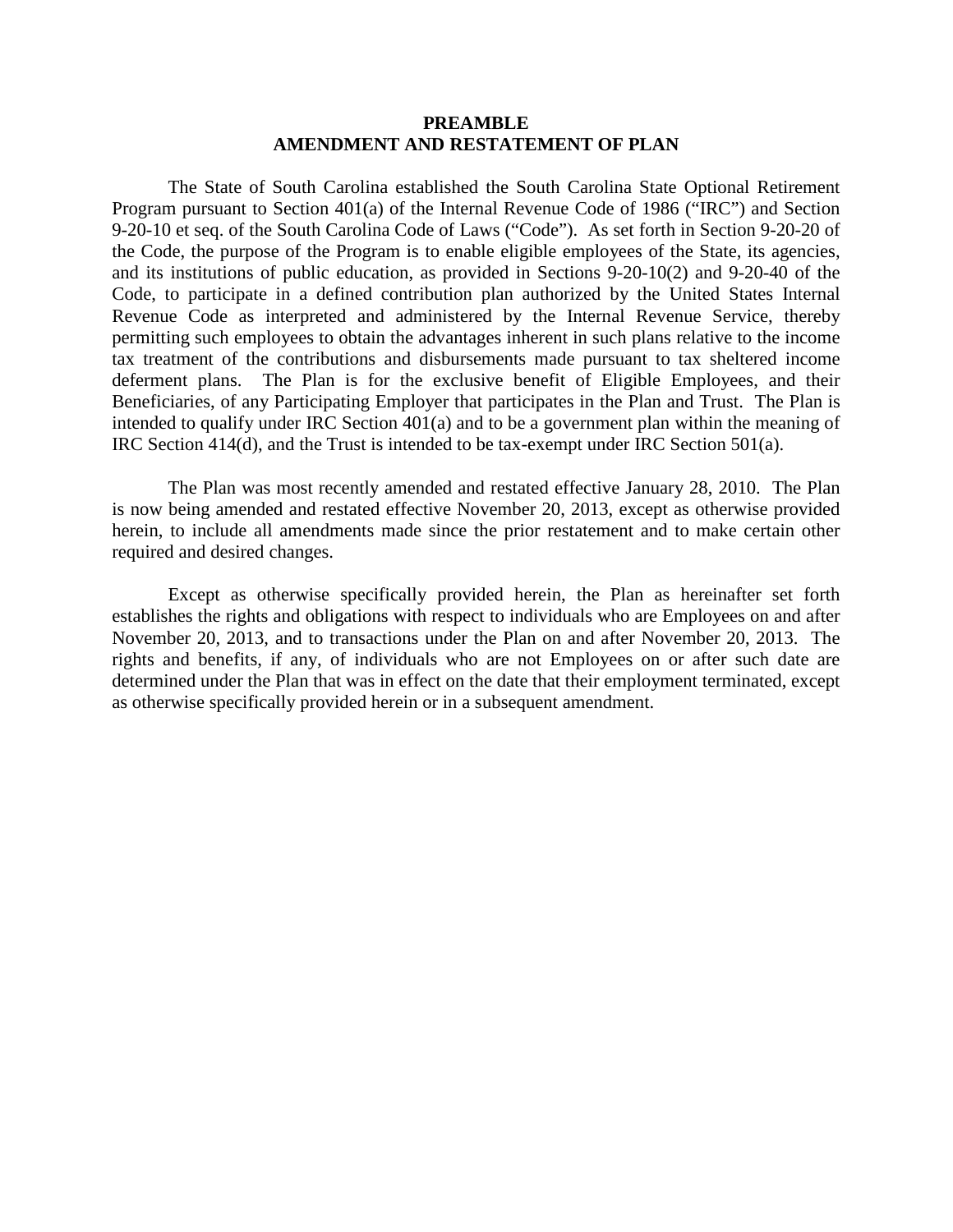## SUMMARY TABLE OF CONTENTS

| 1.               |  |
|------------------|--|
| 2.               |  |
| 3.               |  |
| $\overline{4}$ . |  |
| 5.               |  |
| 6.               |  |
| 7.               |  |
| 8.               |  |
| 9.               |  |
| 10.              |  |
| 11.              |  |
| 12.              |  |
| 13.              |  |
| 14.              |  |
| 15.              |  |
| 16.              |  |
| 17.              |  |
| 18.              |  |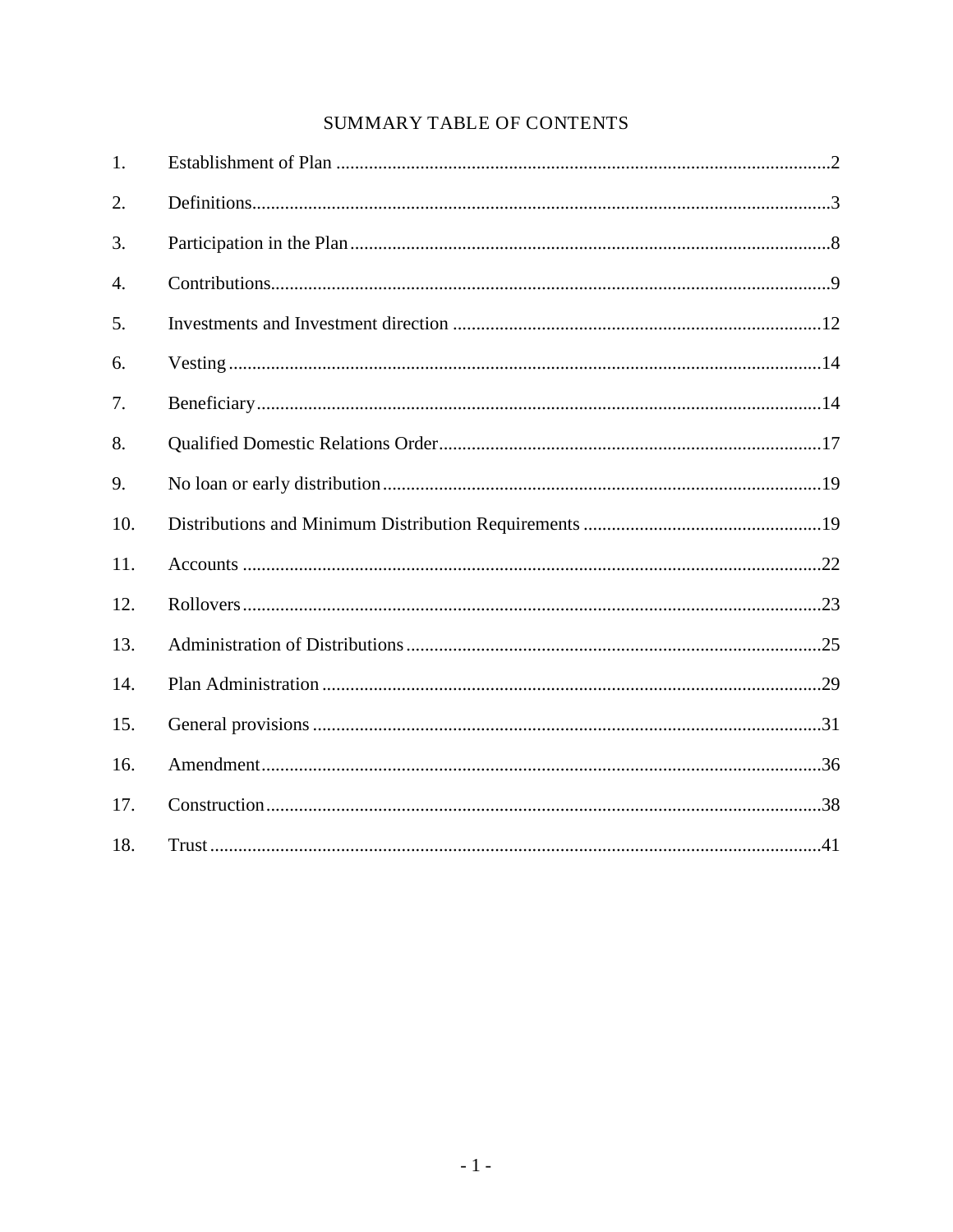## **1. Establishment of Plan**

#### **1.1. Plan established**

This document states the provisions of the retirement Plan established by Section 9-20-20 of the South Carolina Code of Laws, and establishes a Trust for the Plan assets. The provisions of Section 9-20-10 et seq. of the Code are incorporated into the Plan as if fully set out in this document.

#### **1.2. Exclusive benefit**

The Plan and Trust are established for the exclusive benefit of Participants and their Beneficiaries. Consistent with IRC  $\S$  401(a)(2), no amount held under the Plan will ever inure to the benefit of the Plan Sponsor, any Employer, the Plan Administrator, or any successor of any of them, and all Plan investments and amounts will be held for the exclusive purpose of providing Benefits to the Plan's Participants and their Beneficiaries. Notwithstanding anything in the Plan to the contrary, it will be impossible at any time before the satisfaction of all liabilities to Participants, Beneficiaries, and Alternate Payees for any part of the Plan assets to be used for or diverted to purposes other than for the exclusive benefit of Participants, Beneficiaries, and Alternate Payees, except that payment of taxes and administration expenses may be made from the Plan assets as provided by the Plan or permitted by law.

#### **1.3. Qualified plan**

The Plan Administrator intends to (but is not required to or obligated to) maintain the Plan as a plan that qualifies for favorable federal income tax treatment under Internal Revenue Code ("IRC")  $§$  401(a).

#### **1.3.1 Profit Sharing Plan**

For purposes of the Internal Revenue Code, the Plan is a profit sharing plan under IRC § 401(a)(27). However, all contributions to the Plan may be made without regard to profits for the taxable year.

#### **1.4. Individual account plan**

The Plan is an individual account plan which provides for an individual Account for each Participant and for Benefits based solely upon the amount of Contributions, investment gains and losses, Fees, and expenses allocated to the Participant's Account.

#### **1.5. ERISA does not apply**

The United States Code provisions created by Title I of the Employee Retirement Income Security Act of 1974 ("ERISA") do not apply to this Plan.

#### **1.6. Governmental plan rules**

The Plan is a Governmental Plan within the meaning of 29 U.S.C. § 1002(32) and IRC § 414(d).

#### **1.7. No third-party beneficiary**

The Plan Sponsor and each Employer does not intend by any of the Plan's provisions to make any Person other than a Participant, an Alternate Payee designated by a Qualified Domestic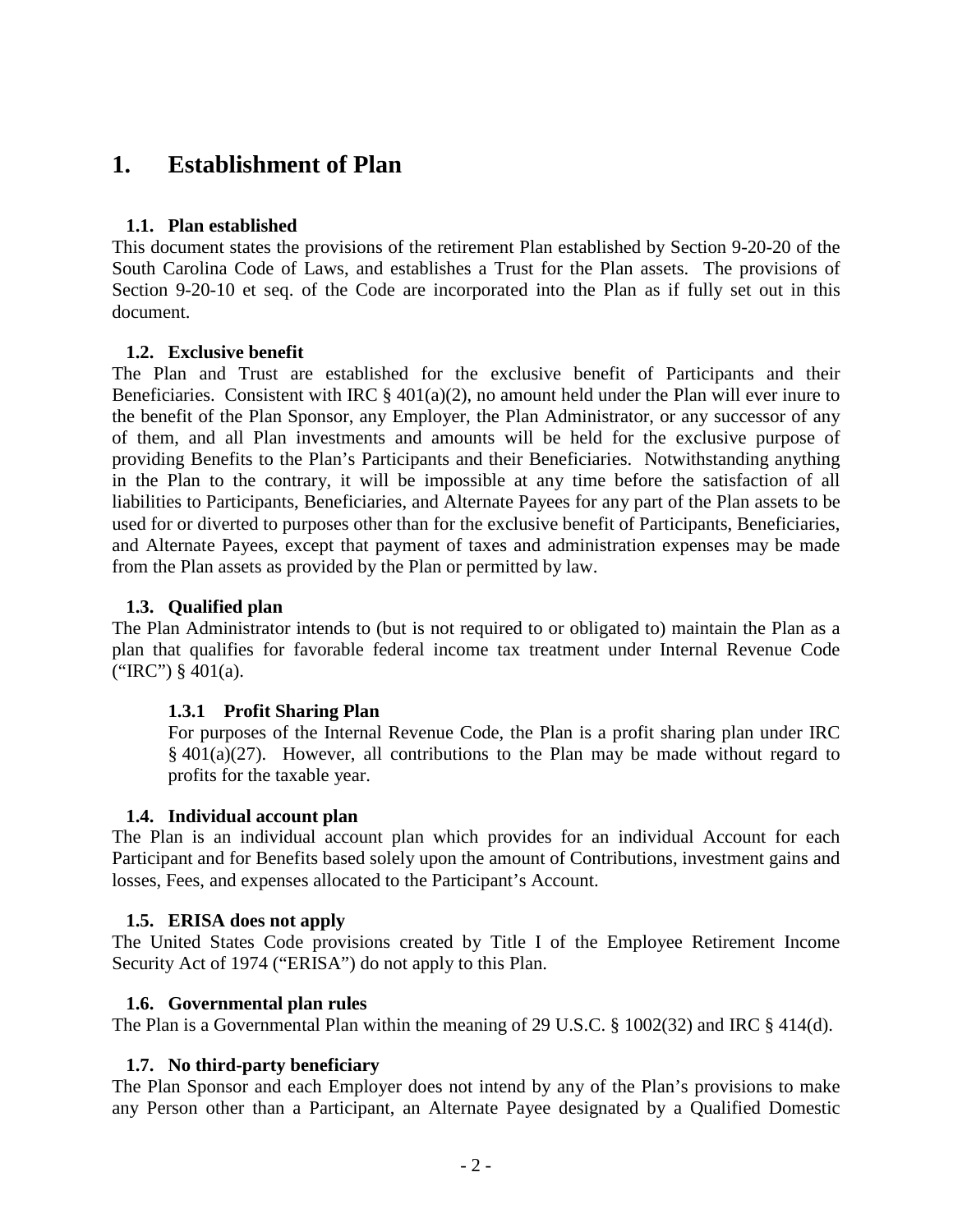Relations Order, or a Beneficiary under the Plan following the death of the Participant a thirdparty Beneficiary of the Plan. Further, nothing in the Plan can be construed or interpreted to authorize any Person other than a Participant, Alternate Payee, or Beneficiary after the Participant's death to maintain any cause of action under or relating to the Plan. The duties, obligations, and responsibilities of the Plan Administrator and each Employer concerning third parties will remain solely as imposed by law.

## **2. Definitions**

Whenever used in the Plan, each of the following terms has the meaning stated below.

#### **2.1. "Account"**

means the total of the individual sub-Account(s) maintained on behalf of each Participant, Beneficiary, or Alternate Payee under the Investment Option(s) held pursuant to the Plan. The following sub-accounts shall be maintained by the DSPs: an Employer Account to which Employer Contributions shall be credited; an Employee Account to which Employee Contributions shall be credited; and a Rollover Account to which rollovers shall be credited.

#### **2.1.1 Separate Beneficiary Accounts**

If the Participant designates more than one Beneficiary, after the death of the Participant and upon the written request of any Beneficiary or upon an approved claim payable to any Beneficiary and not all Beneficiaries, the DSP shall, to the extent permitted by the Investment Option, maintain a separate Account with respect to the interest of each Beneficiary, beginning as of the next Valuation Date that occurs after the Beneficiary's request or claim is received by the DSP.

#### **2.2. "Applicable Form"**

means the appropriate form as designated and furnished by the Plan Administrator or DSP to make an election or provide a notice as required by the Plan, including a form in electronic medium with an electronic signature in compliance with E-SIGN.

- **2.2.1 "E-SIGN"** means 114 Statutes 464, Public Law 106-229 the Federal Electronic Signatures in Global and National Commerce Act.
- **2.2.2 "Electronic"** means, consistent with E-SIGN § 105(3), of or relating to technology having electrical, digital, magnetic, optical, electromagnetic, or similar capabilities regardless of medium.
- **2.2.3 "Electronic Signature"** means, consistent with E-SIGN § 105(2), information or data in Electronic form, attached to or logically associated with an Electronic Record, and executed or adopted by a Person or an Electronic Agent of a Person, with the intent to sign a contract, agreement, or record.

#### **2.3. "Alternate Payee"**

means a Person who is an alternate payee (within the meaning of IRC  $\S$  414(p)(8)) under an order directed to the Plan that the Plan Administrator or DSP has determined to be a Qualified Domestic Relations Order.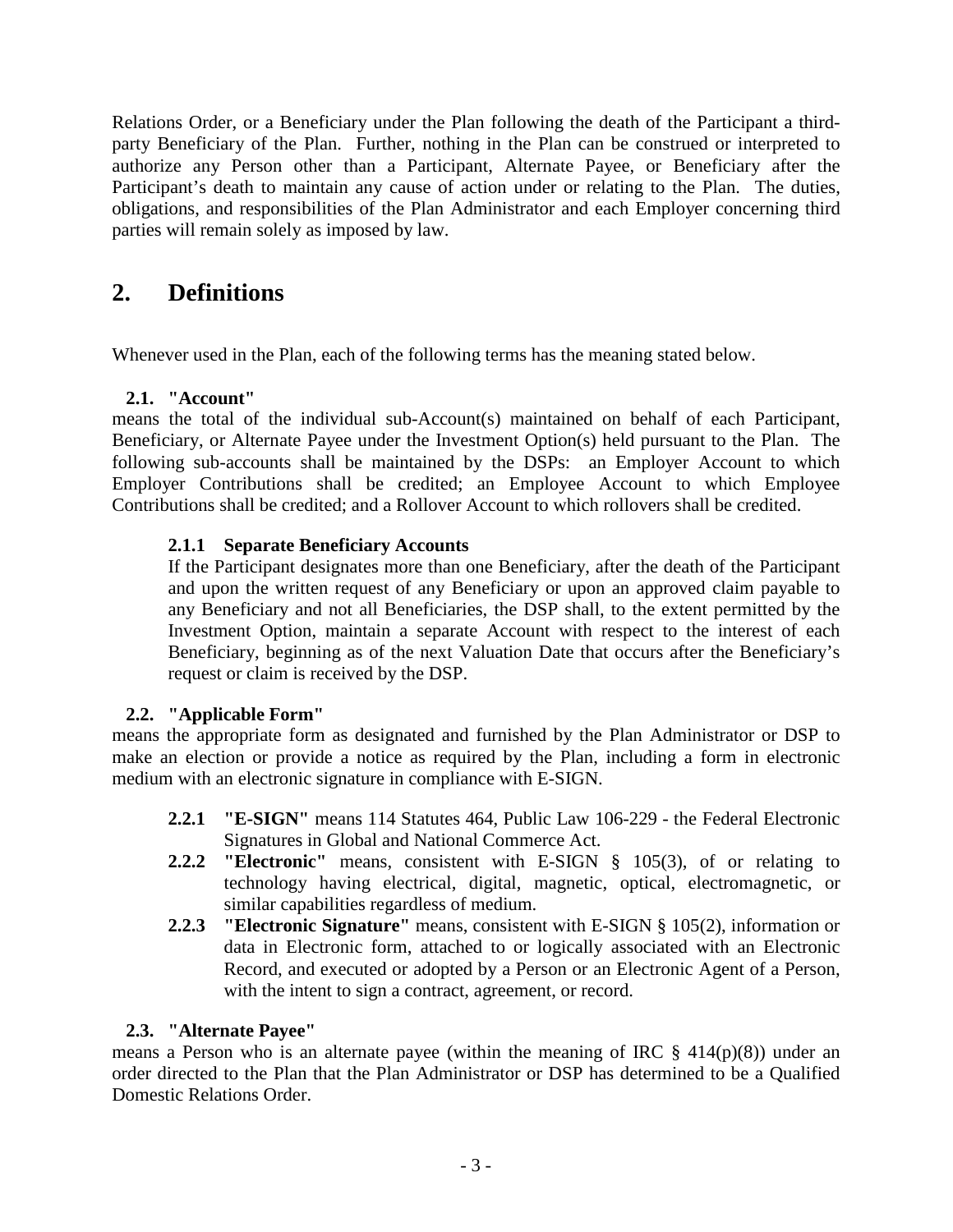#### **2.4. "Annuity Payout Option"**

means a Payout Option which includes a provision for payments based, in whole or in part, upon the life of a natural person.

#### **2.5. "Beneficiary"**

means each Person a Participant designates by a valid Beneficiary Designation to receive any undistributed Benefit payable on or after the Participant's death.

#### **2.6. "Beneficiary Designation"**

means a valid and effective Beneficiary Designation made according to Part 7.

#### **2.7. "Benefit"**

refers to the right under this Plan of the Participant (or Beneficiary or other payee) to receive a Distribution of all or any portion of the Participant's Account.

#### **2.8. "Code"**

means the South Carolina Code of Laws.

#### **2.9. "Compensation"**

means all wages, salaries, fees, and other amounts paid to the Employee by the Employer for personal services actually rendered in the course of employment with the Employer and used as a basis for Employee and Employer contributions.

#### **2.9.1 Interpretation**

The term "Compensation" shall be interpreted by the Plan Administrator consistent with the interpretation of that term under the Pension Plan.

#### **2.10. "Contributions"**

means Contributions under the provisions of this Plan, including Employee Contributions and Employer Contributions.

#### **2.11. "Designated Service Provider" or "DSP"**

is a company designated to provide recordkeeping and/or investment services to the Plan pursuant to Code § 9-20-30.

#### **2.12. "Direct Rollover"**

means a payment under the Plan to an Eligible Retirement Plan specified by the Distributee.

#### **2.13. "Distributee"**

means any Person who receives, or but for his/her instruction to the Plan Administrator is entitled to receive, a Distribution.

A Distributee includes an Alternate Payee to whom the Plan Administrator is directed to make a payment under a Qualified Domestic Relations Order.

#### **2.14. "Distribution"**

means, as appropriate in the context, any kind of Distribution or the particular kind of Distribution provided by the Plan.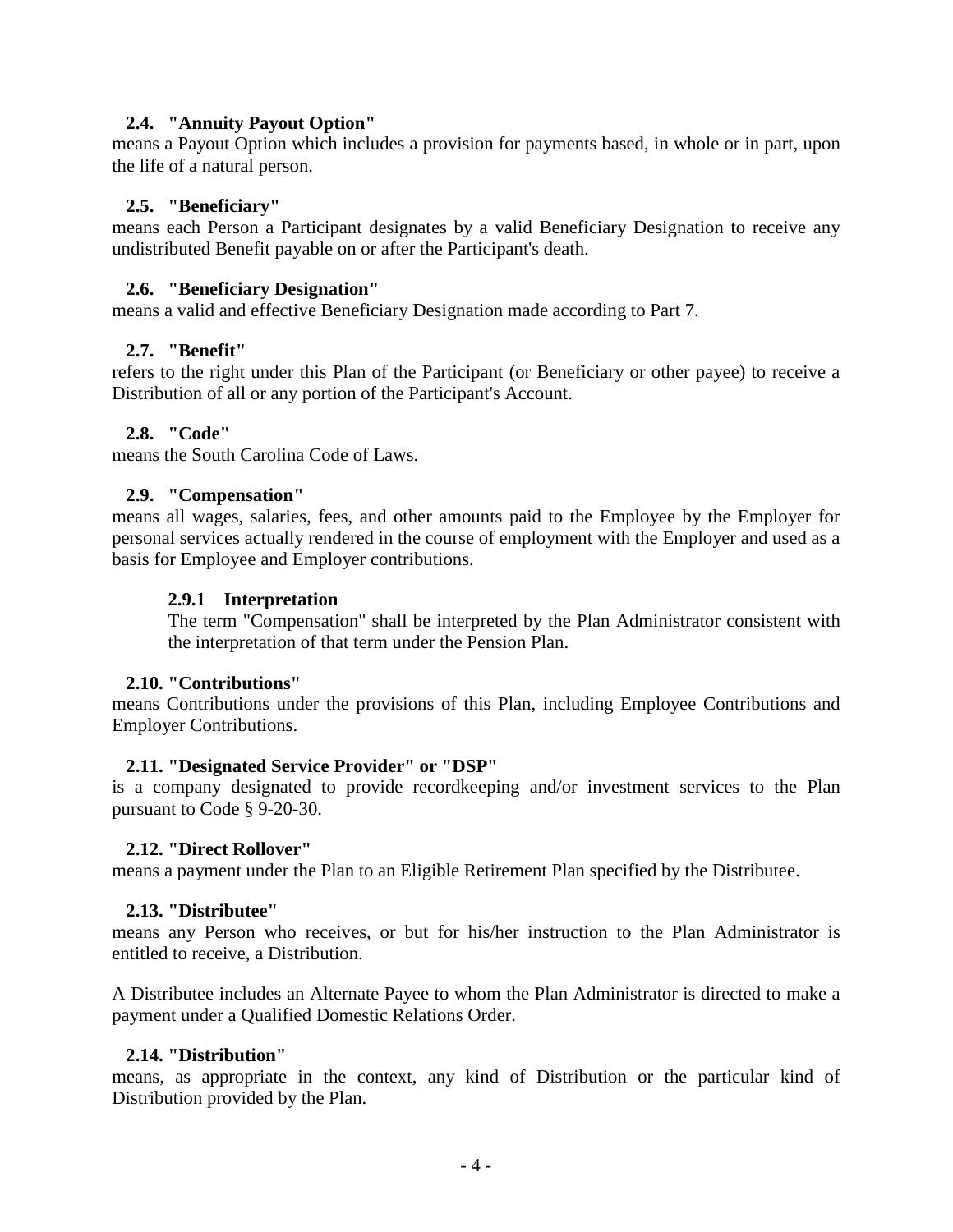#### **2.15. "Distribution Commencement Date"**

means the first date on which a Distribution (or any payment under a Distribution) is paid or becomes payable.

#### **2.16. "Effective Date"**

means July 1, 2002.

#### **2.17. "Eligible Employee"**

has the meaning provided in Code §§ 9-20-10(2) and 9-20-40.

#### **2.18. "Employee Contribution"**

means those Contributions required from the Participant under Code § 9-20-50.

#### **2.19. "Employer"**

has the meaning provided in Code § 9-20-10(1).

#### **2.20. "Employer Contributions"**

means those Contributions made by the Employer under Code § 9-20-50.

#### **2.21. "Enabling Statute"**

means Chapter 20 of Title 9 of the South Carolina Code of Laws.

#### **2.22. "Fees"**

means any fees required or permitted to be charged against the Participant's (or Beneficiary's or Alternate Payee's) Plan Account according to (any one or more of the following): the Plan, the Trust, the Participation Agreement, an Investment Option including redemption fees, an investment advisory agreement, any other writing signed by the Participant (or, after the Participant's death, the Beneficiary), any written notice given by or on behalf of the Plan Administrator or the Trustee that is accepted or deemed accepted by the Participant (or Beneficiary), or any court order. Additionally, the Plan Administrator may impose fees to pay for expenses it deems proper to administer the Plan. The fees may be charged to the Participants' Accounts according to an equitable method determined by the Plan Administrator.

#### **2.23. "Fiduciary"**

means a Person that is a fiduciary of the Plan pursuant to applicable law.

#### **2.24. "Internal Revenue Code" or "IRC"**

means the Internal Revenue Code of 1986, as amended, and including any Regulations and rulings (or other guidance of general applicability) under the IRC, as applicable to a governmental plan as defined by IRC § 414(d).

#### **2.25. "Investment Option"**

means any investment option offered in accordance with the Plan's investment policy and approved by the Plan Administrator.

#### **2.26. "Investment Law"**

means, as applicable or relevant in the context, any federal or State banking law, insurance law, securities law, and other rules of the National Association of Securities Dealers, Inc. ("NASD")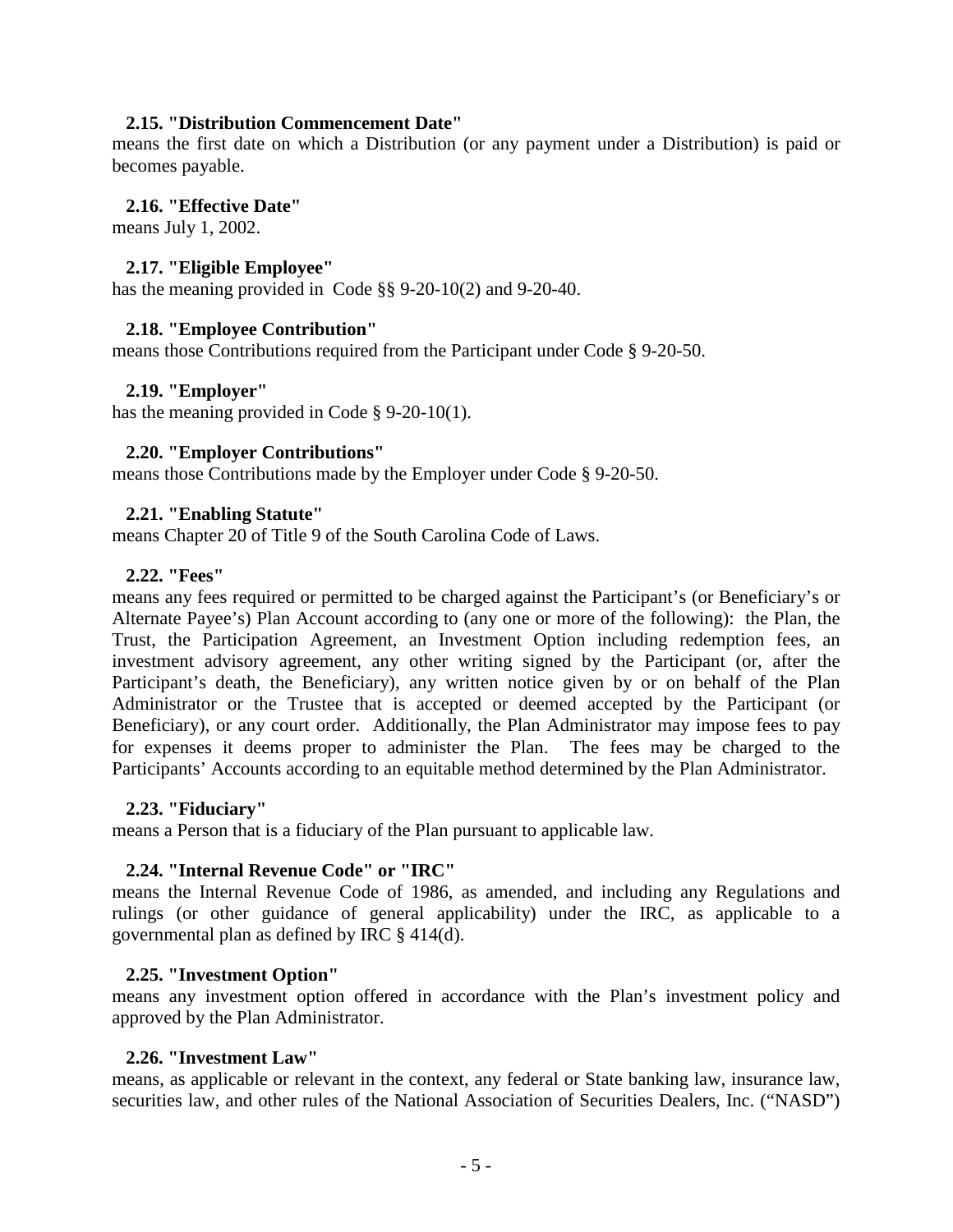and the rules of the NYSE and of any stock exchange or commodities exchange, to the extent approved or not disapproved by the SEC.

#### **2.27. "NYSE"**

means the New York Stock Exchange.

#### **2.28. "Participant"**

means an Eligible Employee (or former Eligible Employee) who made a State ORP Election and for whom Contributions under the Plan have been made or accrued and whose Account has not been fully distributed under the Plan.

#### **2.29. "Participation Agreement"**

means the Applicable Form that states the Participant's State ORP Election and such other information as the Plan Administrator may prescribe for the efficient or convenient administration of the Plan.

#### **2.30. "Payout Option"**

means any, except as limited below, of the annuity options or other options for payment that is available under the applicable Plan Investment Option.

#### **2.30.1 No gender-distinct tables**

A Payout Option shall not be based on gender-distinct actuarial tables.

#### **2.30.2 Plan requirements**

A Payout Option must satisfy all applicable provisions of the Plan, including (but not limited to) ¶ 10.2.

#### **2.31. "Pension Plan"**

means the South Carolina Retirement System defined benefit plan provided by Chapter 1 of Title 9 of the Code.

#### **2.32. "Person"**

means a natural person, a corporation, a limited liability company, an unincorporated association, a partnership, a joint venture, a business trust, the Plan Administrator, or anything that is a person within the meaning of applicable law.

#### **2.33. "Personal Representative"**

means the Person duly appointed by an order of the court (or of a registrar or administrator under the court's supervision) having jurisdiction over the estate of the Participant that grants the Person the authority to receive the property of the deceased Participant and to act as the personal representative of the Participant's probate estate.

#### **2.34. "Plan"**

means South Carolina State Optional Retirement Program provided by the Enabling Statute, as stated by this Plan document.

#### **2.35. "Plan Sponsor"**

means the State of South Carolina.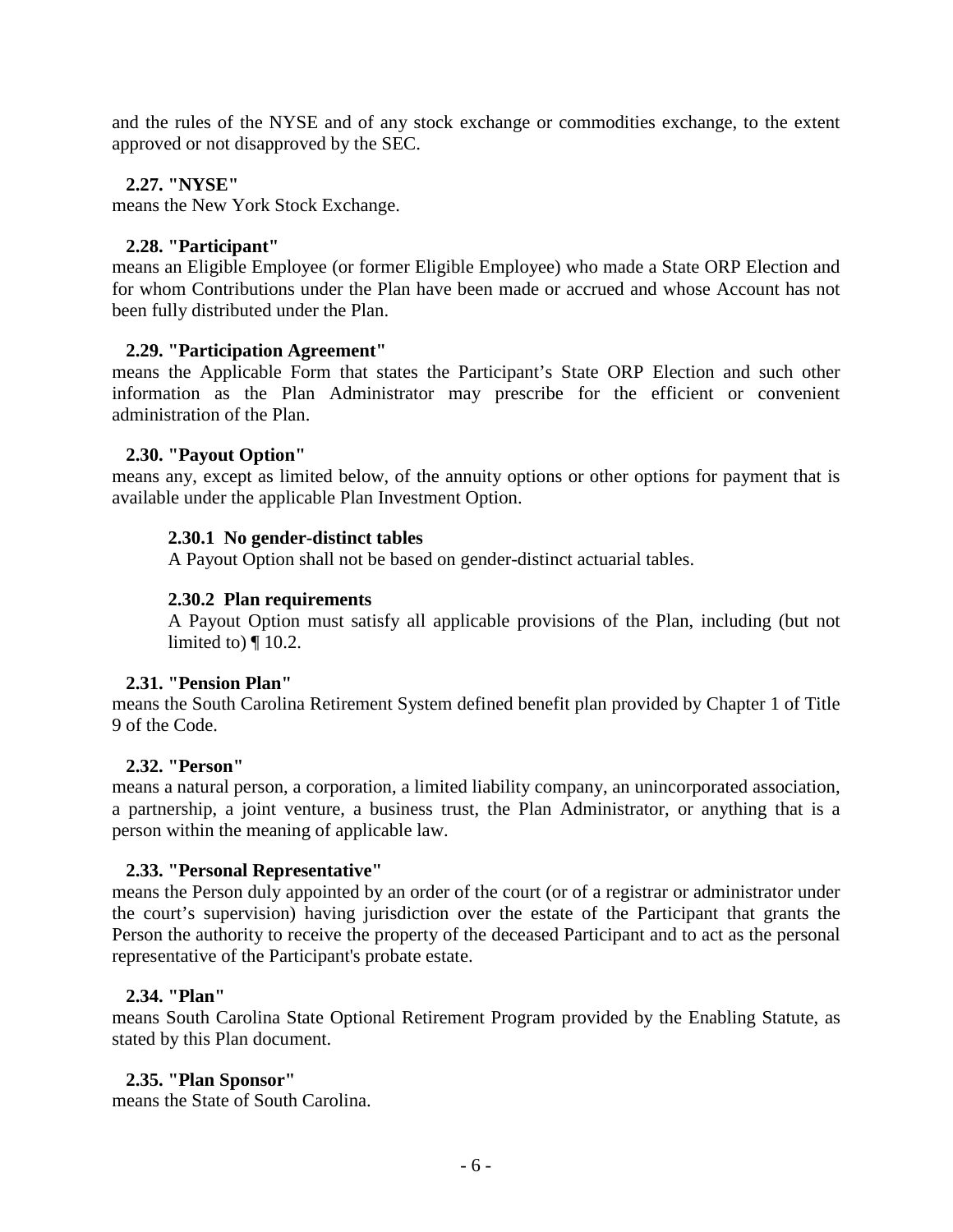#### **2.36. "Plan Administrator"**

means the South Carolina Public Employee Benefit Authority and includes the DSP with respect to duties delegated to the DSP by the Plan Administrator.

#### **2.37. "Plan Procedure"**

means any written procedure adopted by or with the consent of the Plan Administrator.

#### **2.38. "Qualified Domestic Relations Order" or "QDRO"**

means a domestic relations order directed to the Plan that creates or recognizes the existence of the right of an Alternate Payee to receive all or a portion of any Benefit payable to a Participant under the Plan and that further meets all requirements for a qualified domestic relations order stated by IRC § 414(p) as applied to a Governmental Plan and Part 8.

#### **2.39. "QDRO Distribution"**

means a Distribution to an Alternate Payee required or permitted following a QDRO.

#### **2.40. "Retirement System Law"**

means those provisions of Title 9 of the Code that apply generally to the Plan Administrator's management or administration of the Pension Plan or this Plan.

#### **2.41. "Rollover Distribution"**

means any Eligible Rollover Distribution that is to be paid directly into an eligible retirement plan as a rollover under IRC § 402(a).

#### **2.42. "SEC"**

means and refers to the Securities and Exchange Commission, an agency of the government of the United States of America, established by Section 4(a) of the federal Securities Exchange Act of 1934.

#### **2.43. "Severance from Employment"**

means the date the Participant terminates employment with an Employer with no obligation for future services to be performed for an Employer in the plan by the Participant.

#### **2.43.1 Certificate from Employer**

The Plan Administrator is entitled to rely upon the date of Severance from Employment certified by the Employer.

#### **2.44. "State"**

means the State of South Carolina unless the context clearly indicates otherwise.

#### **2.45. "Trust"**

means and refers to the legal entity and the legal relationship created by ¶ 1.2 and pursuant to Part 18. Consistent with IRC  $\S$  401(a)(2), the Trust must be solely for the purposes of the Plan and consistent with **¶** 1.2

#### **2.46. "Trustee"**

means the South Carolina Public Employee Benefit Authority.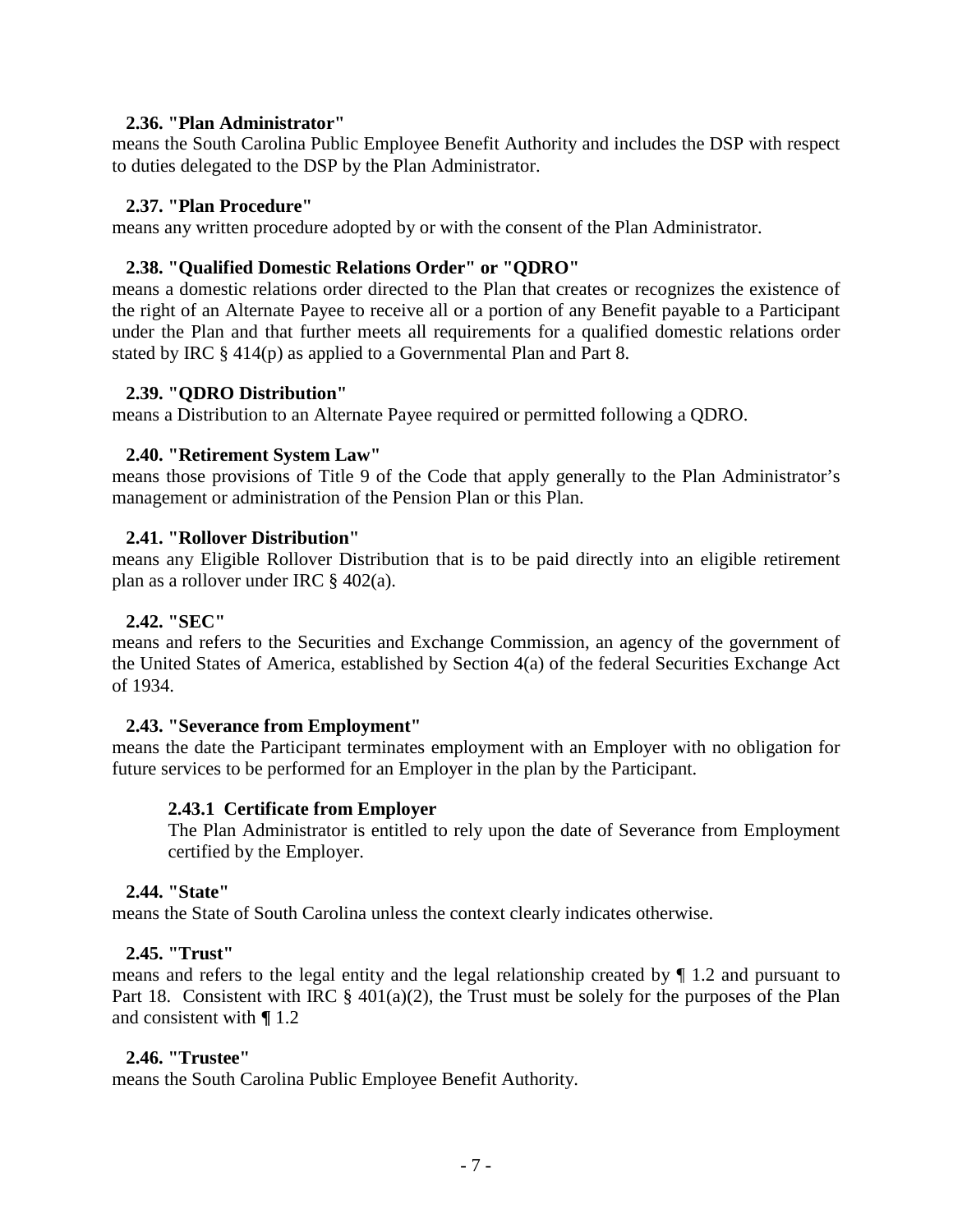#### **2.47. "Valuation Date"**

means any day on which both the NYSE is open for regular trading and the applicable DSP is open for regular business at its principal office.

A Valuation Day ends at the earliest of

- 4:00 p.m. New York time,
- the time that the NYSE closes trading, or
- the time that any Investment Option must value its assets and price its Shares.

In addition, the Plan Administrator may make reasonable rules governing the time of day after which an instruction will be treated as received on the next Valuation Day.

#### **2.48. "Year"**

The Plan Year is each twelve-month period ended June 30. The limitation year is the calendar Year. The Plan Administrator shall be entitled to rely on the assumption that a Participant's taxable year is the calendar Year, unless the Participant gives written notice specifying his or her taxable year.

## **3. Participation in the Plan**

#### **3.1. State ORP Election**

A State ORP election is made in accordance with Code § 9-20-40(A).

#### **3.2. Form of State ORP Election**

An election under ¶ 3.1 must be made on the Applicable Form and filed with the Plan Administrator and the appropriate officer of the Employer.

#### **3.3. Effective time of State ORP Election**

An election to participate in this Plan is effective on the Participant's first date of paid employment with an Employer under Code § 9-20-10(1) or the Effective Date.

#### **3.4. State ORP Election is irrevocable**

The election to participate in this Plan is irrevocable, except as provided by  $\P$  3.5.

#### **3.5. Election to transfer to Pension Plan**

A Participant may elect to transfer to the Pension Plan as prescribed by Code § 9-20-40(B).

#### **3.6. Election to transfer from a DSP to another DSP**

A Participant may elect to transfer to a different DSP during open enrollment as provided by Code § 9-20-10(4). However, the Participant may only elect a single DSP during open enrollment for Contributions to be made to the Plan. The Participant may transfer his or her account from the former DSP to the current DSP at any time.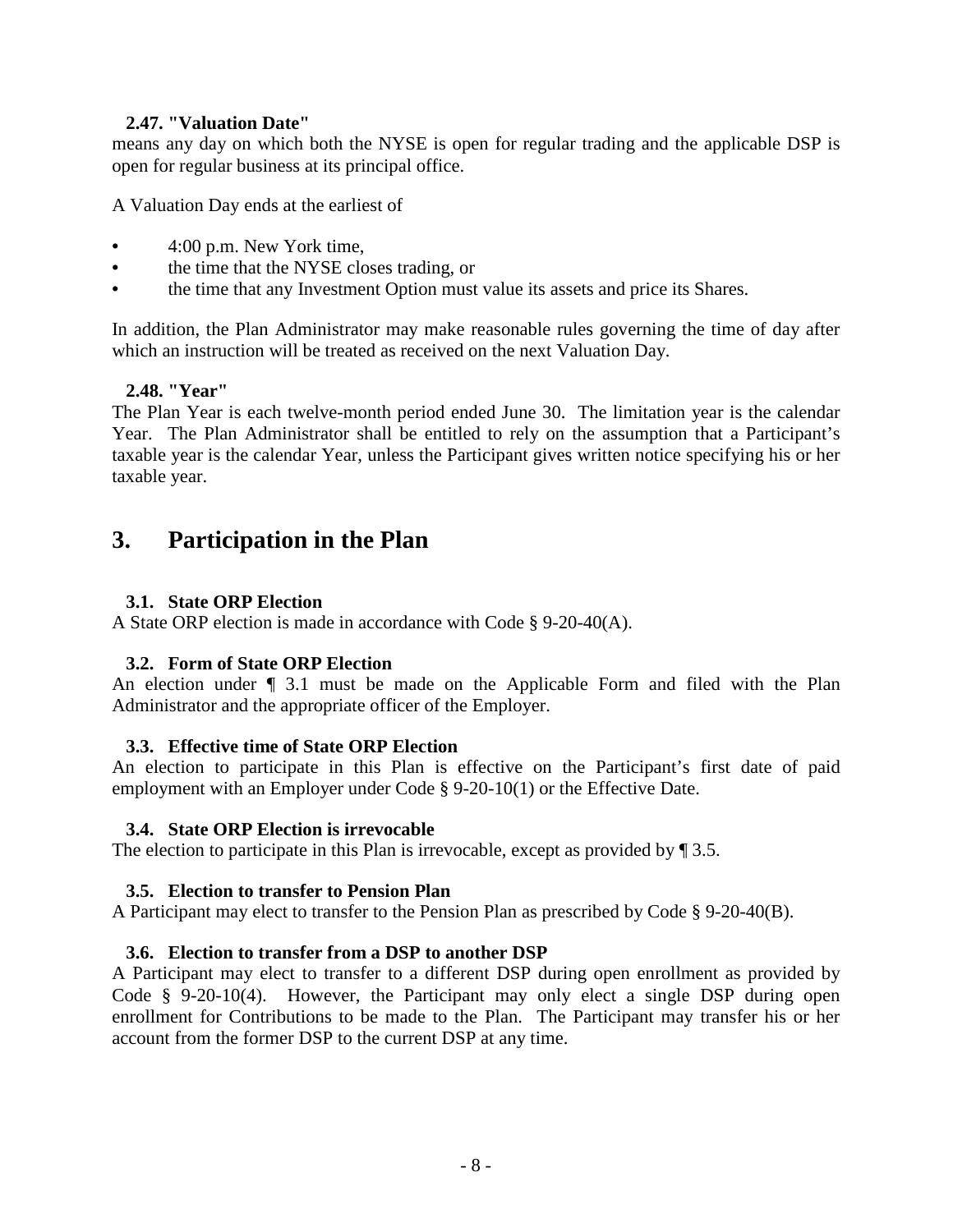#### **3.7. Effect of non-communication**

An Eligible Employee who has not made the election permitted by  $\P$  3.1 within the required time is deemed to have elected membership in the Pension Plan. An Eligible Employee who has not made the election permitted by  $\P$  3.5 within the required time is deemed to have irrevocably elected to participate only in this Plan.

## **4. Contributions**

#### **4.1. Employer Contributions**

For each Participant, the Employer shall make Employer Contributions in the amount provided by Code § 9-20-50.

#### **4.1.1 Delinquent Contributions**

The Plan Administrator may adopt rules and procedures to address delinquent contributions.

#### **4.2. Employee Contributions**

Each Participant shall make Employee Contributions in the amount provided by Code § 9-20-50.

#### **4.2.1 Pick-up**

Each Employer shall pick-up Employee Contributions for all Compensation paid after the Effective Date. The Employee Contributions so picked up shall be treated as Employer Contributions pursuant to IRC  $\S$  414(h)(2). The Employer shall pay the picked up contributions directly to the Plan Administrator, instead of paying such amounts to the Participants, and such contributions shall be paid from the same funds that are used in paying salaries to Participants. Such Contributions, although designated as Employee Contributions, shall be paid by the Employer in lieu of Contributions by Participants. Participants may not elect to receive such Contributions directly instead of having them paid by the Employer to the Plan. Employer Contributions so picked up shall be treated for all purposes of the Plan and State law, other than federal tax law, in the same manner as Employee Contributions made without a pick-up.

#### **4.3. Allocation of Contributions to Participant's Account**

Each DSP shall credit to each Participant's Account the Contributions actually received with respect to the Participant.

#### **4.4. Contributions limited by IRC § 401(a)(17)**

In addition to other applicable limits stated by the Plan and notwithstanding any other provision of the Plan to the contrary, the amount of Compensation determined for the purposes of the Contributions to the Plan shall not exceed the limit prescribed by IRC  $\S$  401(a)(17) as adjusted each year according to IRC  $\S$  401(a)(17)(B).

Annual Compensation means Compensation during the Plan Year or such other consecutive 12 month period over which Compensation is otherwise determined under the Plan (the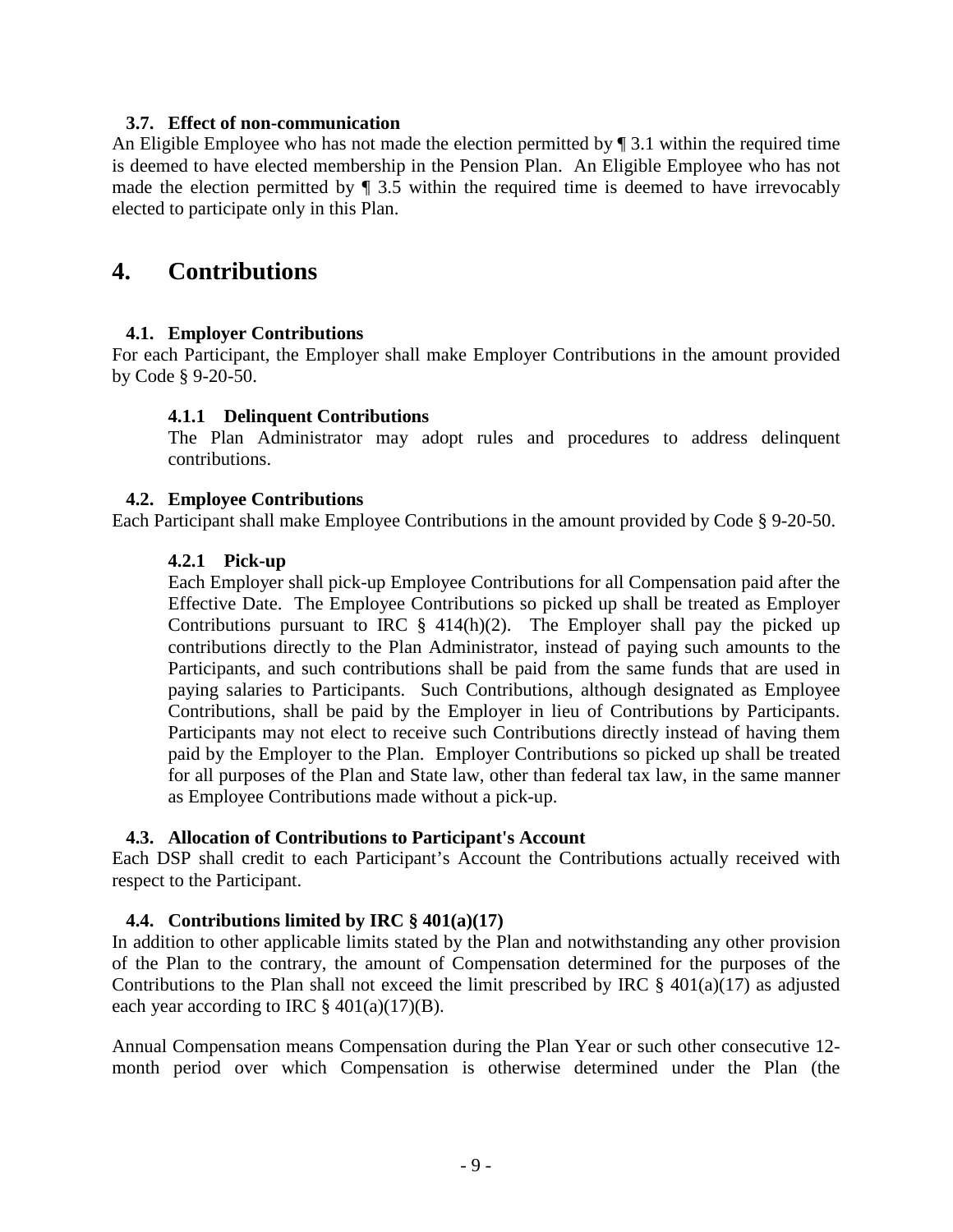determination period). The cost-of-living-adjustment in effect for a calendar year applies to annual Compensation for the determination period that begins with or within such calendar year.

If the Plan Year or applicable period for determining Compensation contains fewer than 12 calendar months, then this Compensation limit is the amount equal to the annual IRC §  $401(a)(17)$  limit for the applicable calendar Year during which the Compensation period begins multiplied by the ratio that is obtained by dividing the number of full months in the period by 12.

#### **4.5. Plan to satisfy limit on annual additions**

(a) To the extent required under IRC  $\S$  415(c), in no event shall the "annual addition," as defined in this Section for a Participant for any Plan Year, exceed the lesser of:

- (1) Forty Thousand Dollars (\$40,000), as adjusted, or
- (2) One hundred percent (100%) of the "compensation," as defined in this Section, of such Participant received during the Plan Year.

(b) For purposes of this ¶ 4.5 and subject to IRC § 415(h), all defined contribution plans of each Employer are to be treated as a single defined contribution plan.

(c) If the annual addition for a Participant under the Plan, determined without regard to the limitation of paragraph (a), would have been greater than the annual addition of such participant as limited by paragraph (a), then the excess shall be corrected as permitted under the Employee Plans Compliance Resolution System (or similar Internal Revenue Service correction program).

(d) For purposes of this ¶ 4.5, "annual addition" means the annual addition as defined in IRC  $\S 415(c)$  and as modified in IRC  $\S \ S 415(l)(1)$  and  $419A(d)(2)$ . In general, IRC  $\S 415(c)$ defines the annual addition as the sum of the following amounts credited to a Participant's Accounts for the limitation year under this Plan and any other qualified defined contribution plan maintained by an Employer:

- (1) Employer contributions; and
- (2) Employee contributions.

(e) For purposes of this ¶ 4.5, the following types of contributions are not Employer contributions and are not "annual additions":

- (1) The restoration of an Employee's accrual benefit, or any other restoration, by the Employer in accordance with IRC  $\S$  411(a)(3)(D) or IRC  $\S$  $411(a)(7)(C)$  will not be considered an annual addition for the limitation year in which the restoration occurs.
- (2) The transfer of funds from one qualified plan to another will not be considered an annual addition for the limitation year in which the transfer occurs.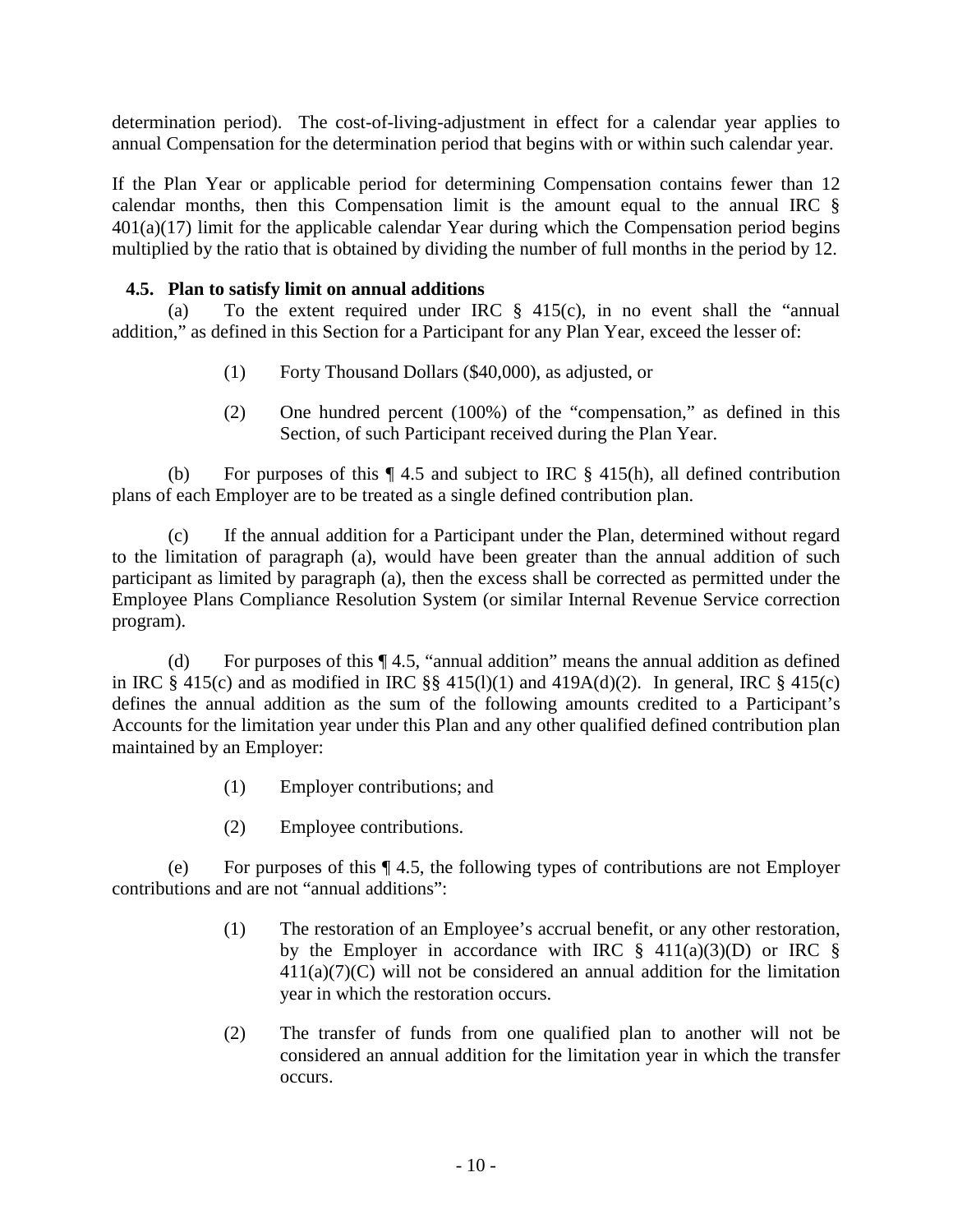(f) For purposes of this ¶ 4.5, the following types of contributions are not treated as Employee contributions and are not "annual additions":

- (1) Rollover contributions.
- (2) Repayments of amounts described in IRC  $\S 411(a)(7)(B)$ .
- (3) The direct transfer of employee contributions from one qualified plan to another.

(g) For purposes of this ¶ 4.5, "compensation" means compensation as defined in IRC  $\S$  415(c)(3) and shall not exceed the annual limit under IRC  $\S$  401(a)(17). In general, IRC  $\S$ 415(c)(3) defines compensation as all of a Participant's wages as defined in IRC § 3401(a) for the purposes of income tax withholding at the source but determined without regard to any rules that limit the remuneration included in wages based on the nature or location of the employment or the services performed (such as the exception for agricultural labor in IRC  $\S$  3401(a)(2)); provided, however, compensation shall also include the amount of any elective deferrals, as defined in IRC  $\S$  402(g)(3), and any amount contributed or deferred by the Employer at election of the Employee and which is not includible in the gross income of the Employee by reason of IRC § 125, 132(f), or 457. "Compensation" for purposes of this Section shall not include any picked-up Employee contributions to this Plan.

Further, payments made within the later of (i) 2½ months after Severance from Employment, or (ii) the end of the limitation year that includes the Severance from Employment date will be taken into account in determining compensation for allocations if they are payments that, absent a Severance from Employment, would have been paid to the Participant while the Participant continued in employment with the Employer and are:

- (1) regular compensation for services during the Participant's regular working hours, or compensation for services outside the Participant's regular work hours (such as overtime or shift differential), commissions, bonuses, or other similar payments, and the compensation would have been paid to the Participant prior to a Severance from Employment if the Participant had continued employment with the Employer; or
- (2) payments for up to 45 days of unused annual leave but only if the Participant would have been able to use the leave if employment had continued; or
- (3) payments pursuant to a nonqualified unfunded deferred compensation plan, but only if the payments would have been paid to the Participant at the same time if the Participant had continued employment with the Employer and only to the extent that the payment is includible in the Participant's gross income.

Any payments not described above are not considered compensation if paid after Severance from Employment, even if they are paid within 2½ months following Severance from Employment, except for payments to the individual who does not currently perform services for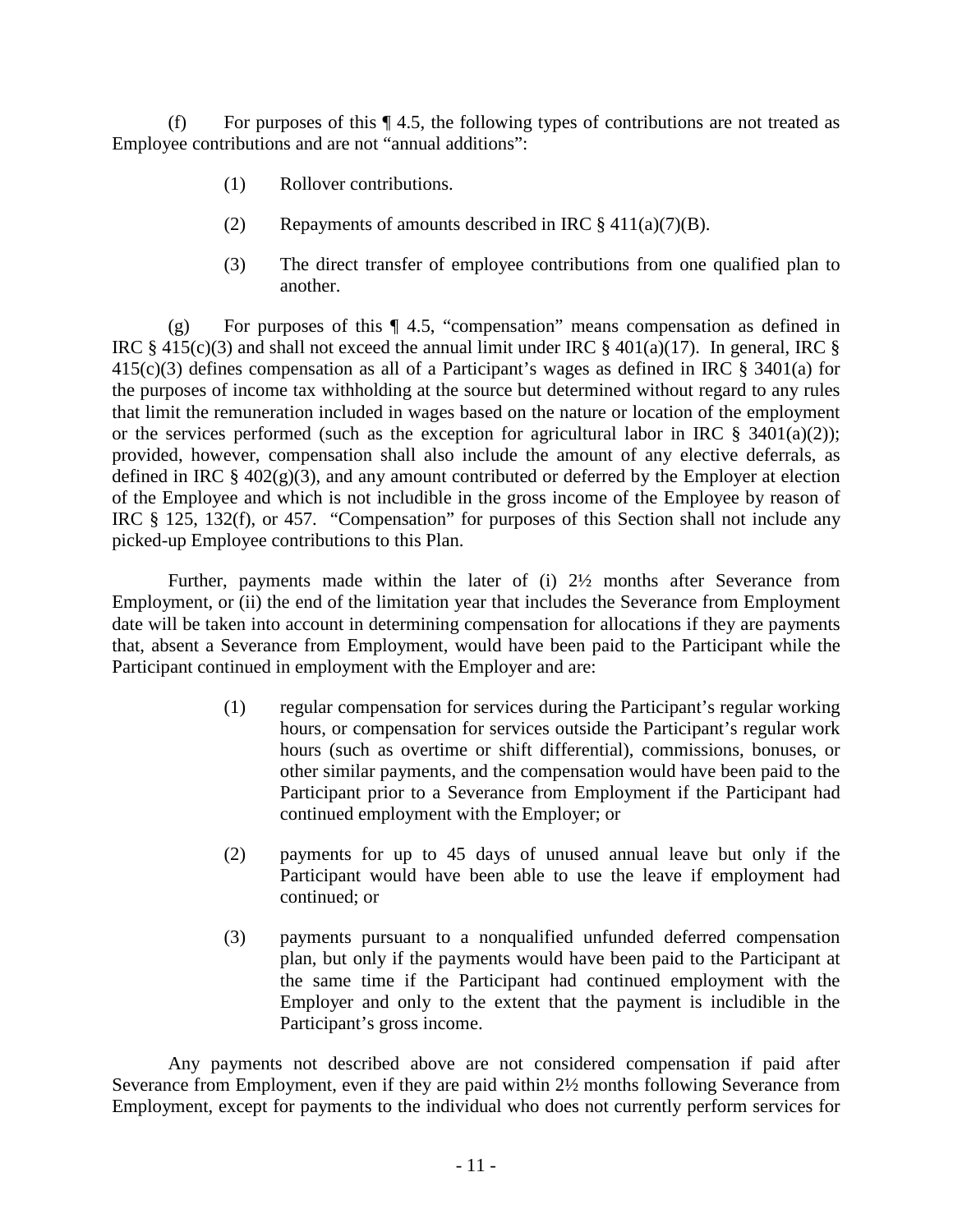the Employer by reason of qualified military service (within the meaning of IRC  $\S$  414(u)(1)) to the extent these payments do not exceed the amounts the individual would have received if the individual had continued to perform services for the Employer rather than entering qualified military service.

A Corrective Distribution includes (but is not limited to) a corrective disbursement under Treasury Reg. § 1.415-6(b)(6) or IRS Rev. Proc. 92-93.

### **4.5.1 Corrective Distributions**

The amounts corrected by a Corrective Distribution are disregarded for all purposes of the Plan, except as otherwise expressly provided by the Plan. A Corrective Distribution cannot be counted as a required minimum distribution under IRC  $\S$  401(a)(9). A Corrective Distribution is not an Eligible Rollover Distribution.

## **5. Investments and Investment direction**

### **5.1. Participant's duty of investment direction**

Each Participant (and, when applicable, each Beneficiary or Alternate Payee) shall, subject to the requirements of applicable Investment Law and any procedures established by each DSP (with the approval of the Plan Administrator), direct the investment of his Account(s). Accounts may only be invested in those Investment Options offered by the DSP.

### **5.2. Procedure for giving investment direction**

The Participant, Beneficiary, or Alternate Payee must give his or her investment direction according to the provisions of this Plan, including any procedure or Applicable Form required by the DSP (with the approval of the Plan Administrator).

#### **5.3. Reasonable frequency**

The Plan Administrator or the DSP with the consent of the Plan Administrator and each Investment Option may, but only on a uniform and consistent basis, impose reasonable restrictions on the frequency with which a Participant, Beneficiary, or Alternate Payee may give investment directions. In addition to such restrictions, a Participant, Beneficiary, or Alternate Payee may not give more than one investment direction in any Valuation Day, therefore, the latest investment direction in a Valuation Day cancels all earlier inconsistent investment directions in that Valuation Day.

Redemption fees may be imposed by an Investment Option and will be charged to the Participant in accordance with the Investment Option's written policy.

#### **5.4. Who directs investment**

During the Participant's life, the Participant shall direct the investment of his Account. After the Participant's death, the Beneficiary shall direct the investment of that Beneficiary's separate Account. If following a QDRO the Plan Administrator maintains a separate Account for the Alternate Payee, the Alternate Payee will direct investments of that separate Account. During the Participant's, Beneficiary's, or Alternate Payee's disability or incompetence, investments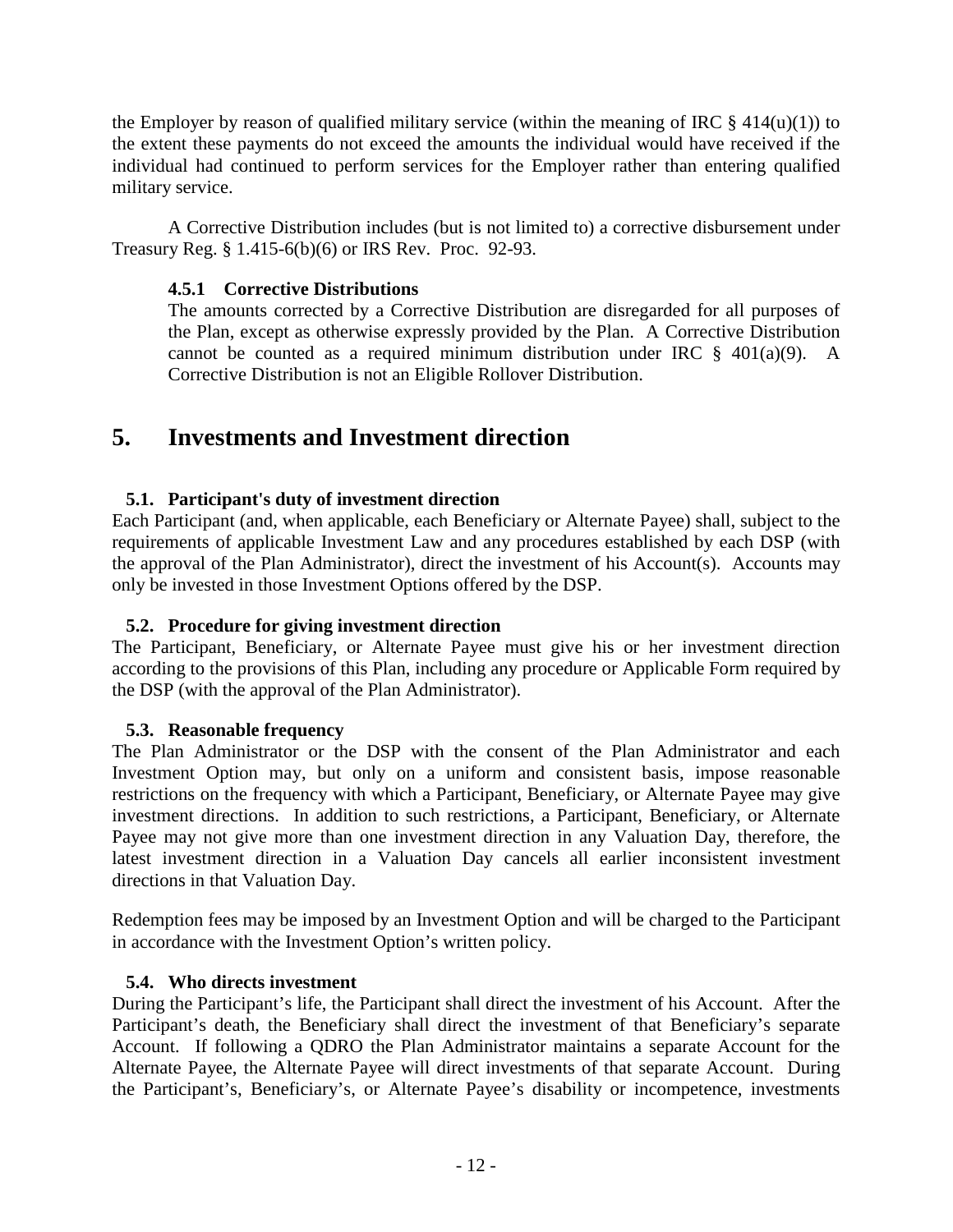shall be directed by the Person that is the court appointed and currently serving conservator or guardian of the estate of the Participant, or if there is no conservator or guardian, the Person who has authority to act for the Participant under a power-of-attorney accepted by the Plan Administrator according to ¶15.16.

A Participant, Beneficiary, or Alternate Payee may authorize an agent or attorney-in-fact to direct investment for all of his Account by giving written notice acceptable to the Plan Administrator and furnishing a power-of-attorney that is accepted by the DSP.

### **5.5. Investment direction must be on applicable form**

Each investment direction shall be on the Applicable Form and shall not be proper unless it is signed by the Participant, Beneficiary, or Alternate Payee.

### **5.6. Proper Person to receive investment direction**

The Participant, Beneficiary, or Alternate Payee shall give his investment direction only as permitted by a procedure adopted by the Plan Administrator. Only the DSP has authority to accept an investment direction and any direction is effective only when received.

### **5.7. Plan Administrator not responsible**

Except as provided by ¶ 5.8, the DSP must accept every proper investment direction, and the DSP is obligated to comply with such proper investment direction.

If any Person (including a DSP) provides any investment education or investment information or investment advice of any kind, the Plan Administrator and the Trustee shall not be liable for any loss or liability arising out of such investment education or investment information or investment advice.

### **5.8. Failure to give investment direction**

If at any time a Participant, Beneficiary, or Alternate Payee fails to exercise his duty of investment direction (or an investment direction is refused), the Plan Administrator shall, to the extent of the failure of proper investment direction, cause the Account to be invested according to the default fund approved by the Plan Administrator.

### **5.9. Expenses of investment direction**

The Plan Administrator and each DSP may charge the Participant's, Beneficiary's, or Alternate Payee's Account for the expenses of executing his or her investment direction. If such expenses are so charged, the Plan Administrator or the DSP shall inform the Participant, Beneficiary, or Alternate Payee of the charges. Any expenses charged by a DSP must be approved by the Plan Administrator.

### **5.10. Relieved from fiduciary responsibility**

To the extent of the Participant's, Beneficiary's, or Alternate Payee's investment direction, the Plan Administrator and the Trustee are relieved of any fiduciary responsibility and every kind of liability, and are not responsible for any damage or loss or expense or other claim which may arise from any Participant's, Beneficiary's, or Alternate Payee's investment direction or exercise of control (or failure to exercise his duty of investment direction and control).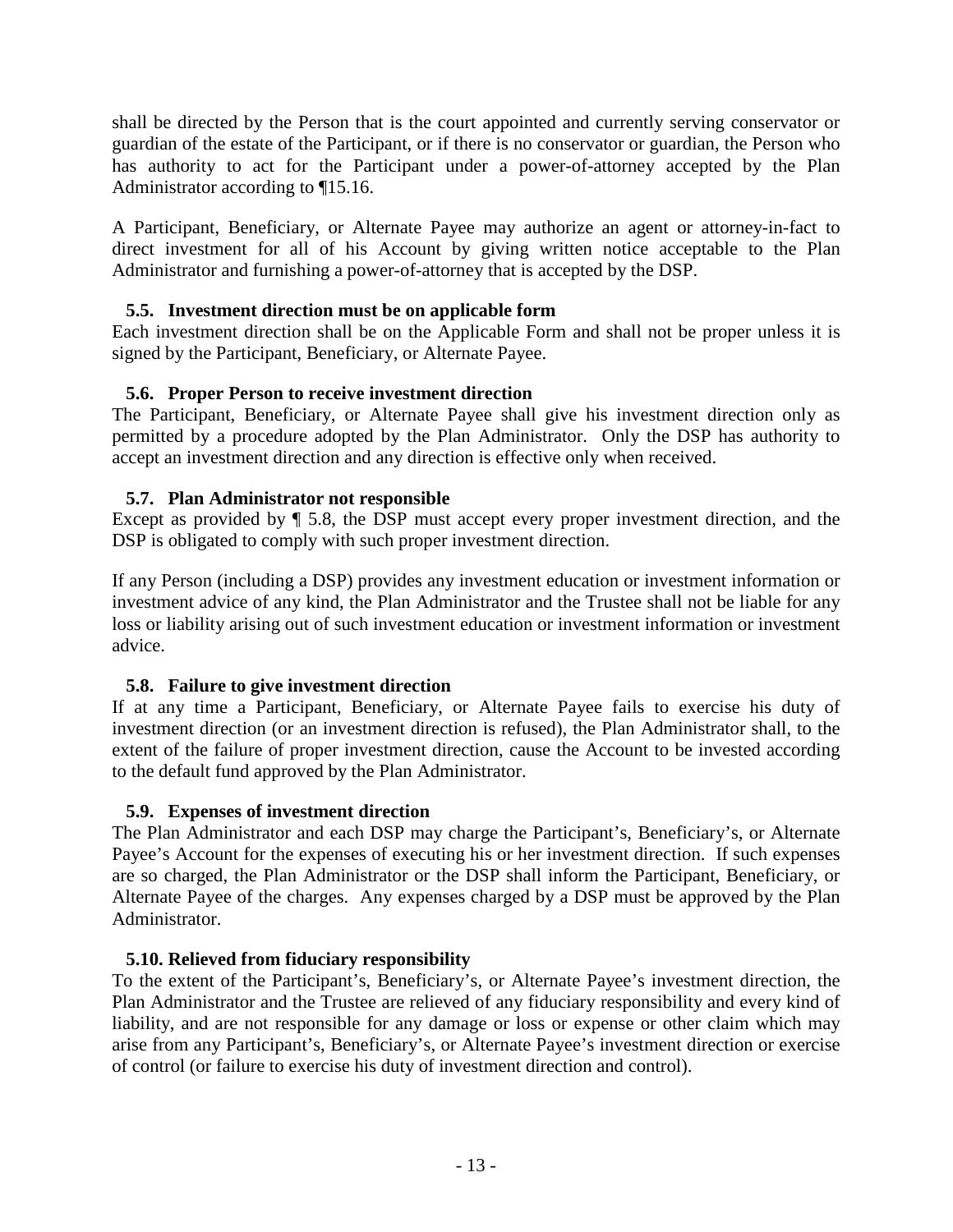## **6. Vesting**

#### **6.1. Immediate vesting**

A Participant's interest in his Account shall immediately become and shall at all times remain fully vested and non-forfeitable.

#### **6.2. Vesting rules**

(a) The Plan shall be construed consistently with IRC  $\S$  401(a)(7) as in effect on September 1, 1974. Notwithstanding anything in the Plan to the contrary, a Participant shall be one hundred percent vested in his or her Benefit upon attaining eligibility for a Distribution, and a Participant shall be one hundred percent vested in his or her accumulated Employee Contributions at all times.

(b) In the event of a full or partial termination of, or a complete discontinuance of Employer Contributions to the Plan, the Benefits of the affected Participants under Plan shall be one hundred percent vested and nonforfeitable to the extent funded and to the extent required by federal law.

## **7. Beneficiary**

#### **7.1. Participant's power to designate his or her Beneficiary**

A Participant's right to designate his or her Beneficiary is limited by ¶ 7.2.1 and by all provisions of this Part.

#### **7.1.1 Beneficiary Designation power is personal to the Participant**

After the Participant's death, no Person will have any right or power to designate a Beneficiary or change any Beneficiary (except a Beneficiary's disclaimer of his, her, or its Benefit as permitted by  $\P$  13.10). Any attempt to state such a provision in a Beneficiary Designation or otherwise is void.

#### **7.2. Beneficiary Designation**

At any time before his or her death, a Participant may designate a Beneficiary or Beneficiaries, subject to the Plan's provisions. The Participant will have the right to change his or her Beneficiary Designation at any time, subject to the Plan's provisions.

A Beneficiary Designation must be on the Applicable Form. A Beneficiary Designation is not effective until the DSP accepts it. Each Beneficiary Designation completely revokes and cancels any and every previous beneficiary designation.

#### **7.2.1 Participant must designate a Beneficiary by name**

A Participant must designate each Beneficiary by name. A Participant cannot designate a Beneficiary by relationship or by class, and any such attempted beneficiary designation is void. Notwithstanding the preceding sentence, if the Plan Administrator finds that a Beneficiary Designation sufficiently describes a trust, the Plan Administrator may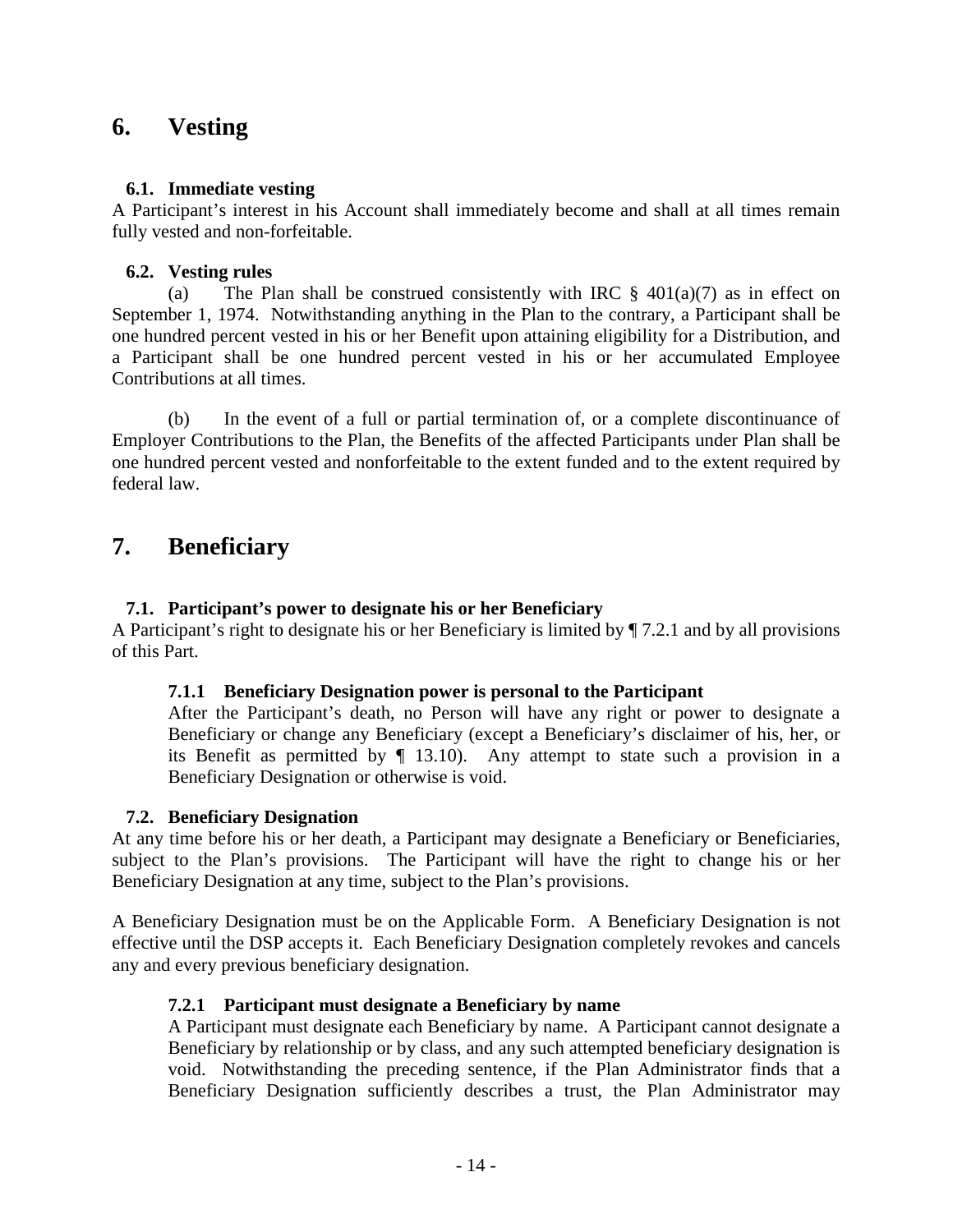construe the Beneficiary Designation as naming the duly appointed and currently acting trustee of that trust. Likewise, if the Plan Administrator finds that a Beneficiary Designation sufficiently describes an estate, the Plan Administrator may construe the Beneficiary Designation as naming the duly appointed and currently acting Personal Representative of that estate.

Any statement in a Beneficiary Designation attempting to state or create a condition or restriction on the Beneficiary's receipt or enjoyment of any Benefit is invalid and the Beneficiary is entitled to the Benefit without regard to any attempted condition or restriction.

Notwithstanding anything to the contrary in any Beneficiary designation in the Participation Agreement or any other document or otherwise (including any court order), any designation of a Beneficiary cannot be irrevocable and any such designation will be construed as a revocable designation of that Beneficiary.

If the Participant designates as Beneficiary more than one Person, all Persons of the same Beneficiary Designation (primary or contingent) have equal shares, unless the Participant specifies otherwise. "Per Stirpes" designations are not allowed.

If a Beneficiary Designation divides a Benefit between or among two or more Beneficiaries, the primary Beneficiary Designation must allocate the share of each such Beneficiary solely by specifying a percentage of the Participant's Account and the contingent Beneficiary Designation must allocate the share of each such Beneficiary solely by specifying a percentage of the Participant's Account. Without limiting the comprehensive effect of the preceding sentence, any division of any Benefit under a Beneficiary Designation will be ineffective to the extent that it would ask the Plan Administrator to consider any fact other than the amount of the Participant's Account.

#### **7.2.2 Substantial-compliance doctrine**

Any common-law doctrine or construction or interpretation principle of substantial compliance with the rules for making a beneficiary designation or nomination (or under the Law of contracts generally) will not apply to the Plan.

#### **7.3. Construction of Beneficiary Designation**

A Beneficiary Designation will be construed according to the following provisions.

#### **7.3.1 Ignore any description of relationship**

Any statement in a Beneficiary Designation referring to a Beneficiary's relationship to the Participant is for convenience or information only, and has no effect in the construction or interpretation of the Beneficiary Designation.

#### **7.3.2 Dispose the full Account**

A Beneficiary Designation will be construed to dispose all the remaining Plan Account and all Benefits. For example, if a Beneficiary Designation specifies shares that total less than 100 percent of the Benefit, the Plan Administrator may adjust the shares pro rata so that the shares equal 100 percent.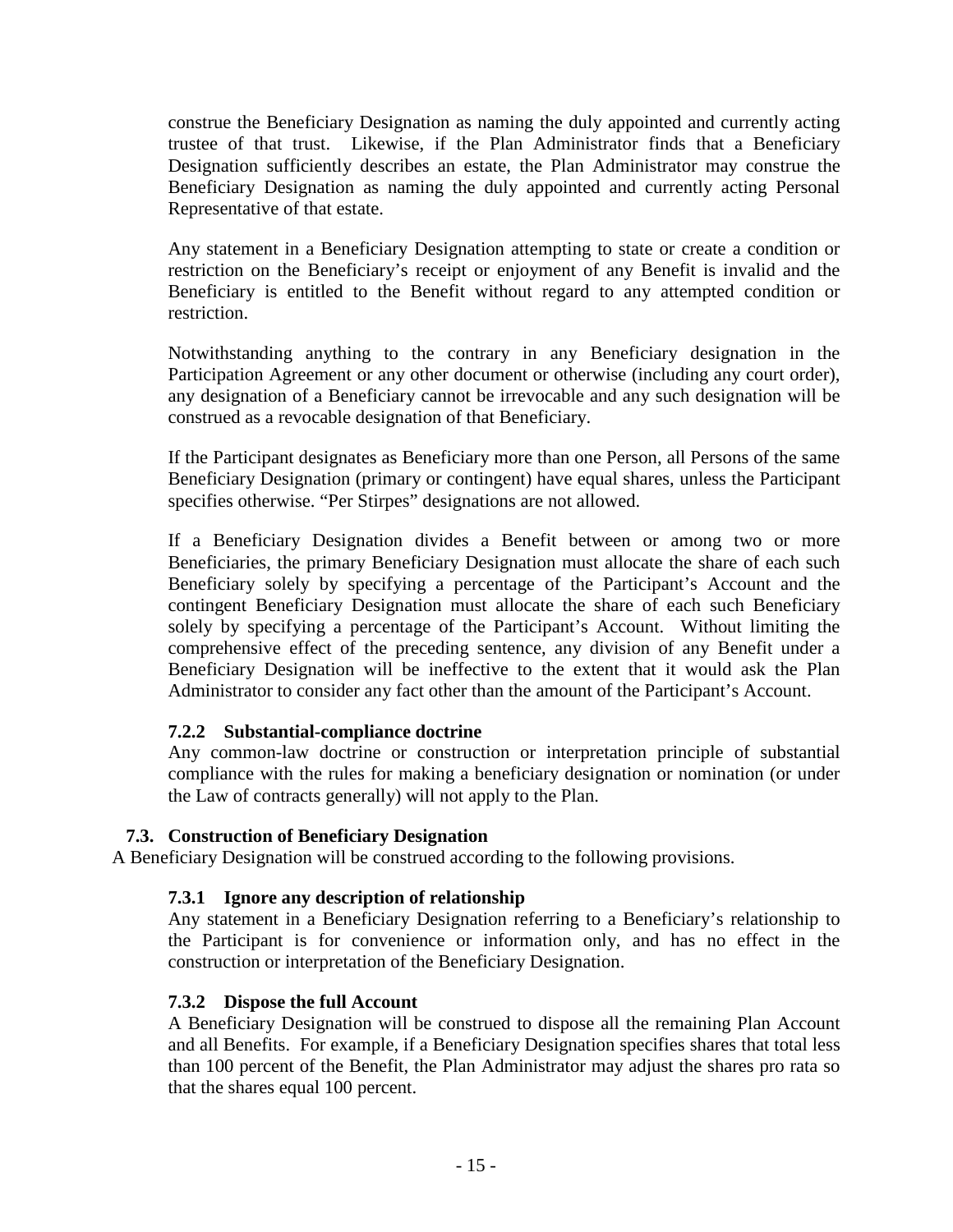#### **7.3.3 Construe with Uniform Probate Code**

Except as otherwise provided by the Plan, a Beneficiary Designation that uses a term or phrase that would have significance in construing or interpreting a conveyance or disposition of a decedent's estate will, except as otherwise specified by the Participant, be construed or interpreted according to the Uniform Probate Code (without regard to the Participant's domicile at the time he or she made the Beneficiary Designation or at the time of his or her death). Likewise, if a Beneficiary Designation remains ambiguous after applying all provisions and construction rules stated by this Plan but would be resolved by applying the rules of construction and interpretation of the Uniform Probate Code for construing a beneficiary designation or conveyance, such rules will apply to the Beneficiary Designation, except as otherwise provided by the Plan. Notwithstanding the preceding sentences, the Plan Administrator will not give effect to any Uniform Probate Code provision concerning the effect of divorce or marital separation. Also, the Plan Administrator will not give effect to any Uniform Probate Code provision or any construction or interpretation principle that would require the Plan Administrator to consider information not in the Plan's Records.

#### **7.4. Beneficiary must be alive when the Distribution becomes payable**

Notwithstanding any Beneficiary Designation or any law to the contrary, a Person will not be a Beneficiary unless he or she is living or it exists when the Distribution otherwise would become payable. Further, a Person that would receive a Distribution as a trustee or other fiduciary will not be a Beneficiary unless the Person that the trustee or fiduciary serves is living or exists when the Distribution would become payable. Any right of a Beneficiary is strictly personal to that Beneficiary and lapses on his or her death or its non-existence. Any undistributed Benefit that would have been distributable to a Person had he or she lived or it existed is not distributable to that Person's legatees or heirs. On a Beneficiary's death, any undistributed Benefit attributable to that Beneficiary becomes distributable to the remaining primary Beneficiaries or Beneficiary if any, or if none, to the remaining contingent Beneficiaries or Beneficiary, in each case to be distributable in equal shares to all living Beneficiaries of the applicable primary or contingent Beneficiary class.

#### **7.5. Marriage or status has no effect**

Notwithstanding any State law to the contrary, a marriage, civil union, or domestic partnership, or a divorce, dissolution, annulment, revocation, or other end of a marriage, civil union, or domestic partnership, or any other creation, interruption, or end of a spouse, or other family relationship has no effect concerning whether a Person is (or is not) a Beneficiary.

#### **7.6. Lack of Beneficiary designation**

If a Participant failed to designate a Beneficiary (including a failure because the Participant's beneficiary designation is invalid or ineffective) or no Beneficiary designated by the Participant is living or exists when the Distribution otherwise would become payable, the Participant's estate is the Beneficiary to the extent of the failure or invalid or ineffective designation. For the purposes of this Provision, the Plan Administrator may rely on an appropriate court order or the Personal Representative's written statement as to the identity (including name, address, and Taxpayer Identifying Number under IRC § 6109) of and shares allocable to the Persons entitled to such estate.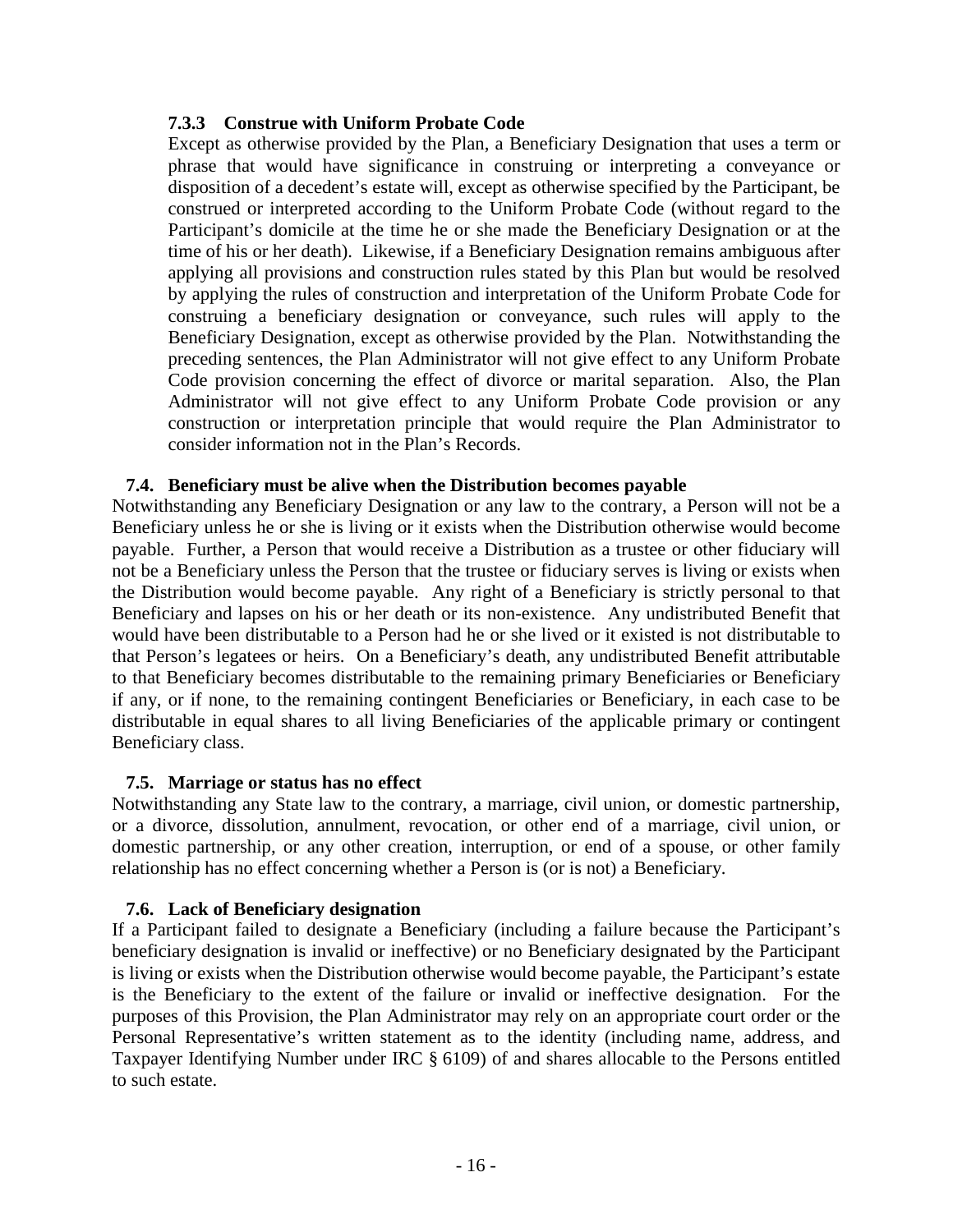#### **7.7. A slayer cannot be a Beneficiary**

A named beneficiary who feloniously and intentionally kills the Participant or Beneficiary is not a Beneficiary and is not entitled to any Distribution or any other right under the Plan; and any Benefit is available as though the killer had predeceased the Participant or Beneficiary.

## **8. Qualified Domestic Relations Order**

#### **8.1. Adopt procedures**

The Plan Administrator will adopt written procedures for determining whether an order directed to the Plan is a QDRO.

#### **8.2. Finding as to order's status**

The DSP will determine whether a final court order directed to the Plan is a QDRO based on ¶8.3.

#### **8.2.1 Delay**

The Plan Administrator may delay the commencement of its consideration of any order until the later of the date that is 30 days after receipt of the signed, certified order, or 30 days after the date of the order or the date that the Plan Administrator is satisfied that all rehearing and appeal rights on the order have expired.

#### **8.3. QDRO procedures**

The procedure for considering whether an order is a QDRO will be as follows:

- The Plan Administrator will promptly notify the Participant and each Alternate Payee of receipt of an order and the Plan's procedures for deciding whether an order is a QDRO,
- On receipt by the Plan Administrator of an order and during the period in which the Plan Administrator has not yet determined whether an order is a QDRO, the Plan Administrator will not instruct any payment that would be inconsistent with the order to the extent that the order might be a QDRO,
- The Plan Administrator will continue the Participant's investment direction until the DSP makes its determination,
- The Plan Administrator may seek the advice of its legal counsel,
- The Plan Administrator will find whether the order is a QDRO,

If the Plan Administrator determines an order is a QDRO, it will:

- send notice to the Participant and each Alternate Payee,
- keep Plan Accounts consistent with the QDRO, and
- instruct the Trustee to pay the Distribution provided by the QDRO.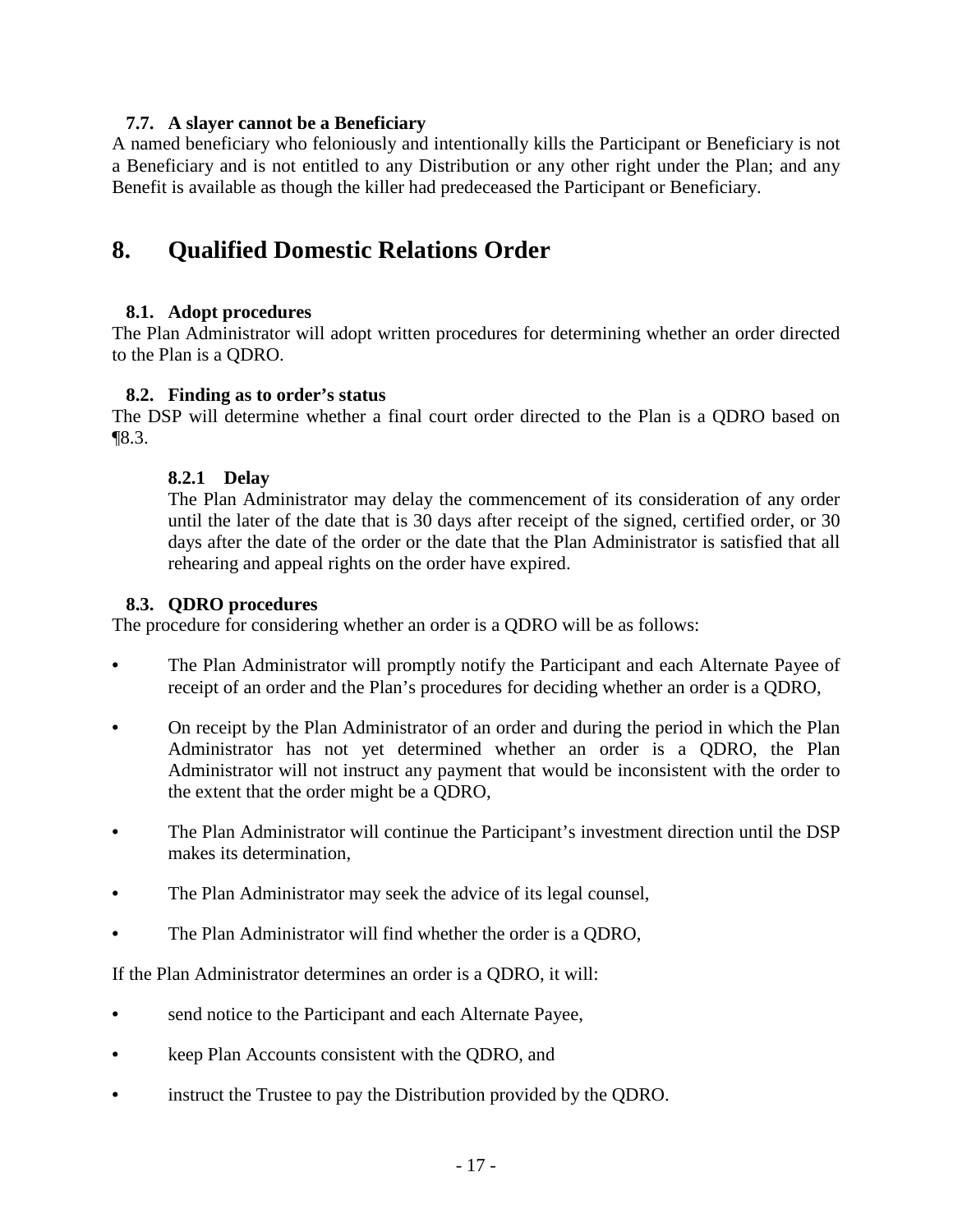If the Plan Administrator determines that an order is not a QDRO, it must not instruct any Distribution from the Participant's Account for a period of 18 months, unless the Alternate Payee either releases a claim to the Benefits or such an escrow is resolved by the Plan Administrator's acts consistent with a QDRO.

### **8.4. A Participant or Alternate Payee**

Consistent with IRC  $\S$  414(p)(4), an order does not fail to be a QDRO solely because the order directs a distribution or payment to be paid or payable to the Alternate Payee at a time that is earlier than the Participant's earliest retirement age. The Alternate Payee may request a distribution at any time after the QDRO is approved.

An order will not be a QDRO unless the Plan Administrator finds that:

- the order does not require the Plan to provide any type or form of benefit or any option not otherwise provided under the Plan;
- the order does not require the Plan to provide an increased Benefit; and
- the order does not require the payment of Benefits to an Alternate Payee that are required to be paid to another Alternate Payee under another order that the Plan Administrator (or a state court) previously found is a QDRO.

An order will not be a QDRO unless the Plan Administrator finds that the order clearly specifies:

- the name and the last known mailing address (if any) of the Participant, and the name and the mailing address of each Alternate Payee;
- the amount or percentage, or the manner in which the amount or percentage is to be determined, of the Participant's Account to be paid (or payable) to each Alternate Payee;
- the form of payment, and the number of payments or period to which the order applies.

The Plan Administrator may assume that the Alternate Payee named by the court order is a proper payee and need not inquire into whether the Person named is a spouse or former spouse of the Participant.

#### **8.5. Investment direction during domestic relations matter**

Notwithstanding any notice to the Plan Administrator (or to any other Person dealing with or performing services regarding the Plan) that a domestic relations order is or may be presented to be determined as a QDRO, the Participant shall continue to exercise his or her duty of investment direction as required by the Plan unless a court order expressly provides otherwise and the Plan Administrator determines that the court order is a QDRO. If a QDRO provides for an Alternate Payee (or any Person other than the Participant) to have a right of investment direction under the Plan, the Plan Administrator shall give effect to that court order to the extent permitted by the Plan.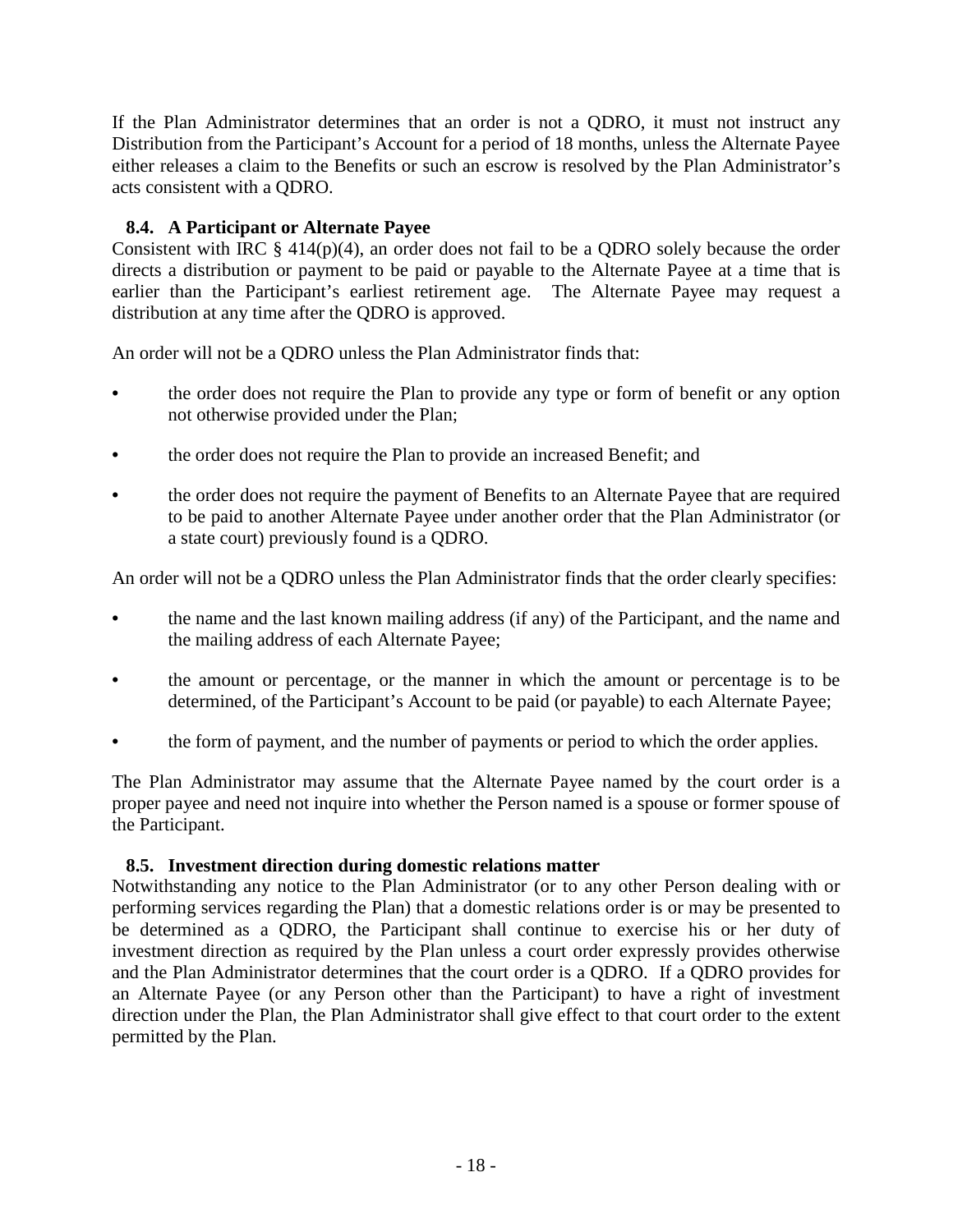#### **8.6. Inability to locate Alternate Payee**

An Alternate Payee is responsible for maintaining a current residence address on file with the Plan Administrator and the DSP. The Plan Administrator has no duty to locate any Alternate Payee other than by sending written notice to the last known address on file with it.

## **9. No loan or early distribution**

#### **9.1. No loan**

This Plan does not permit any loan to a Participant or other interested person.

#### **9.2. No Hardship Distributions**

This Plan does not permit hardship distributions to a Participant or other interested person.

## **10. Distributions and Minimum Distribution Requirements**

#### **10.1. Retirement Distribution**

Upon a Participant's Severance from Employment or attainment of age 59½, the Participant is entitled to apply to receive his or her Benefit payable under any Payout Option that satisfies the provisions of the Plan.

#### **10.2. Minimum distribution**

(a) General Rules

- (1) The requirements of this ¶ 10.2 will take precedence over any inconsistent provisions of the Plan.
- (2) All distributions required under this ¶ 10.2 will be determined and made in accordance with IRC  $\S$  401(a)(9) and the Treasury Regulations under IRC  $§$  401(a)(9).
- (3) Distributions to a Participant and his or her Beneficiaries shall only be made in accordance with the incidental death benefit requirements of IRC § 401(a)(9)(G) and the Treasury Regulations thereunder.
- (b) Time and Manner of Distribution
	- (1) The Participant's entire interest will be distributed, or begin to be distributed, to the Participant no later than the Participant's Required Beginning Date.
	- (2) If the Participant dies before distributions begin, the Participant's entire interest will be distributed, or begin to be distributed, no later than as follows: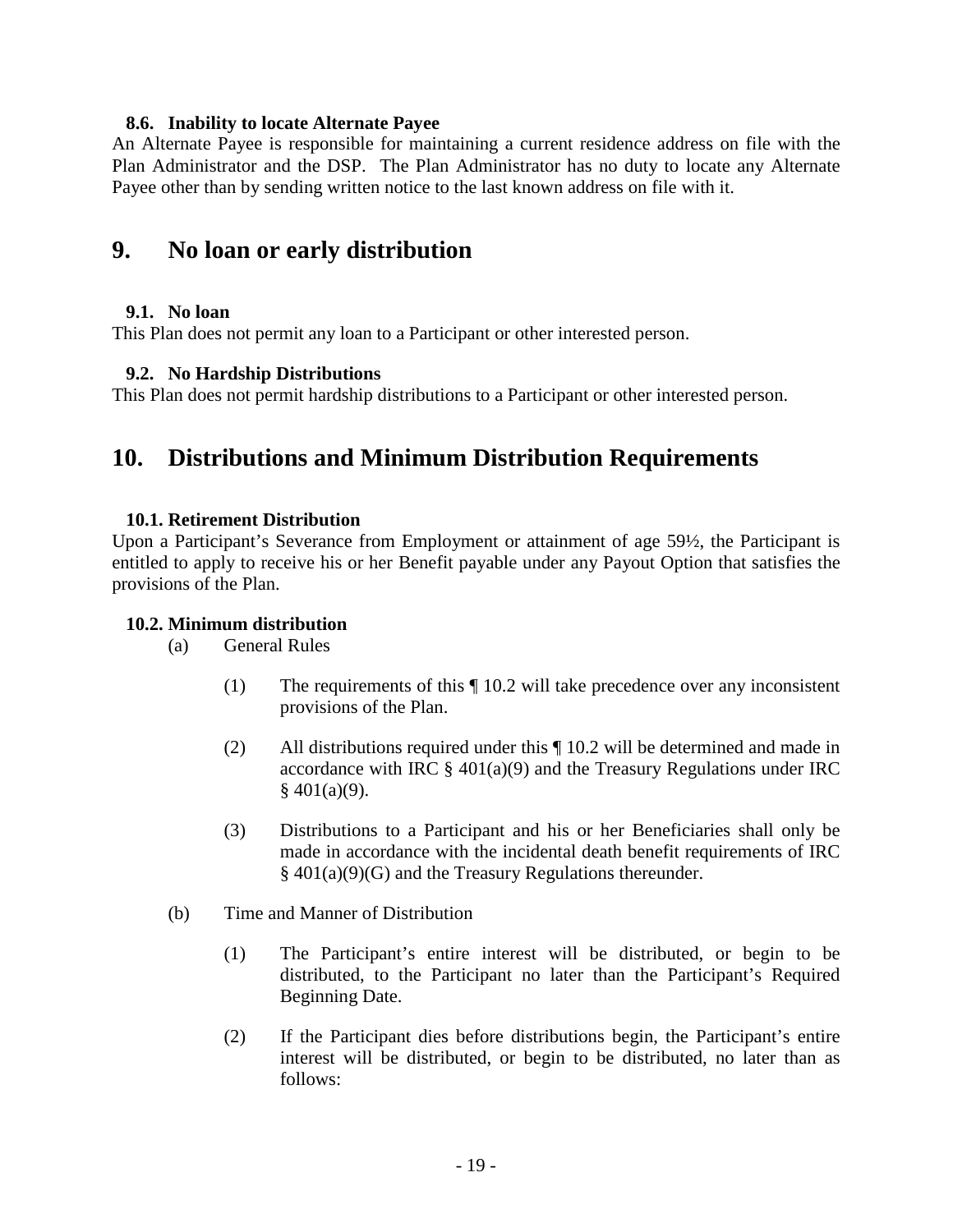(i) If the Participant's surviving spouse is the Participant's sole Designated Beneficiary, then distributions to the surviving spouse will begin by December 31 of the calendar year immediately following the calendar year in which the Participant died, or by December 31 of the calendar year in which the Participant would have attained age 70 1/2, if later.

(ii) If the Participant's surviving spouse is not the Participant's sole Designated Beneficiary, then distributions to the Designated Beneficiary will begin by December 31 of the calendar year immediately following the calendar year in which the Participant died.

(iii) If there is no Designated Beneficiary as of September 30 of the year following the year of the Participant's death, the Participant's entire interest will be distributed by December 31 of the calendar year containing the fifth anniversary of the Participant's death.

(iv) If the Participant's surviving spouse is the Participant's sole Designated Beneficiary and the surviving spouse dies after the Participant but before distributions to the surviving spouse begin, this  $\P$  10.2(b)(2), rather than  $\P$  10.2(b)(2)(i), will apply as if the surviving spouse were the Participant.

For purposes of this  $\P$  10.2(b)(2), unless  $\P$  10.2(b)(2)(iv) applies, distributions are considered to begin on the Participant's Required Beginning Date. If  $\P$  10.2(b)(2)(iv) applies, distributions are considered to begin on the date distributions are required to begin to the surviving spouse under  $\P$  10.2(b)(2)(i). If distributions under an annuity purchased from an insurance company irrevocably commence to the Participant before the Participant's Required Beginning Date (or to the Participant's surviving spouse before the date distributions are required to begin to the surviving spouse under  $\P$  10.2(b)(2)(i)), the date distributions are considered to begin is the date distributions actually commence.

- (3) If the Participant's interest is distributed in the form of an annuity purchased from an insurance company, distributions thereunder will be made in accordance with the requirements of IRC  $\S$  401(a)(9) and the Treasury regulations thereunder.
- (c) Definitions
	- (1) "Designated Beneficiary" means the individual who is designated as the beneficiary under the Plan and is the designated beneficiary under IRC §  $401(a)(9)$  and Treasury Regulations section 1.401(a)(9)-1, Q&A-4.
	- (2) "Required Beginning Date" means the April 1 of the calendar year following the later of (i) the calendar year in which the Participant attains age seventy and one half  $(70\frac{1}{2})$  or (ii) the calendar year in which the Participant retires.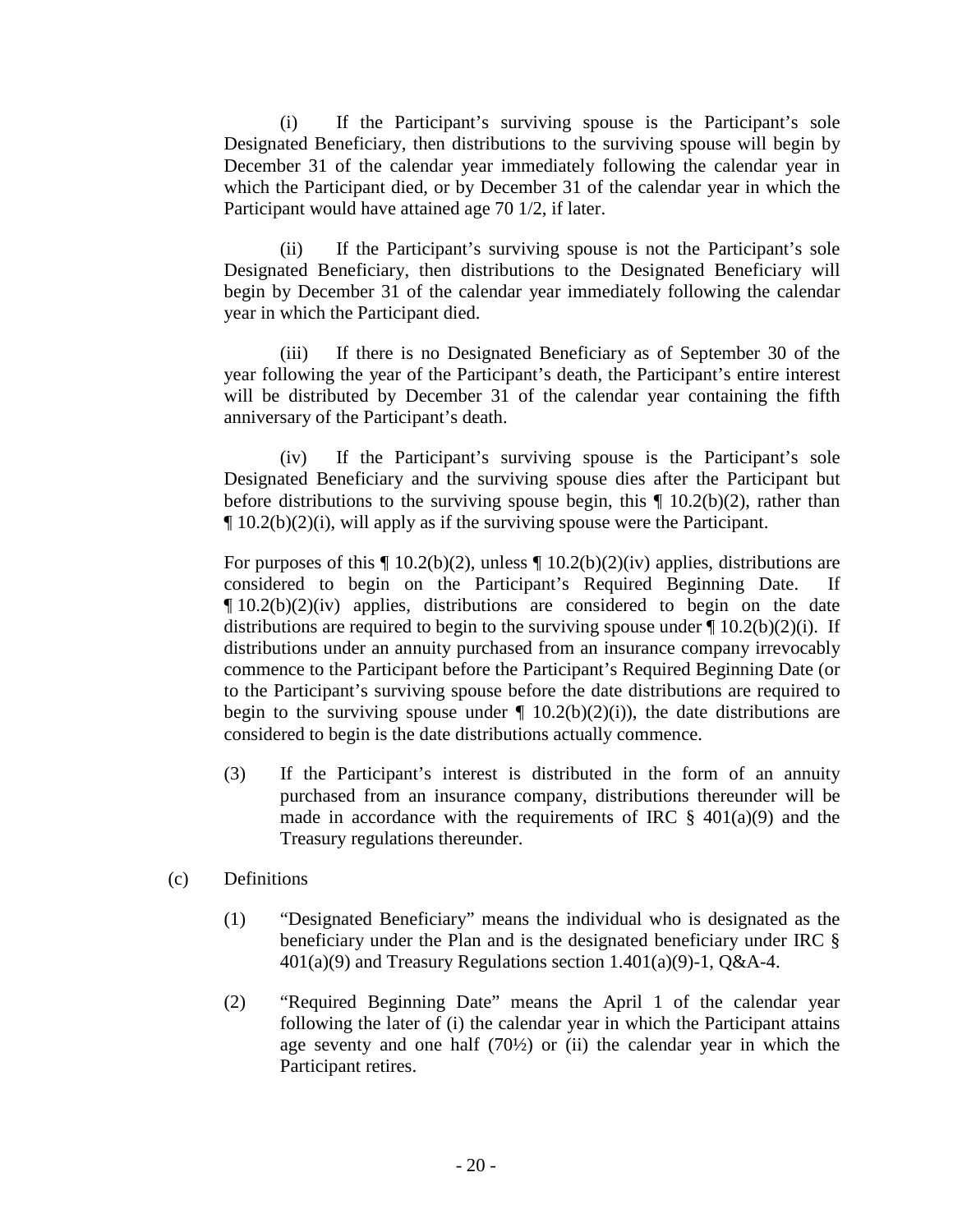#### **10.3. Default Retirement Distribution**

If a distribution is required to begin according to  $\P$  10.2 and the Participant has not filed a claim by the date that is 90 days before the Participant's Required Beginning Date (or if the Plan Administrator has denied a claim and an acceptable claim has not been filed before the applicable date), the Plan Administrator shall direct payment (or, if provided by the Investment Option, the Plan Administrator may without instruction make payment) according to the automatic Payout Option provided by the applicable Investment Option(s), or, to the extent not so provided, as a lump sum distribution.

#### **10.4. Minimum distribution life expectancy**

The Participant, Alternate Payee, or Beneficiary may elect on the Applicable Form whether to recalculate life expectancy (or any element of it) to the fullest extent permitted by IRC §  $401(a)(9)(D)$ . If the Participant, Alternate Payee, or Beneficiary does not timely make this election, the Participant, Alternate Payee, or Beneficiary is deemed to have elected the "default" method specified by the applicable Investment Option(s), or to the extent that no method is so specified, that no recalculation shall apply with respect to any individual's life expectancy.

#### **10.5. Death Distribution**

Upon the Participant's death before required distributions have begun (and before the Participant has otherwise received a total distribution of his Account), the Beneficiary is entitled to receive a distribution under any Payout Option that satisfies the requirements of the Plan.

#### **10.6. Default Death Distribution**

If a distribution is required to begin to a Beneficiary and the Beneficiary has not filed a claim by the date that is 90 days before the date required by IRC  $\S$  401(a)(9) (or if the Plan Administrator has denied a claim and an acceptable claim has not been filed before the applicable date), the Plan Administrator shall direct payment (or, if provided by the Investment Option, the Plan Administrator may without instruction make payment) according to the automatic Payout Option provided by the applicable Investment Option(s), or, to the extent not so provided, as a lump sum distribution.

#### **10.7. Minimum distribution period**

If a Participant has not furnished evidence of his or her Spouse's date of birth, the DSP will use the employee's age in determining the minimum distribution period according to Treasury Reg.  $§ 1.401(a)(9)-5/O&A-4(a)$  without regard to Treasury Reg.  $§ 1.401(a)(9)-5/O&A-4(b)$ .

#### **10.8. Distributions in Cash**

Any distribution shall be paid in cash.

#### **10.9. Required Minimum Distribution Waiver of 2009.**

Notwithstanding any other provisions of this Section 10, a Participant or Beneficiary who would have been required to receive required minimum distributions for 2009 but for the enactment of IRC  $\S$  401(a)(9)(H) ("2009 RMDs"), and who would have satisfied that requirement by receiving distributions that are (1) equal to the 2009 RMDs or (2) one or more payments in a series of substantially equal distributions (that include the 2009 RMDs) made at least annually and expected to last for the life (or life expectancy) of the Participant's designated Beneficiary, or for a period of at least 10 years ("Extended 2009 RMDs"), will not receive those 2009 distributions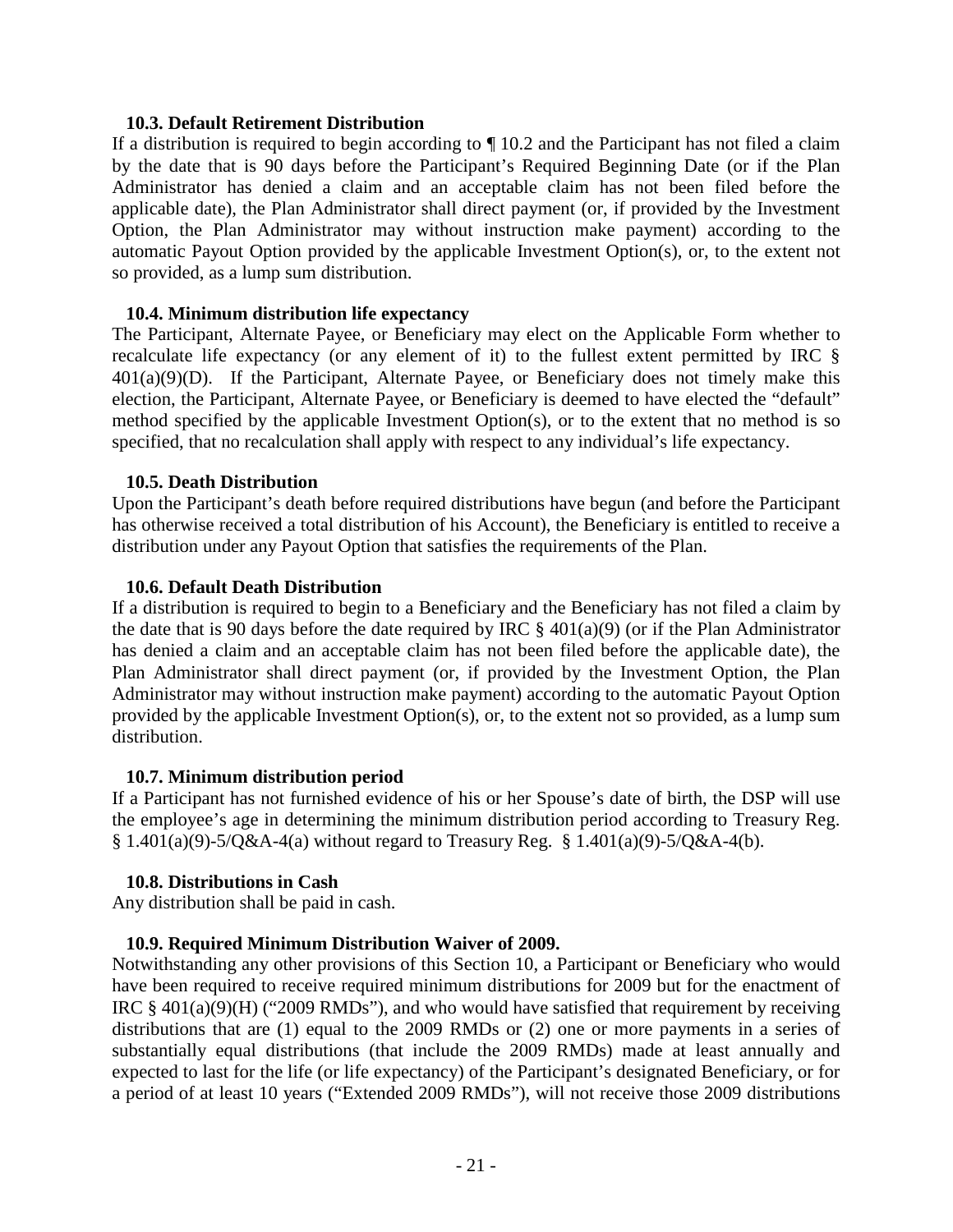unless the Participant or Beneficiary elects to receive such distribution. Participants and Beneficiaries described in the preceding sentence will be given the opportunity to elect to receive the distributions described in the preceding sentence. However, a Participant or Beneficiary who receives required minimum distributions through an automatic payment system will continue to receive 2009 RMDs unless he or she elects not to receive the 2009 RMDs.

Notwithstanding any other provisions of the Plan, and solely for purposes of applying the rollover provisions of the Plan, 2009 RMDs (amounts that would have been required minimum distributions for 2009 but for the enactment of IRC  $\S$  401(a)(9)(H)) and Extended 2009 RMDs (one or more payments in a series of substantially equal distributions (that include the 2009 RMDs) made at least annually and expected to last for the life (or life expectancy) of the Participant's designated Beneficiary, or for a period of at least 10 years), will be treated as Eligible Rollover Distributions.

### **10.10. Deferral of Benefits**

A Participant who attains eligibility for a Distribution and continues to be an Employee shall continue to make Employee Contributions and shall continue to receive Employer Contributions, and shall continue to participate under the Plan. Further, a Participant's right to his Account is nonforfeitable as of his attainment of eligibility for a Distribution.

## **11. Accounts**

### **11.1. Account statement or confirmation**

Each Account statement or confirmation furnished by (or on behalf of) the Plan Administrator is intended as a legally significant statement of the accrued Benefit under the Plan. As to each Account statement or confirmation, if, by the date that is 180 days after the date that the statement or confirmation was mailed or otherwise sent or delivered, the Participant, Beneficiary, or Alternate Payee has not delivered a written objection as to the accuracy of the statement or confirmation, the accounting reported is then settled and conclusive and an account stated. If an objection to any Account statement or confirmation is withdrawn or is adjusted to the Participant's, Beneficiary's, or Alternate Payee's satisfaction, the accounting is then settled and conclusive and an account stated. To the extent that an Account statement or confirmation is an account stated, the Plan Administrator and DSP are discharged from any liability that might otherwise arise out of the Account as fully as if the Account had been settled by an appropriate court proceeding.

#### **11.2. Account balance**

The Account balance is the total amount or value of the Account (or sub-Account or separate Account as applicable) reduced by any applicable Investment Option or Trust charges, Fees, expenses, and taxes. At any time, the amount or value of any Account or sub-Account is the applicable Account balance (as stated above) as of the last Valuation Date.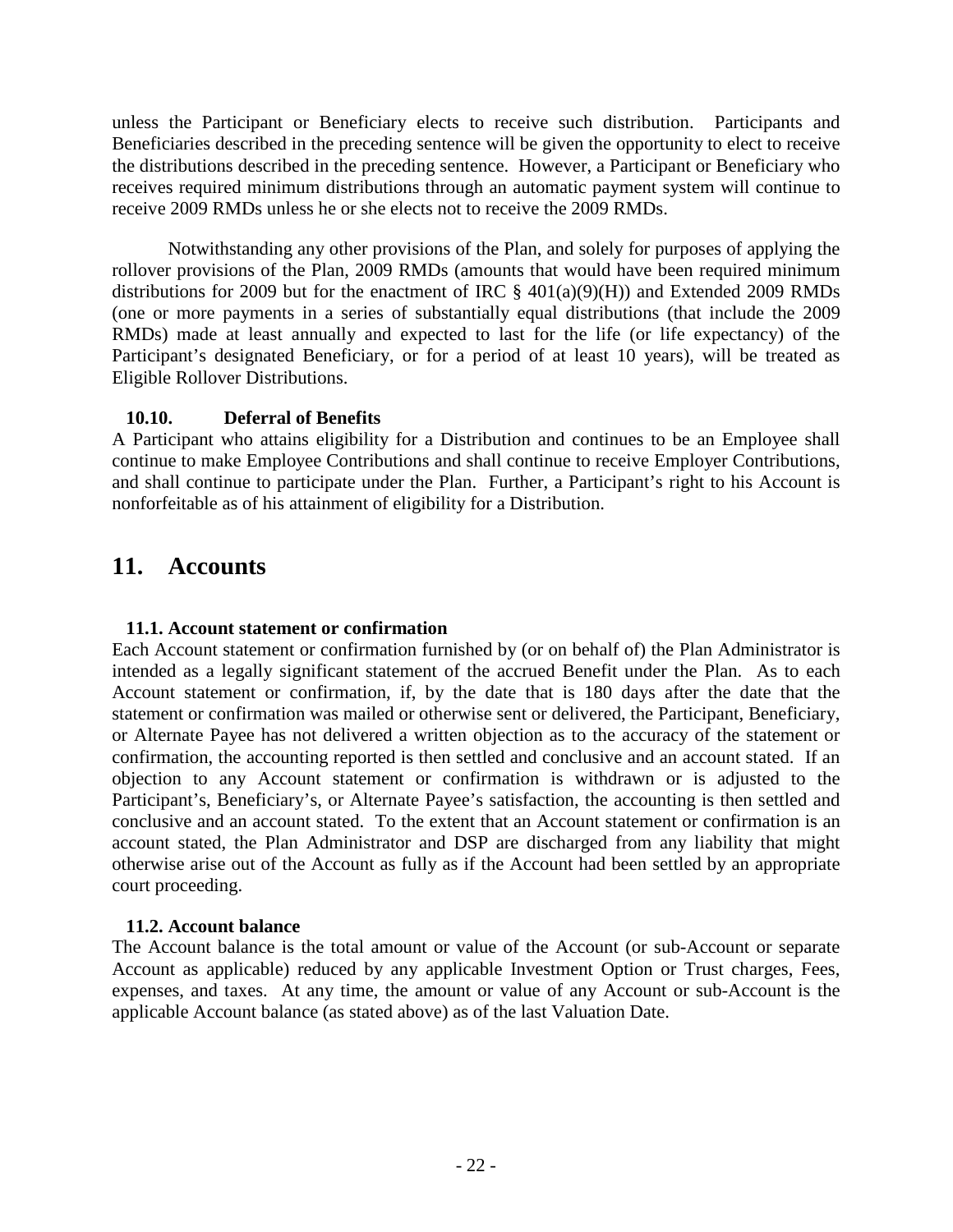## **12. Rollovers**

#### **12.1. Direct Rollover of Funds to Other Plans**

Consistent with IRC § 401(a)(31), for any Distribution that is an Eligible Rollover Distribution, the Distributee may elect, at the time and in the manner prescribed by the Plan Administrator, to instruct the DSP to have any portion of an Eligible Rollover Distribution paid directly to an Eligible Retirement Plan specified by the Distributee. The Plan shall provide written information to the Distributee regarding Eligible Rollover Distributions no more than 180 days prior to payment of the Eligible Rollover Distribution, to the extent required by IRC § 402(f).

For purposes of this section, the following definitions shall apply:

(a) An "Eligible Rollover Distribution" is any Distribution from this Plan of any portion of the balance to the credit of the Distributee, except that an Eligible Rollover Distribution does not include: (i) any distribution that is one of a series of substantially equal periodic payments (not less frequently than annually) made for the life (or life expectancy) of the Distributee or the joint lives (or joint life expectancies) of the Distributee and the Distributee's designated Beneficiary, or for a specified period of ten (10) years or more; (ii) any distribution to the extent such distribution is required under IRC  $\S$  401(a)(9); or (iii) the portion of any distribution that is not includible in gross income, provided that any portion of any distribution that is not includible in gross income may be an Eligible Rollover Distribution for purposes of a rollover to either (1) a traditional individual retirement account or individual retirement annuity under IRC §§ 408(a) or 408(b) or (2) a qualified trust which is part of a plan which is a defined contribution plan or a defined benefit under IRC  $\S$ ,  $401(a)$  or  $403(a)$  or to an annuity contract described in IRC § 403(b), and such trust or annuity contract separately accounts for amounts so transferred, including separate accounting for the portion of such distribution that is includible in gross income and the portion of such distribution that is not includible. An eligible rollover distribution shall also mean a qualified rollover contribution to a Roth IRA within the meaning of IRC § 408A.

(b) An "Eligible Retirement Plan" is any program defined in IRC §§ 401(a)(31) and 402(c)(8)(B), that accepts the Distributee's Eligible Rollover Distribution, as follows:

- (1) An individual retirement account under IRC § 408(a);
- (2) An individual retirement annuity under IRC § 408(b) (other than an endowment contract);
- (3) A qualified trust;
- (4) An annuity plan under IRC  $\frac{8}{9}$  403(a);
- (5) An eligible deferred compensation plan under IRC § 457(b) which is maintained by an eligible employer under IRC  $\S$  457(e)(1)(A) (so long as the plan agrees to separately account for amounts rolled into the plan);
- (6) An annuity contract under IRC § 403(b); or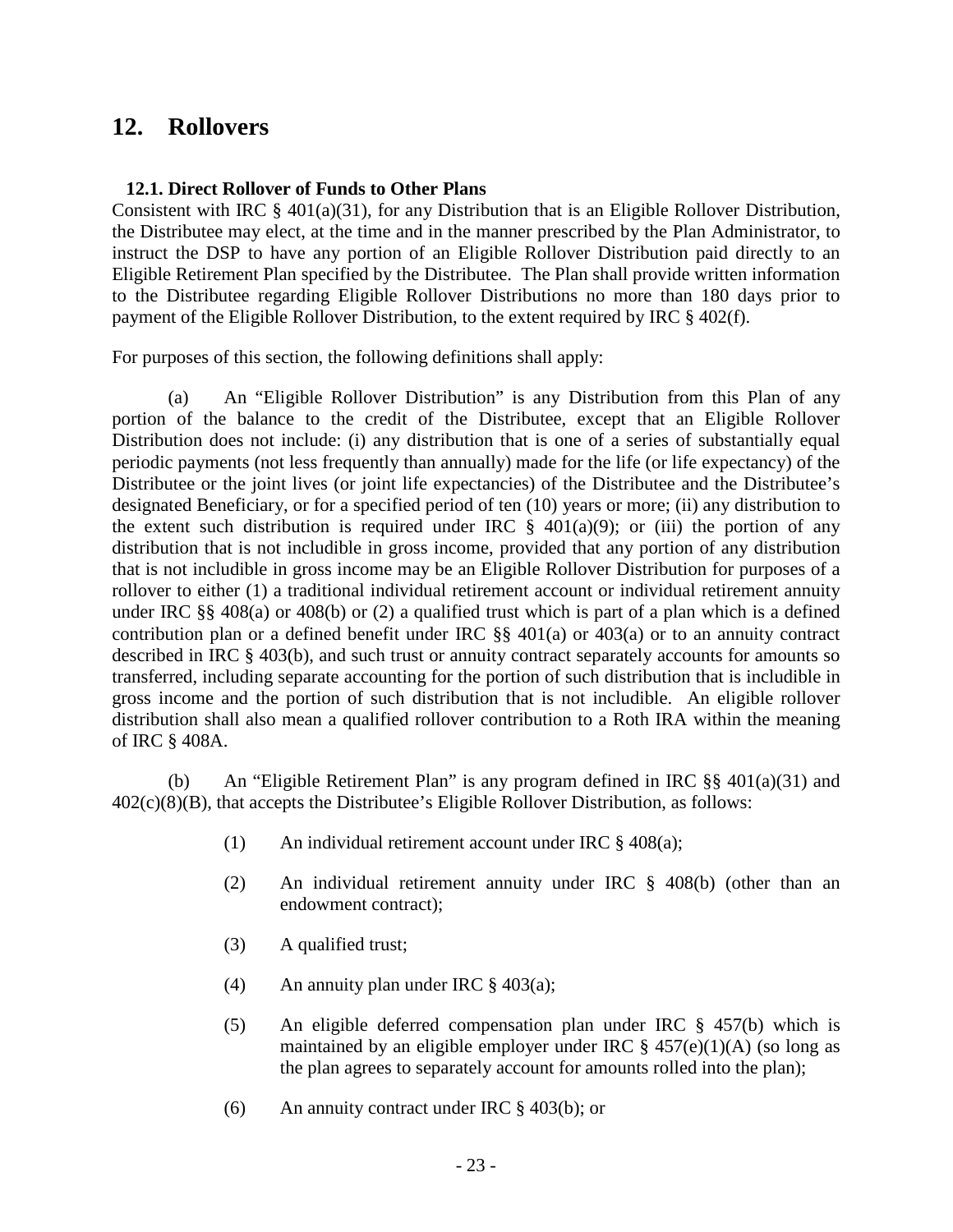(7) A Roth IRA described in IRC § 408A.

(c) A "Distributee" includes an Employee or former Employee. It also includes the Employee's or former Employee's surviving spouse and the Employee's or former Employee's spouse or former spouse who is the alternate payee under a qualified domestic relations order, as defined in IRC § 414(p) or a nonspouse beneficiary who is a designated beneficiary as defined by IRC § 401(a)(9)(E). However, a nonspouse beneficiary may rollover the distributions only to an individual retirement account or individual retirement annuity established for the purpose of receiving the distribution and the account or annuity will be treated as an "inherited" individual retirement account or annuity.

(d) A "Direct Rollover" is a payment by the Plan to the Eligible Retirement Plan specified by the Distributee.

### **12.2. Rollover of Funds From Other Plans**

The Plan will accept Participant rollover contributions and/or Direct Rollovers of eligible distributions made after December 31, 2001, as described below:

- (a) pre-tax contributions from a qualified plan described in § 401(a) or 401(k) or 403(a) of the IRC, an annuity contract described in § 403(b) of the IRC and an eligible governmental deferred compensation plan described in § 457(b) of the IRC.
- (b) A Participant rollover of the portion of a distribution from an individual retirement account or annuity described in § 408(a) or 408(b) of the IRC that is eligible to be rolled over and would otherwise be includible in gross income.

The Plan does not accept direct rollovers of after-tax contributions.

### **12.3. Eligible Rollover Distribution payable without delay**

The DSP may (but is not required to) commence the Distribution less than 30 days after giving an Eligible Rollover Distribution notice only if the following requirements are met:

To the extent required by IRC § 402(f) and Treasury Reg. § 1.402(c)-2, the DSP must inform the Distributee in an Eligible Rollover Distribution notice or otherwise that the Distributee has a right to a period of at least 30 days after receiving the Eligible Rollover Distribution notice to consider the decision of whether to elect a Distribution and any available Payout Option, and the Distributee after receiving the Eligible Rollover Distribution notice must affirmatively elect a Distribution.

#### **12.4. Transfer of Assets to Pension Plan**

The Participant may elect, at the time and manner prescribed by ¶ 3.5, to transfer assets from the Participant's Account to the Pension Plan. After the effective date of an election to transfer under ¶ 3.5, a Participant in this Plan who has elected to become a Participant in the Pension Plan may transfer funds from this Plan to the Pension Plan in order to purchase service credit in the Pension Plan for the Participant's Years of Participation in this Plan. A Participant may transfer funds from any sub-account in his account to purchase service credit in the Pension Plan as calculated under this Section. For Participants properly exercising this election, the DSP shall,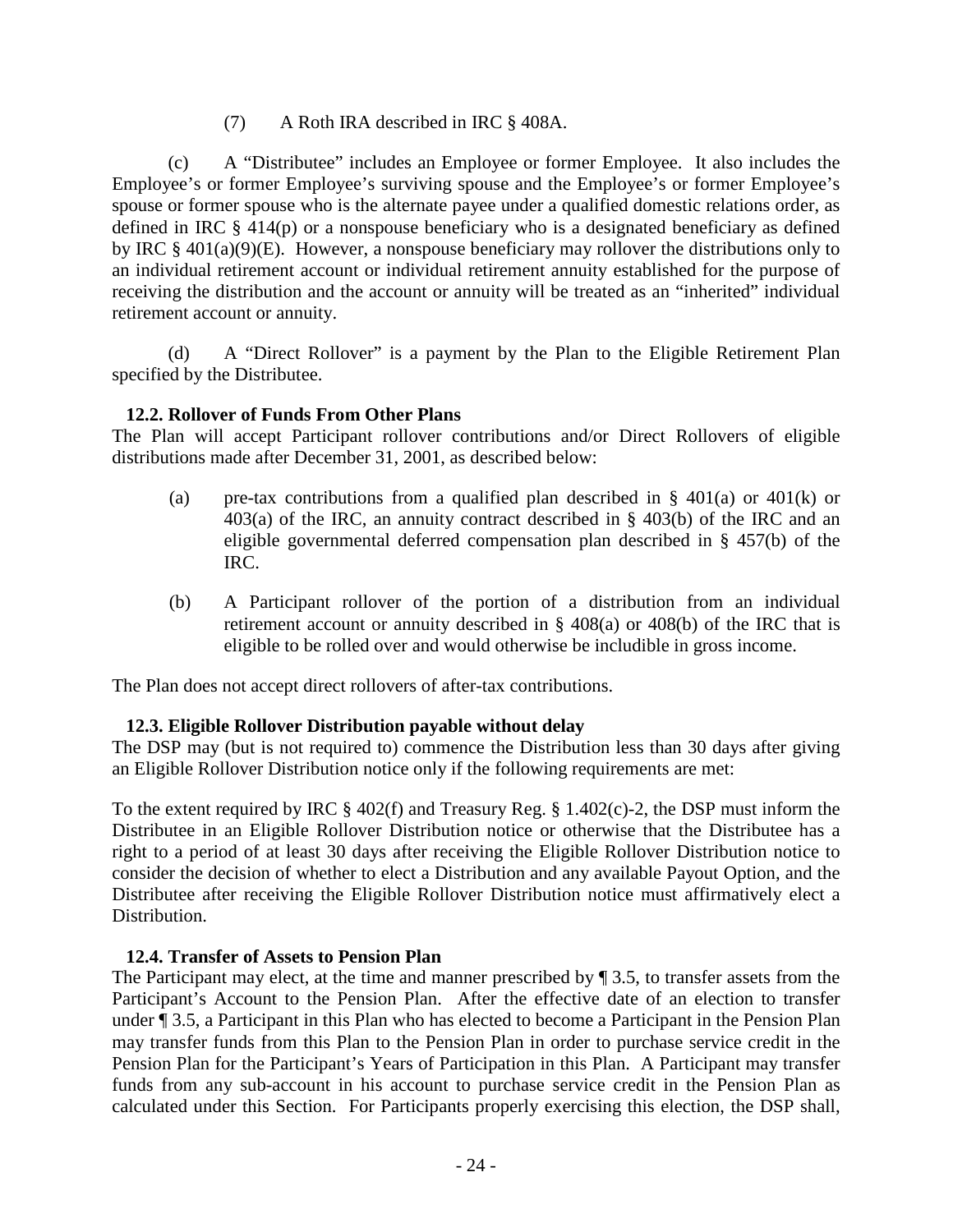without restrictions, fees and/or charges, allow a Participant to transfer assets from the Participant's Account to the Pension Plan. This section will not prevent an equity or bond fund Investment Option from imposing a redemption fee related to market timing, as defined and provided in the fund's prospectus, charged to any investor on the asset transfer.

# **13. Administration of Distributions**

### **13.1. Claim for Distribution**

Any Distribution shall be paid only upon a claim made on the Applicable Form, and submission of additional information requested by the Plan Administrator, including but not limited to:

- if the Distribution is made under  $\P$ 10.1, appropriate evidence that the Participant has a Severance from Employment or has attained age 59½,
- if the Distribution is an Eligible Rollover Distribution, the Distributee's instruction as to whether the Distribution (or a portion of the Distribution) is to be paid directly to an Eligible Retirement Plan, and if any amount is to be paid directly to an Eligible Retirement Plan, the name and address of the trustee or plan administrator of that Eligible Retirement Plan together with any other information that the Plan Administrator or DSP reasonably requests pursuant to Treasury Reg. § 1.401(a)(31)-1T,
- if the Distribution is made on account of the Participant's death, appropriate evidence of the Participant's death,
- whenever required by the Plan Administrator, the date-of-birth of any Person as relevant to the Distribution,
- if the Account consists of more than one Investment Option, the order in which any Investment Options are to be charged or redeemed to pay the Distribution; and
- any other evidence or information that the Plan Administrator finds is relevant to administer a provision of the Plan in the Participant's or Beneficiary's and the Distributee's circumstances.

### **13.1.1 Evidence of Death**

Absent contrary evidence actually known to the Plan Administrator, an appropriate death certificate or a court order stating that the Participant is found to be absent and presumed dead shall constitute appropriate evidence of the Participant's death.

### **13.1.2 Changing an Investment Option**

If the Distributee fails to submit proper instructions, the Plan Administrator may to the extent provided by the Investment Option contract determine which Plan Investment Option(s) are to be charged.

#### **13.2. Time for Distribution**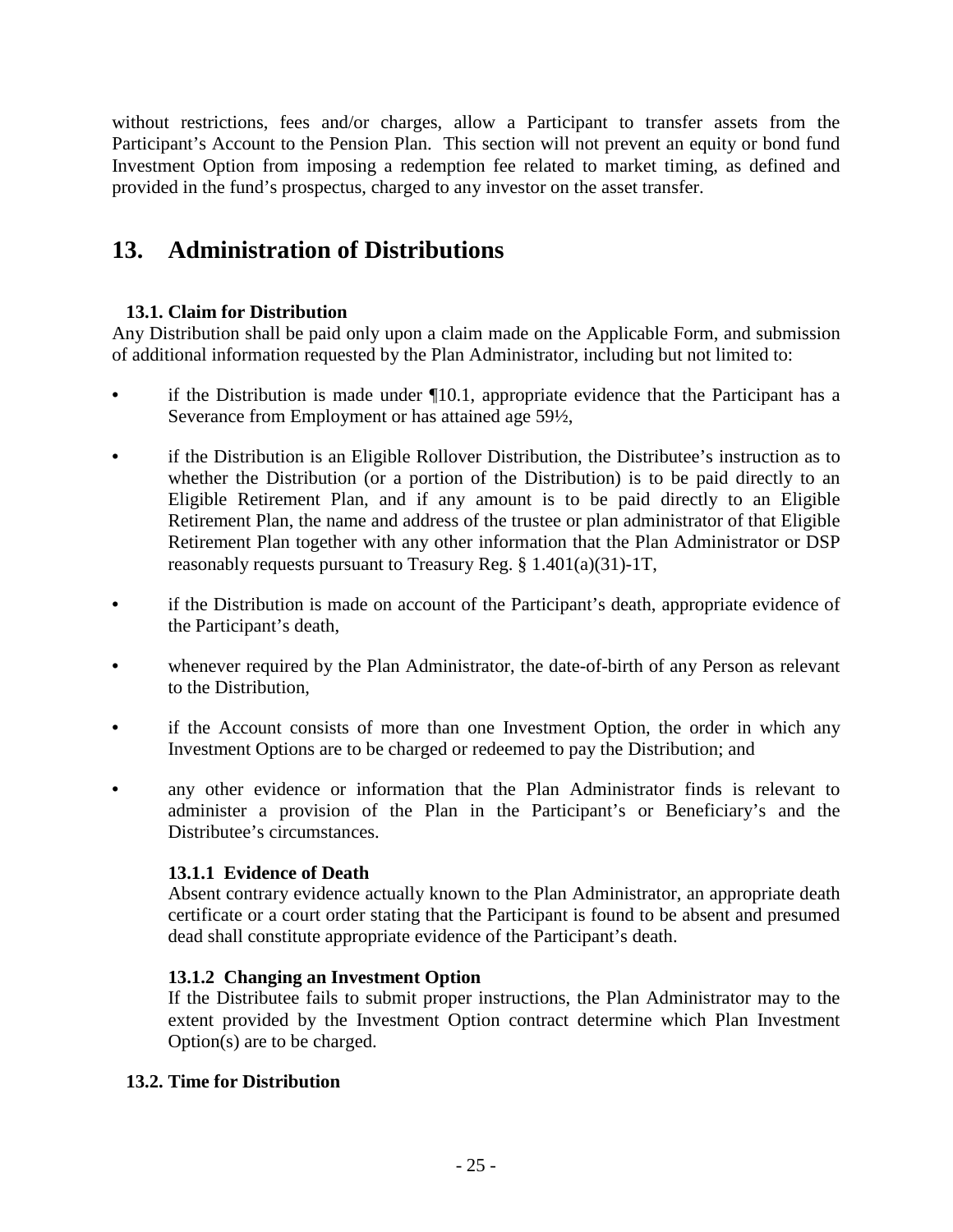The Plan Administrator may require for payment of any Distribution a minimum advance notice, uniformly determined and consistently applied.

#### **13.3. Payor may rely on apparent entitlement**

The Plan Administrator and the DSP are not liable for having made a payment under an unclear Beneficiary Designation or Participation Agreement to a Person not entitled to the payment, or for having taken or omitted any other action in good faith reliance on a Person's apparent entitlement under the Plan, before the payor actually received written notice of a claimed lack of entitlement under this Plan.

Any payor of any Distribution is not liable for having made a payment or having transferred an item of property to a Beneficiary Designated in a Beneficiary Designation (or in a similar writing reasonably believed to constitute a Beneficiary Designation) who is not entitled to the Distribution, or for having taken any other action in good faith reliance on the Beneficiary's apparent entitlement under the terms of the Beneficiary Designation before the payor received written actual notice alleging that the Beneficiary was not entitled to the Distribution.

#### **13.4. Valuation of Payments**

Except to the extent otherwise expressly provided by the Investment Option(s), any payment or Payout Option shall be determined as of the Valuation Date requested by the Participant or Beneficiary, or if later, as of the Valuation Date that next follows the DSP's or Trustee's receipt in good order (within the meaning of the Investment Option(s) or applicable law) the approved claim.

#### **13.5. Delay of payment**

The DSP may delay payment of an approved Distribution:

- to receive any necessary information,
- to permit a valuation of the Account,
- to permit any necessary or appropriate liquidation of assets,
- if a dispute arises as to the proper payee,
- if the Plan Administrator or the DSP has written notice of a domestic relations case or petition that may involve the applicable Account,
- if the Plan Administrator or the DSP has written notice of a bankruptcy case or petition that may involve the applicable Account,
- if the Plan Administrator or the DSP has notice of any legal proceeding or petition that may involve the applicable Account, or
- for any reason described elsewhere in this Plan, or
- for any other lawful purpose.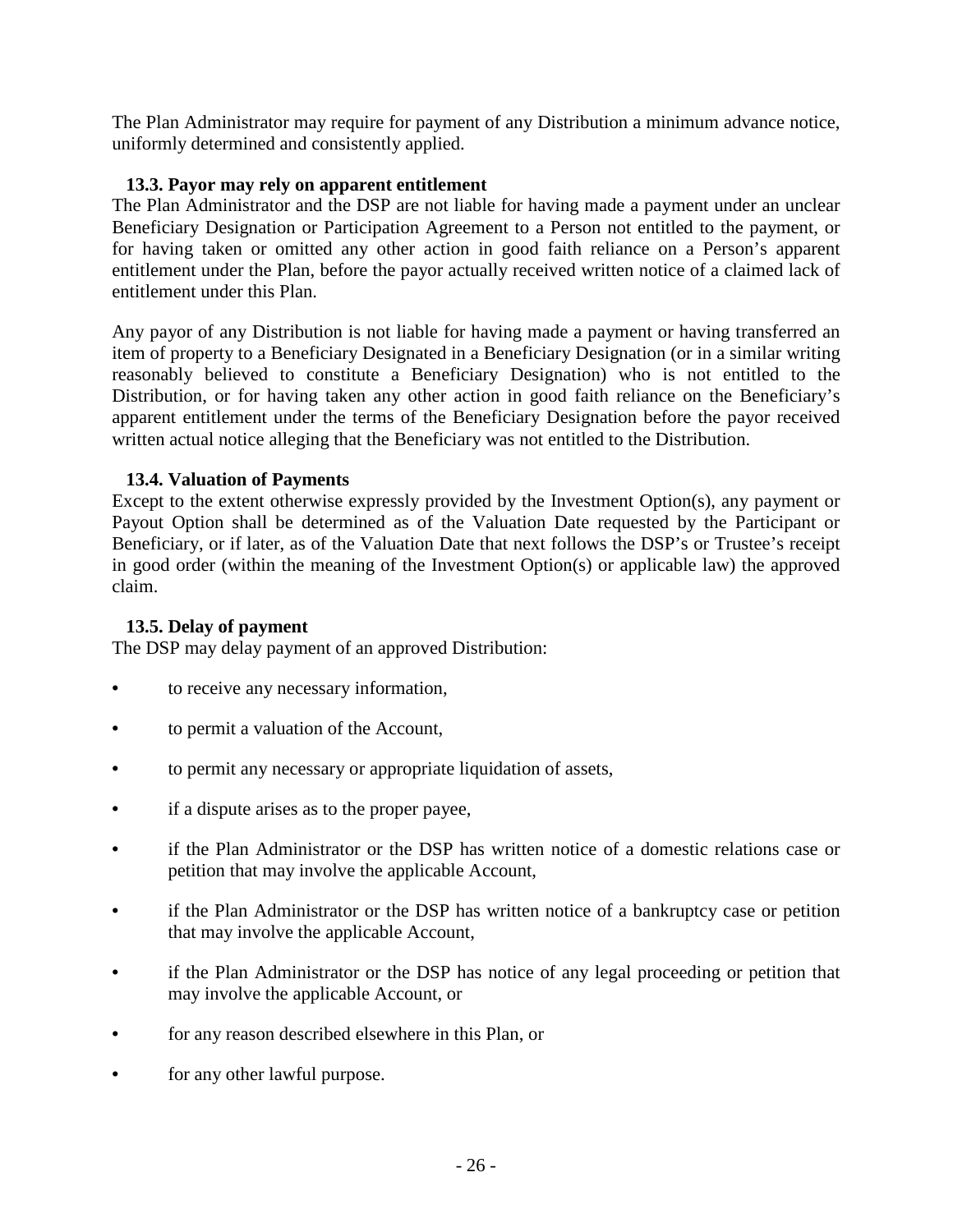#### **13.5.1 Delay related to Investment Option**

Without limiting the comprehensive effect of the above, to the extent that any Distribution requires a redemption or transfer of an Investment Option's shares, the Plan Administrator shall delay the Distribution during any period: when the NYSE is closed other than for a weekend or a holiday, or when trading on the NYSE is restricted (as determined by the SEC), or when an emergency exists making disposal of an Investment Option's securities or valuation of an Investment Option's net assets not reasonably practicable, or when the SEC has required or permitted the suspension of redemptions or transfers by order, or during any period otherwise described by  $\S$  22(e)(1)-(3) of the Investment Company Act of 1940, as amended [15 U.S.C. § 80a-22(e)(1)-(3)]. Also, the Plan Administrator or the DSP may delay any Distribution if doing so is necessary or appropriate to avoid exceeding an Investment Option's "large transaction amount" requirement that applies to the Trust.

### **13.5.2 Delay for FMLA**

If the Participant received an allocation of Employer Contributions for a period that included his absence under a federal or state Family and Medical Leave Act, the Plan Administrator shall delay payment of any Distribution until the Plan Administrator is satisfied that the Participant has returned to work from such absence or that the Participant will not or did not return to work from such absence.

#### **13.6. Dispute as to proper recipient**

If a dispute arises as to the proper recipient of any payment(s) under the Plan, the Plan Administrator, in its sole discretion, may instruct the DSP(s) to withhold payment until the dispute is determined by a court of competent jurisdiction or is settled by the parties concerned.

### **13.7. Distribution to minor Beneficiary**

If a Distribution is to be made to a minor Beneficiary, any payment(s) may, except to the extent prohibited by applicable law, be paid to a responsible Person according to the following order:

If the amount is under \$10,000 per year:

- as instructed by an appropriate court pursuant to a written court order which has been provided to the Plan Administrator before the distribution,
- to the duly court appointed and currently acting conservator of the Beneficiary, evidence of which has been provided to the Plan Administrator before the distribution,
- to the duly appointed and currently active guardian of the Beneficiary, evidence of which has been provided to the Plan Administrator before the distribution,
- to the custodial parent of the Beneficiary,
- to a custodial adult with whom the Beneficiary maintains his or her residence, or
- to the court having jurisdiction over the estate of the Beneficiary.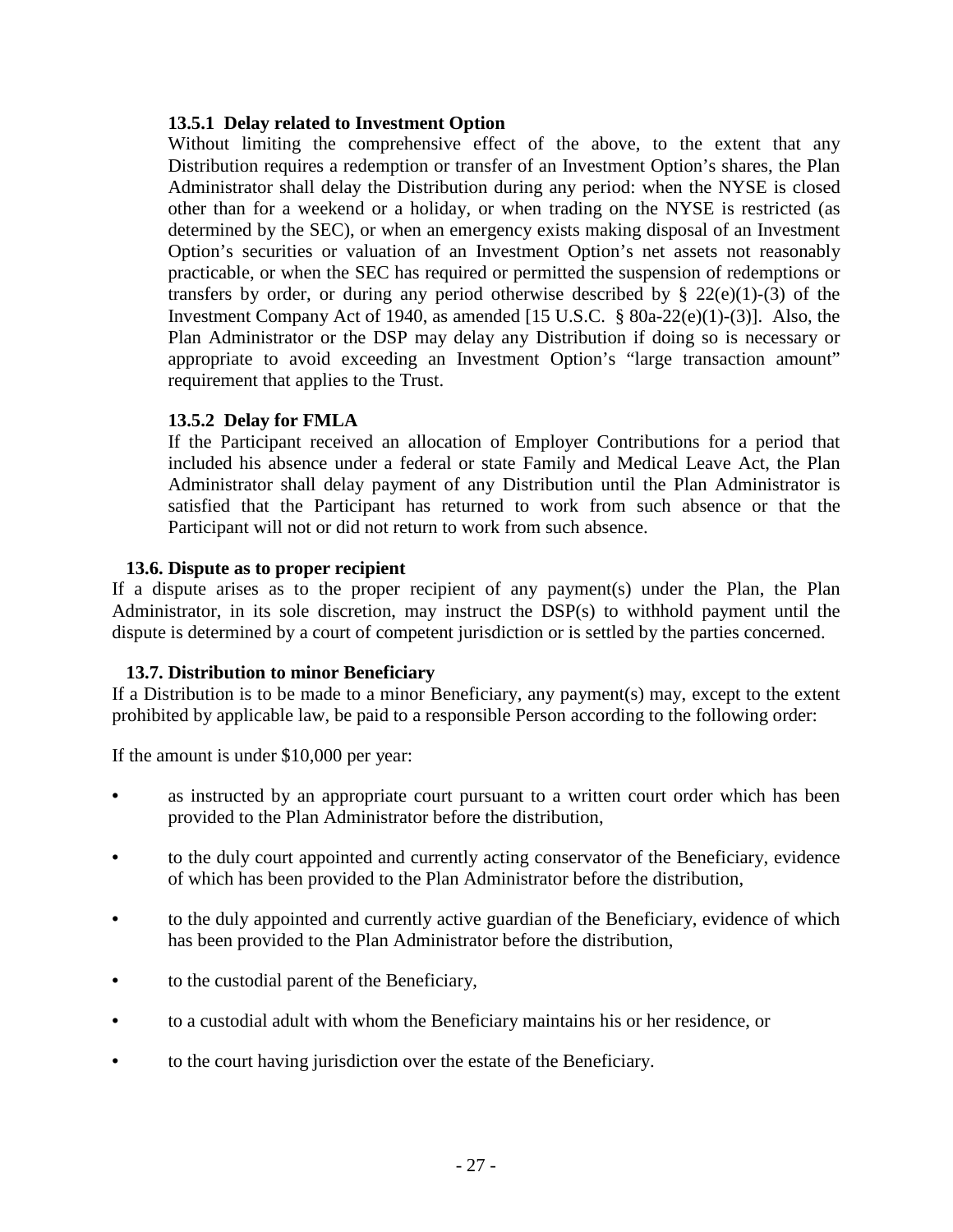If the amount is over \$10,000 a year, a conservator must be appointed by the court to receive the payment. This payment shall be in full satisfaction of all claims. The Plan Administrator has no duty to supervise or inquire into the application of any amount so paid.

### **13.7.2 Payments after age of majority**

If at the time a Distribution begins the Beneficiary is a minor and the Plan Administrator begins payments to another Person under this Provision, the Plan Administrator may continue all payments under the Distribution to the other Person notwithstanding that the Beneficiary may have attained full age, unless the Beneficiary files a written claim according to all of the requirements of the Plan, including furnishing satisfactory evidence that he or she is of full age.

### **13.8. Distribution to incompetent Participant or Beneficiary**

If a Participant, Beneficiary, or Alternate Payee is unable to manage property effectively for any reason including (but not limited to) mental illness, mental deficiency, physical illness, physical disability, chronic use of drugs, chronic intoxication, confinement, detention by a foreign power, or disappearance, any payment may be paid according to the terms of the applicable Investment Option(s) (if any) or according to applicable Investment Law (if any), or the Plan Administrator may direct payment(s) according to the following order:

- as instructed by an appropriate court pursuant to a written court order,
- to the duly court appointed and currently acting conservator of the Participant or Beneficiary,
- to the duly court appointed and currently acting legal guardian of the estate of the Participant or Beneficiary,
- to the duly appointed and currently acting attorney-in-fact under a durable power-ofattorney if the Plan Administrator finds that the power-of-attorney provides sufficient power to authorize the attorney-in-fact to receive the Benefit, or
- to the court having jurisdiction over the estate of the Participant or Beneficiary.

#### **13.8.1 Payments made during incompetency**

This payment shall be in full satisfaction of all claims. The Plan Administrator has no duty to determine if a Person is unable to manage his affairs and is only required to act pursuant to the above order if it is provided written evidence of the incapacity through a document showing one of the above prior to the Distribution. The Plan Administrator has no duty to supervise or inquire into the application of any amount(s) so paid.

#### **13.8.2 Restoration of competency**

If at the time a Distribution begins the Participant or Beneficiary is an incompetent or incapacitated (as described above) and the Plan Administrator begins payments to another Person under this Provision, the Plan Administrator may continue all payments under the Distribution to the other Person notwithstanding that the Participant or Beneficiary may have become competent or may have been adjudicated as competent, unless the Participant or Beneficiary files a written claim according to all of the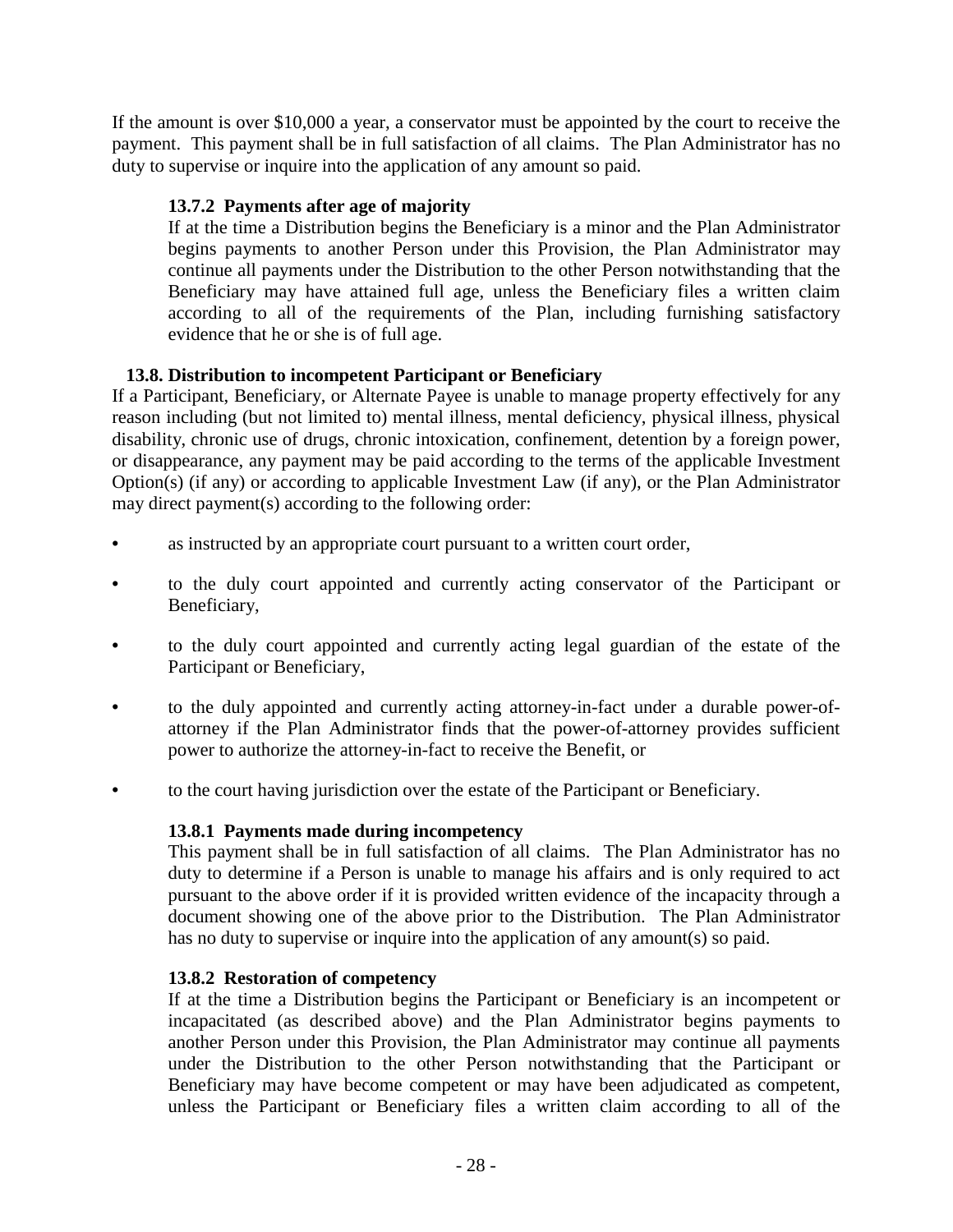requirements of the Plan, including furnishing a satisfactory court order that he is competent to manage his Benefit.

#### **13.9. Payment to Personal Representative**

Any payment (or delivery of property) to the duly appointed Personal Representative of the Participant shall, to the extent of the payment (or delivery of property), bar recovery by any other Person or entity, including every Beneficiary, and shall, to the extent of the payment (or delivery of property), discharge any obligation under the Plan.

#### **13.10. Disclaimer by Beneficiary**

Any Beneficiary may renounce or disclaim all or any part of any Benefit by filing a written irrevocable disclaimer not later than 31 days before the Distribution begins or any payment is otherwise to be made and before acceptance of any Benefit. An acceptance may be express or may be inferred from actions or facts and circumstances, including (but not limited to) those actions described in the Uniform Probate Code as establishing an inference of acceptance. In addition to any requirements under State law, the disclaimer is not effective unless the disclaimer describes the Benefit renounced, expressly declares the renunciation and the extent of it, expressly states the Beneficiary's belief upon reasonably diligent examination that no creditor of the Beneficiary (or, if the Beneficiary is an executor or trustee or guardian or other fiduciary, of any current or reasonably anticipated Beneficiary of the estate or trustee or guardianship or other fiduciary relationship or entity) would be adversely affected by the disclaimer, expressly states that the disclaimer is irrevocable, is signed by the Beneficiary, meets all requirements of IRC § 2518 such that the disclaimer would be treated as effective for federal gift and estate tax purposes, and otherwise is made in a form that is acceptable to the Plan Administrator. Notwithstanding any State law that would permit otherwise, if the Beneficiary is a minor or an incapacitated Person, any disclaimer cannot have any effect regarding the Plan until the court having jurisdiction of the minor's or incapacitated Person's estate authorizes the disclaimer after finding that it is advisable and will not materially prejudice the rights of any interested Person. Any Benefit disclaimed shall be payable as if the Beneficiary who submitted the disclaimer died before the Participant.

## **14. Plan Administration**

#### **14.1. Plan Administrator has full authority**

The Plan Administrator has full and complete authority and discretion to control and manage the operation of and to decide all matters under the Plan. The Plan Administrator has any and all powers as may be necessary or advisable to discharge its duties under the Plan, and has complete discretionary authority to decide all matters and questions under the Plan.

#### **14.1.1 Examples of discretionary decisions**

Without limiting the comprehensive effect of the above, the Plan Administrator's discretionary decisions may include, but shall not be limited to, any decision as to:

whether a natural person is an Employee,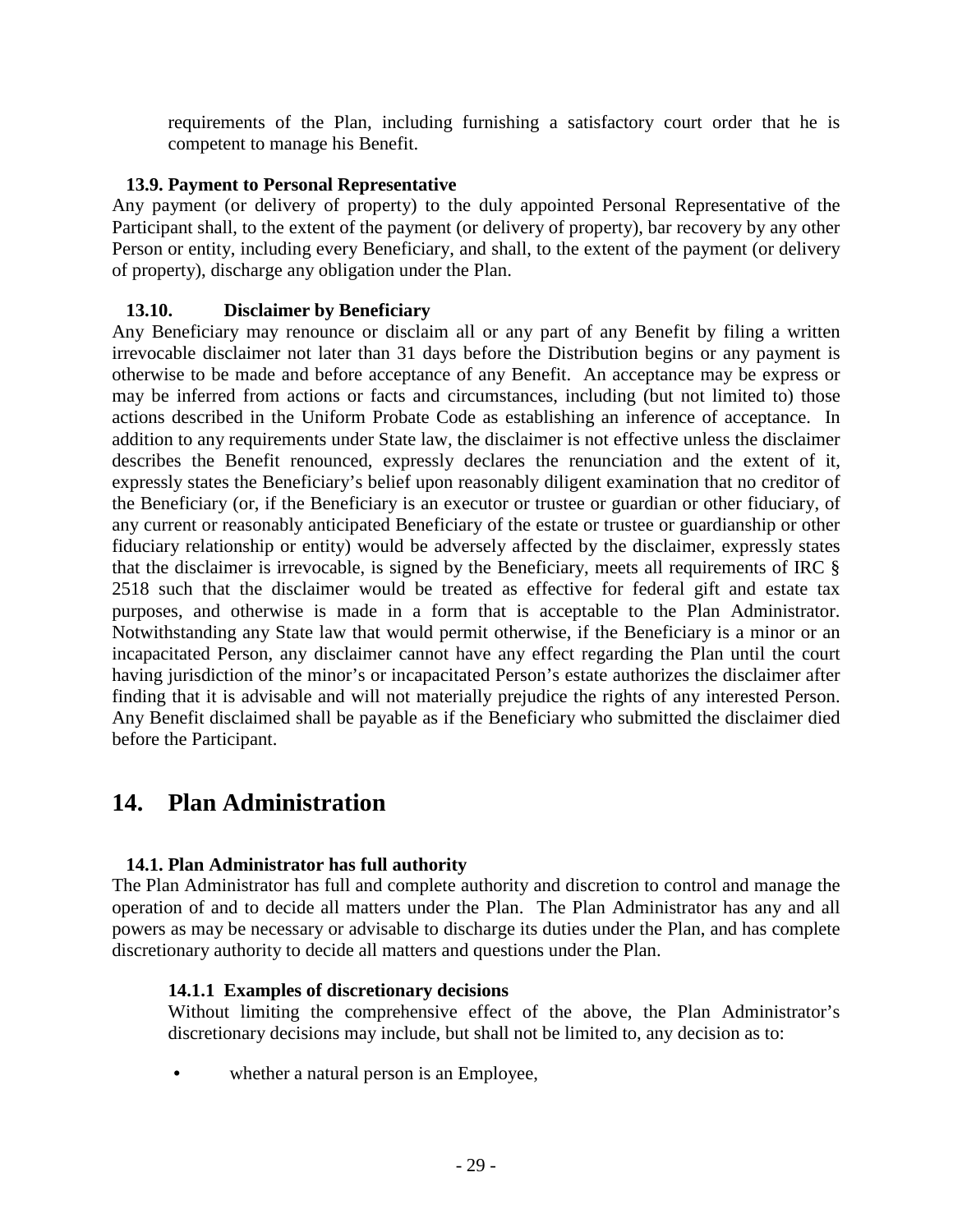- whether an Employee belongs to a particular employment classification,
- whether an Employee is an eligible Employee, the amount of a Participant's Compensation, the amount of Contributions to be made,
- whether an amount of Contributions exceeds the limits prescribed by the Plan,
- whether a Payout Option is an Annuity Payout Option,
- whether a Participant has a Severance from Employment,
- whether a Beneficiary Designation is valid or effective, who is the proper Beneficiary,
- whether a Participant or Beneficiary is a minor or is of full age, the Person who is a proper recipient for a Participant or Beneficiary who is a minor or an incompetent,
- whether any power-of-attorney is effective and acceptable to act with respect to the Plan.

The discretionary decisions of the Plan Administrator are final, binding, and conclusive on all interested Persons for all purposes.

#### **14.2. DSP Responsibilities**

Each DSP will be responsible for Participant communication, administration, record-keeping, and investment management services as set forth in the applicable RFP and Response/Proposal submitted by the DSP and the contracts entered into pursuant to those documents.

#### **14.3. Determinations to be uniformly made**

To the extent required by the Enabling Statute, any determination or decision required or permitted to be made for the purposes of the Plan by the Plan Administrator shall be uniformly and consistently made according to reasonable procedures established and maintained by the Plan Administrator.

#### **14.4. Plan Administrator is responsible**

The Plan Administrator is responsible for performing or delegating to the DSPs all duties required for the operation of the Plan. The Plan Administrator is responsible for supervising the performance of the DSPs.

#### **14.5. Information from Employer**

To enable the Plan Administrator to perform its responsibilities, the Employer shall promptly provide to the Plan Administrator complete and accurate information on any matter that is required by the Plan Administrator in order to make any decision or determination under the Plan. The Plan Administrator shall rely upon this information as supplied by the Employer, and shall have no duty or responsibility to verify this information.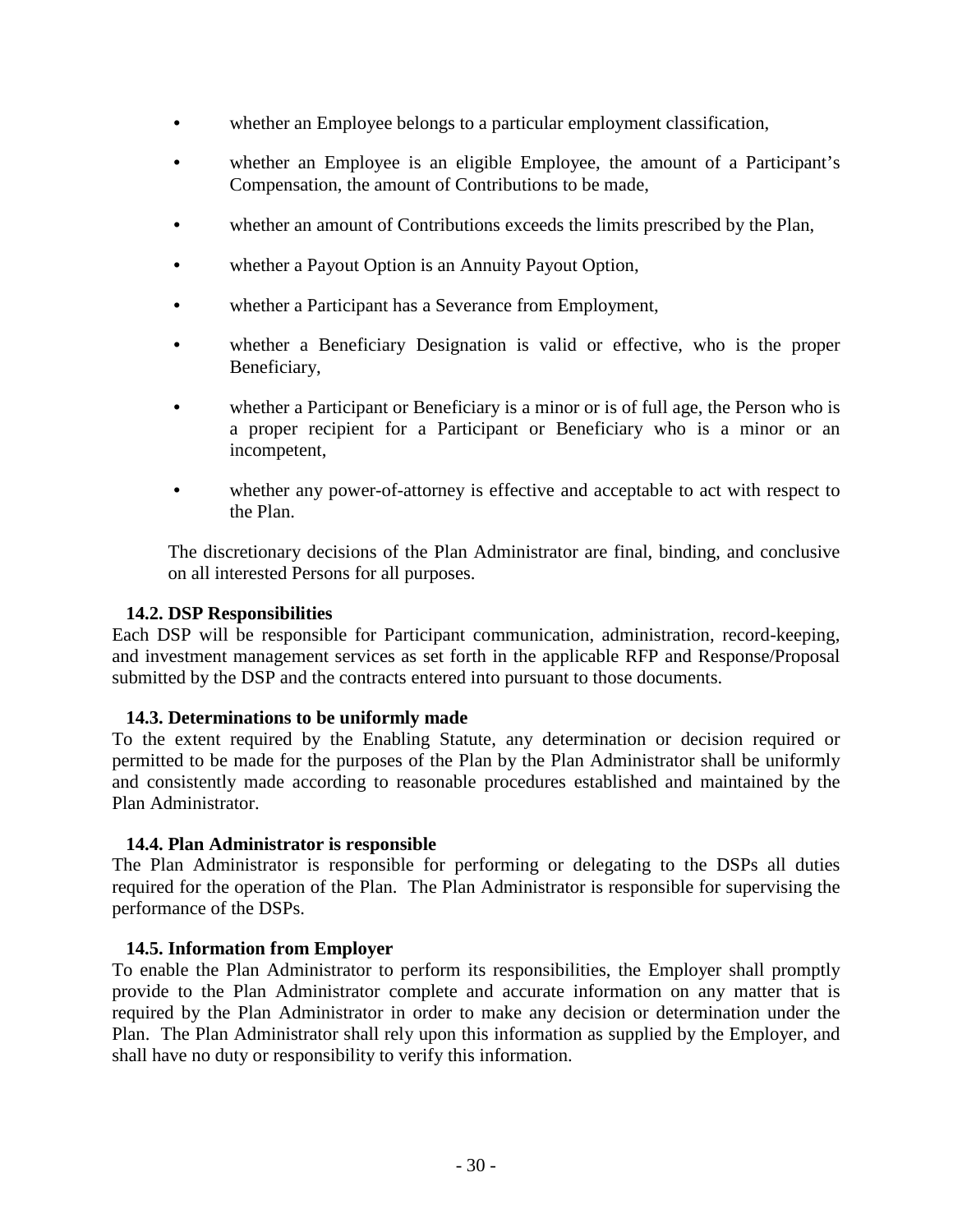#### **14.6. Plan Administrator may delegate or contract**

Except as prohibited by the Enabling Statute or other State law, the Plan Administrator may, except when expressly prohibited by this Plan, delegate any of its duties to any DSP, Employer, or employees.

#### **14.7. Plan services**

The Plan Administrator may contract with any Person to provide services to assist in the administration of the Plan. The Plan Administrator must make such contracts in compliance with the Enabling Statute and other applicable State and local law.

Any Person other than the Plan Administrator who performs services regarding the Plan (including but not limited to a DSP) is subject to the supervision and direction of the Plan Administrator, and does not have authority to control the operation of the Plan.

Any Person other than the Plan Administrator who performs services regarding the Plan (including but not limited to a DSP) is entitled to rely upon any direction, instruction, information, or action (or failure to act) of the Plan Administrator as being proper under this Plan, and is not required to inquire into the propriety or correctness of any such direction, instruction, information, or action.

#### **14.8. Plan Sponsor's right to terminate the Plan**

The Plan Sponsor may terminate or discontinue the Plan at any time.

#### **14.9. Final allocation**

If on termination of the Plan any amount is not allocated, all such amounts will be allocated among Participants in the ratio of the Participant's total Account balance on the Valuation Day that immediately precedes this allocation to the total Account balances of all Participants on such Valuation Day.

## **15. General provisions**

#### **15.1. Anti-alienation**

To the extent allowed by law, any benefit or interest available under the Plan, or any right to receive or instruct payments under the Plan, or any Distribution or payment made under the Plan shall not be subject to assignment, alienation, garnishment, attachment, transfer, anticipation, sale, mortgage, pledge, hypothecation, commutation, execution, or levy, whether by the voluntary or involuntary act of any interested Person under the Plan, except for an interest which becomes payable pursuant to a Qualified Domestic Relations Order. However, the preceding sentence shall not be construed to preclude the payment of any Fees or expenses (including taxes) of the Issuer(s) or the Trust.

#### **15.2. Levy or judgment**

Notwithstanding any other provision of the Plan, the Plan Administrator may pay to the IRS from a Participant's, Beneficiary's, or Alternate Payee's Account the amount that the Plan Administrator finds is demanded under an IRS levy with respect to that Participant, Beneficiary,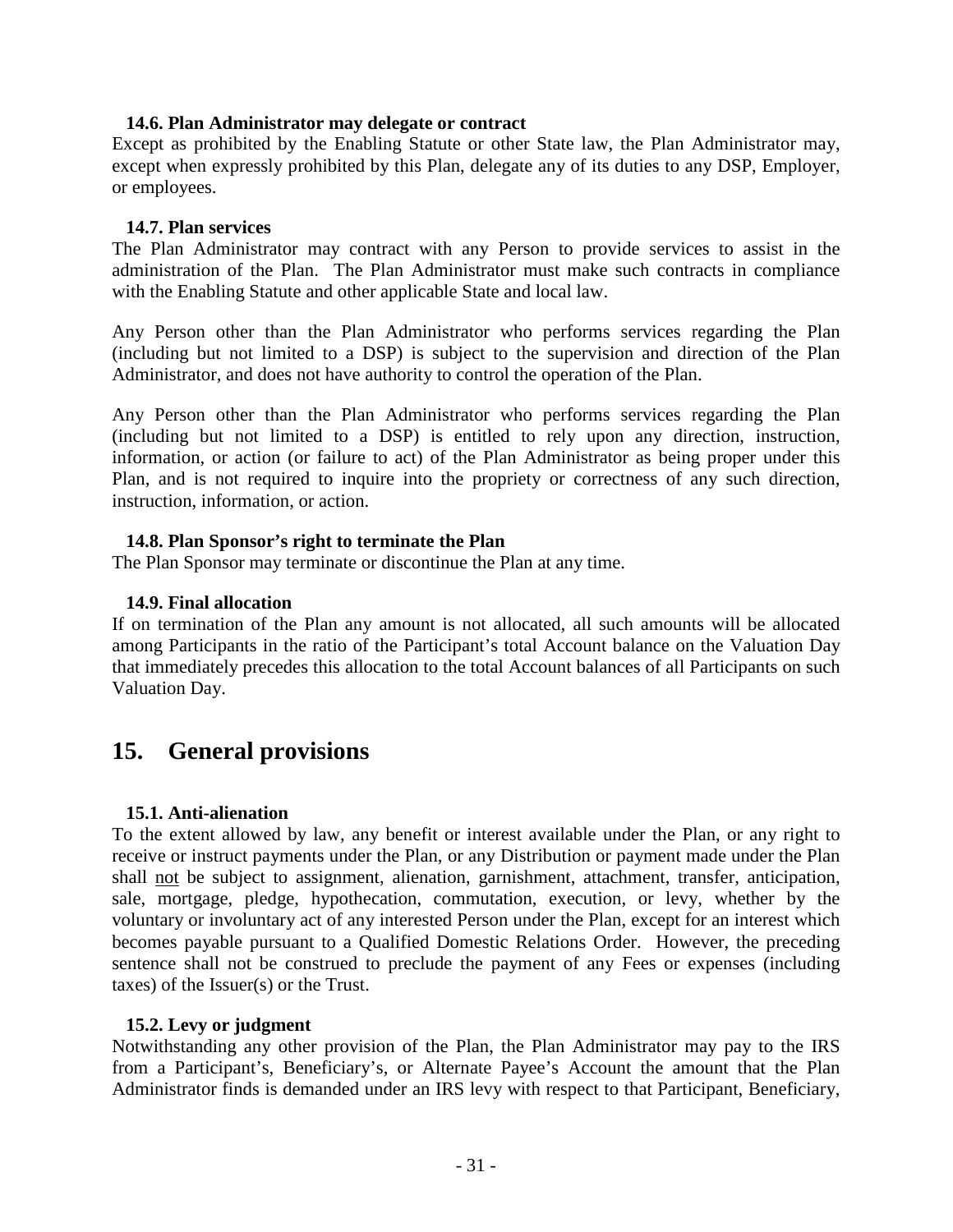or Alternate Payee or is sought to be collected by the United States under a judgment resulting from an unpaid tax assessment against the Participant, Beneficiary, or Alternate Payee.

#### **15.3. Audit**

The Plan Administrator may engage a public accountant to audit or review the financial statements and/or internal control procedures with respect to the Plan, and any fees paid or incurred for such audit or review and related accounting and auditing services shall be an expense that may be charged to the DSPs according to their contract. To the extent the audit is not paid by the DSPs, the expense can be charged to all Participants' Accounts in an equitable manner determined by the Plan Administrator.

#### **15.4. Claims procedure**

By the terms of the Plan, the claimant (or other aggrieved Person) shall not be entitled to take any legal action (including but not limited to instituting any arbitration procedure) or otherwise seek to enforce a claim to benefits or rights under the Plan until he has exhausted all claims and appeals procedures provided by the Plan.

In considering claims under the Plan, the Plan Administrator has full power and discretionary authority to construe and interpret the provisions of the Plan.

#### **15.5. Expenses**

Upon the Plan Administrator's written instruction, the Plan Administrator (or any DSP or other Person) shall be reimbursed from the Plan assets for any reasonable expenses approved by the Plan Administrator which are incurred in performing services regarding the Plan. Except as otherwise provided or permitted by the Plan, the reimbursement shall be effected by deducting a charge against all Accounts according to an equitable method determined by the Plan Administrator.

If the Internal Revenue Service determines, and the determination is not contested, or if contested, is finally upheld (or otherwise finally determined), or if a final court order (that is not appealed) decides that any payment of expenses is a violation of IRC  $\S$  401(a)(2), the Plan Administrator may assess the Employers on a pro-rata basis according to the number of Participants in the Plan for these expenses according the number of Participant accounts.

#### **15.6. Fiduciary responsibility**

Any Fiduciary will have only those specific powers, duties, responsibilities, and obligations specifically provided by the Plan, or that are expressly required under a written agreement that is executed by or approved by the Plan Administrator if the written agreement is not inconsistent with the Plan.

Each Fiduciary warrants that any instruction or direction given, information furnished, or action taken by it will be according to the Plan's provisions (or an instruction of the Plan Administrator).

Each Fiduciary will be responsible only for the proper exercise of his, her, or its own powers, duties, responsibilities, and obligations, and any Fiduciary will not be liable for any act or omission (failure to act) of another Fiduciary, except as provided below.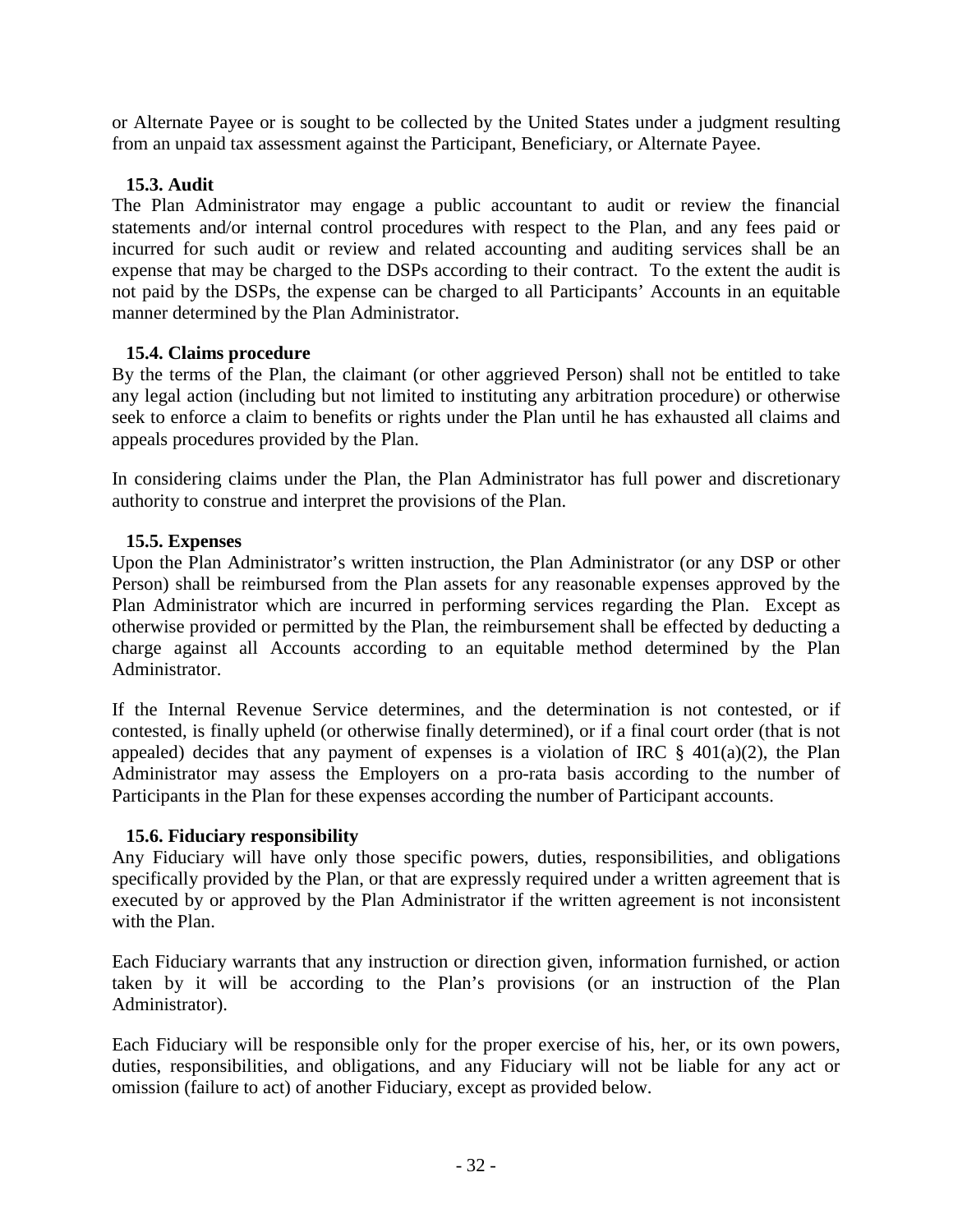A Fiduciary will be liable for a breach of fiduciary responsibility of another Fiduciary in the following circumstances: (1) if the Fiduciary participates knowingly in, or knowingly undertakes to conceal, an act or omission of the other Fiduciary, knowing such act or omission is a breach of the other Fiduciary's responsibility; (2) if, by the Fiduciary's failure to comply with his, her, or its duty in the administration of the Fiduciary's specific responsibility that gives rise to the Fiduciary's status as a Fiduciary, the Fiduciary has enabled the other Fiduciary to commit a breach of the other Fiduciary's responsibility; (3) if the Fiduciary has knowledge of a breach by the other Fiduciary, unless the Fiduciary makes reasonable efforts under the circumstances to remedy the breach.

#### **15.7. Governing law**

The Plan, and actions under or relating to the Plan, and the statute of limitations for such actions shall be governed by and enforced by the laws of the State of South Carolina and shall be construed, to the extent that any construction beyond the written Plan is necessary, according to the laws of the State of South Carolina.

### **15.8. IRS approval**

If, under any application filed by or on behalf of the Plan, the IRS determines that the Plan as amended and restated does not qualify under IRC § 401(a), and the determination is not contested, or if contested, is finally upheld (or otherwise finally determined), the Plan Administrator, without further authorization or consent from the Plan Sponsor, may retroactively amend the Plan to the earliest date permitted by Treasury Regulations to the fullest extent that the Plan Administrator considers necessary to obtain an IRS determination that the Plan qualifies under IRC § 401(a).

#### **15.9. Mistaken contributions**

If any Contribution (or any portion of a Contribution) is made by the Employer by a good faith mistake of fact, upon receipt in good order of a proper request by the Plan Administrator, the Trustee or the DSP shall return the amount of the mistaken Contribution(s), except as limited below, to the Employer. A return of a mistaken Contribution will not be made if the return will not be made within one year from the date of the mistaken payment of the Contribution. Upon any return of a mistaken Contribution, earnings attributable to the mistaken contributions will not be returned and losses attributable to the mistaken Contribution shall reduce the amount to be returned.

### **15.10. Necessary information**

The Participant, Beneficiary, or Alternate Payee shall provide upon any request of the Plan Administrator or DSP any information that may be needed for the proper and lawful operation and administration of the Plan; including but not limited to, his full legal name, his Social Security Number (SSN) or other Taxpayer Identification Number (TIN), his current address and the current address of his spouse and of any Beneficiary(s), evidence of his age, evidence of his or her marital status. The Participant shall promptly respond to and fully answer any reasonable inquiry related to these purposes. A failure to provide any information described above or which otherwise may be necessary or appropriate for the lawful operation of the Plan may result in a delay of eligibility for participation, in a delay of the payment of Contributions, or in a delay or refusal by the Plan Administrator, in its discretion, to authorize or permit any payment to be made.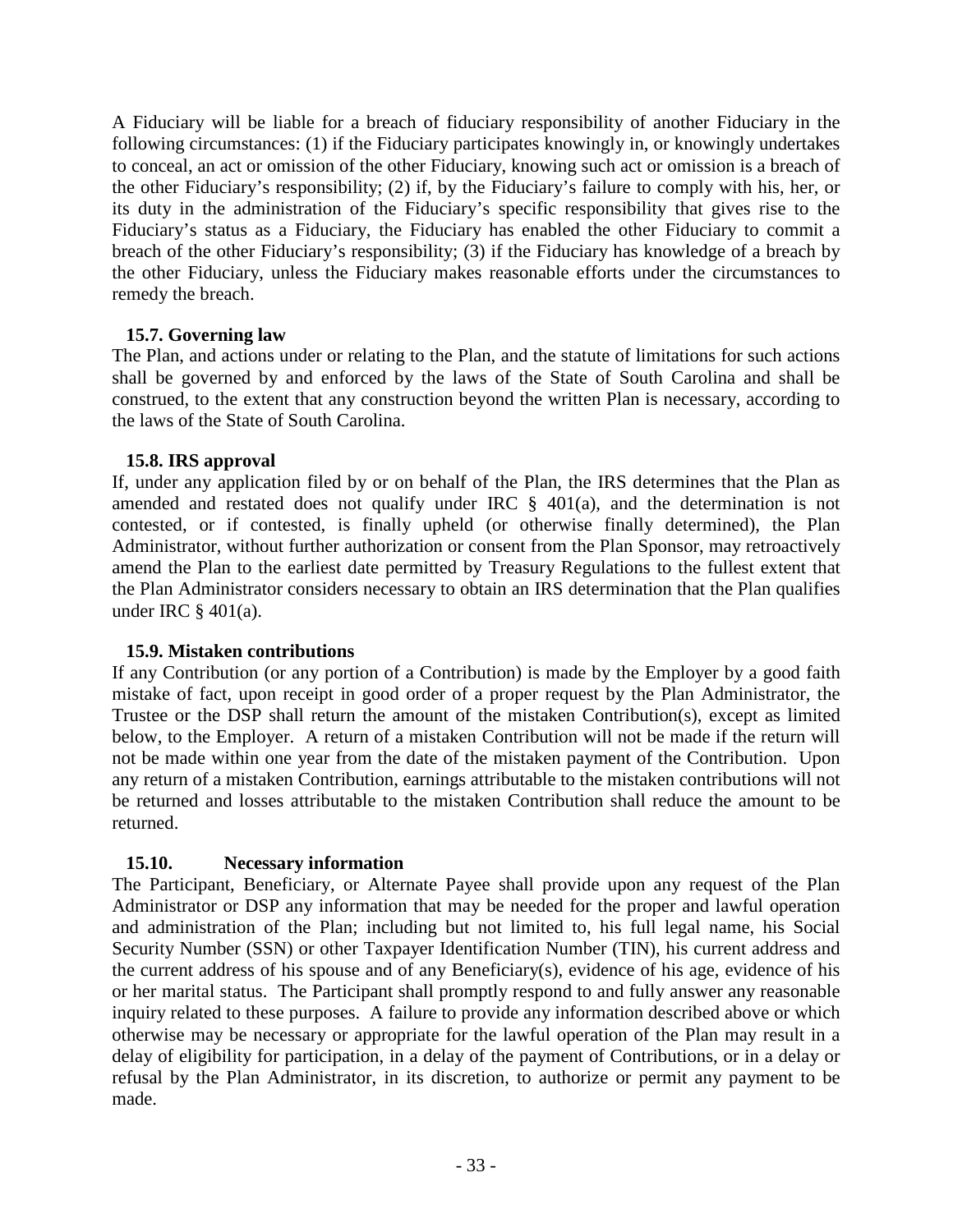The Plan Administrator (and any party acting for it) shall have the right to rely on any information or representation given by any Participant or Beneficiary or other party interested in the Plan. The Plan Administrator shall have no duty to inquire into the accuracy or adequacy or truth of any such information or representation. Any such representation shall be binding upon any party seeking to claim a Benefit through the Participant.

### **15.11. No contract of employment**

Under no circumstances shall the Plan constitute or modify a contract of employment or in any way obligate the Employer to continue the services of any Employee.

### **15.12. No right other than provided by Plan**

The establishment of the Plan and the purchase of any Investment Option(s) under the Plan shall not be construed as giving to any Participant or Beneficiary or any other Person any legal or equitable right against the Employer or the Plan Administrator or their representatives, except as is expressly provided by the Plan.

### **15.13. Taxes**

The Employer and the Plan Administrator do not guarantee that any particular federal or state income, payroll, or other tax consequences would occur because of participation in this Plan.

### **15.14. Notices**

Each Participant, Beneficiary, or Alternate Payee shall be responsible for furnishing the Plan Administrator and each DSP with his current address at all times. Any notice required or permitted to be given under the Plan shall be deemed given if directed to the proper Person at the current address in any Plan (or Investment Option) record and mailed or otherwise delivered to that address. This Provision shall not be construed to require the mailing or the delivery of any notice otherwise permitted to be given by posting or by publication.

### **15.15. Plan is binding**

The Plan, and all acts and decisions taken under it, is binding and conclusive, for all purposes, upon every Participant, Beneficiary, Alternate Payee, any Person claiming through a Participant or Beneficiary or Alternate Payee, all other interested Persons, and upon the Personal Representatives, executors, administrators, heirs, successors and assigns of any and all such Persons. The Plan shall not affect contracts or other dealings with a Person who is not an interested Person, unless a written agreement executed by that Person expressly so provides.

### **15.16. Power-of-attorney**

A power-of-attorney is not effective to permit the attorney-in-fact to submit any Claim, instruction, direction, or consent under the Plan or otherwise act regarding the Plan, unless the Plan Administrator, in its discretion, finds that the power-of-attorney is acceptable.

Without limiting the effect of the preceding sentence, the Plan Administrator will not accept a power-of-attorney until it finds that the power-of-attorney:

Is a properly executed and filed durable power-of-attorney pursuant to the law of the jurisdiction in which it was created, which will remain effective despite the later incapacitation or disability of the principal.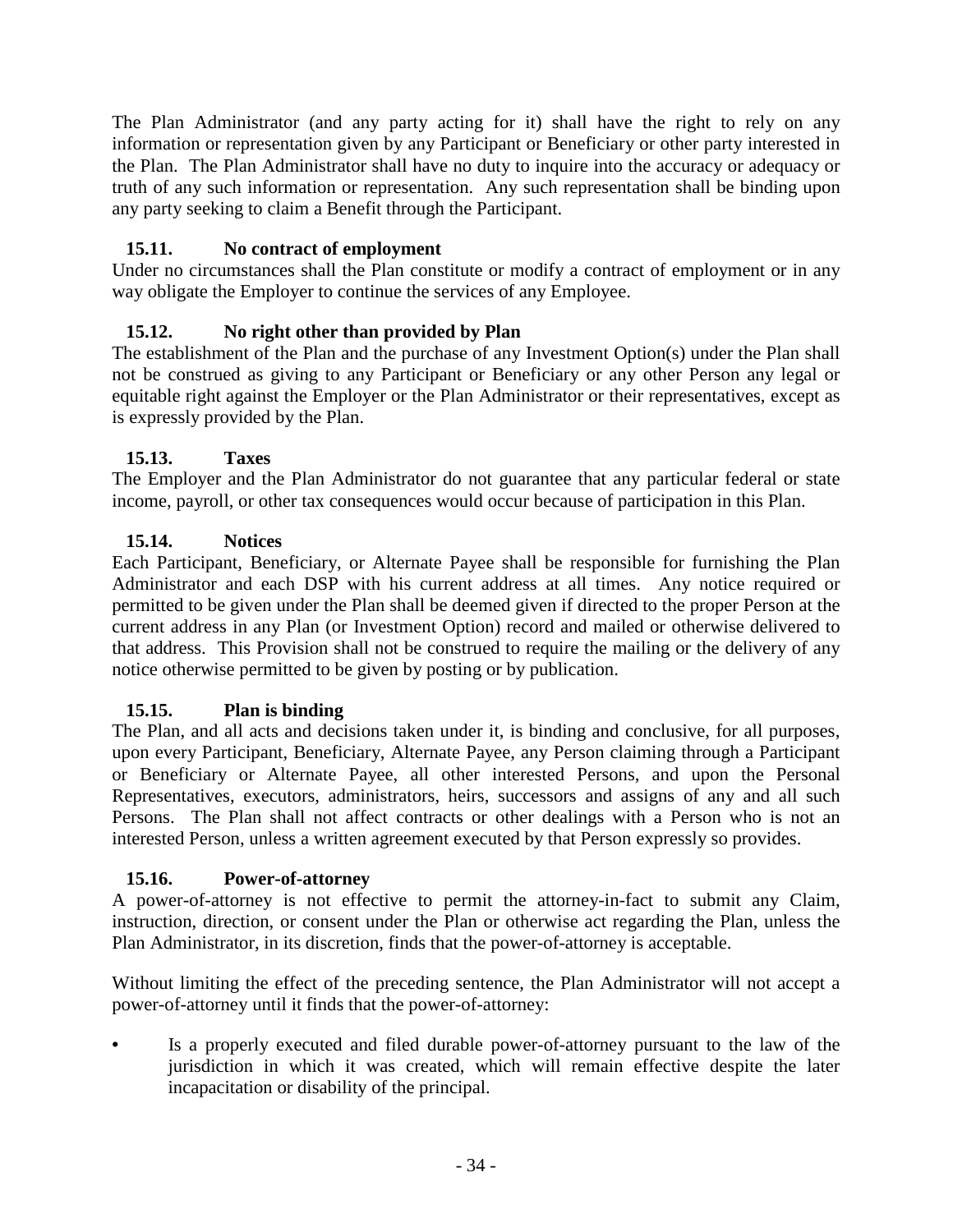- Indemnifies the Plan Administrator and every Person that may rely on the durable powerof-attorney against any liability that may arise out of the Plan Administrator's acceptance of the power-of-attorney.
- Contains the following provision or a substantially similar provision: "No person who may act in reliance upon the representations of my attorney-in-fact for the scope of authority granted to the attorney-in-fact shall incur any liability as to me or to my estate as a result of permitting the attorney-in-fact to exercise this authority, nor is any such person who deals with my attorney-in-fact responsible to determine or ensure the proper application of funds or property."
- Grants specific authority for the attorney-in-fact to conduct transactions with the principal's retirement plan, pension plan, or employee benefit plan.

A general grant of power in the power-of-attorney for the attorney-in-fact to handle the principal's affairs, without specific authorization in the power-of-attorney to deal with the principal's retirement benefits, does not authorize the attorney-in-fact to conduct any business on behalf of the principal with the Plan.

The attorney-in-fact may not designate himself as the beneficiary for a retirement benefit unless the power-of-attorney authorizes the attorney-in-fact to designate himself as a retirement beneficiary or authorizes the attorney-in-fact to give gifts of the principal's property to himself.

### **15.17. Privacy**

The Plan Administrator (and any other Person acting for or at the request of the Plan Administrator) may disclose information concerning a Participant, Beneficiary, or Alternate Payee:

- when requested by the Participant's, Beneficiary's, or Alternate Payee's agent who acts under a Power-of-Attorney accepted by the Plan Administrator,
- when required by law,
- when required by a court order (including a subpoena),
- without a court order when reasonably requested by the IRS or the Department of Labor,
- when necessary or appropriate for the Plan Administrator to obtain tax or legal advice,
- when in the course of any domestic relations proceeding an attorney-at-law states in writing that he or she represents the Participant's spouse (or former spouse) or child and that the information is reasonably related to such proceeding, or
- when, in the course of the administration of a Participant's, Beneficiary's, or Alternate Payee's estate or succession, the Personal Representative (or an attorney-at-law who represents the Personal Representative) states in writing that he, she, or it needs the requested information to prepare a return of any estate tax, transfer tax, gift tax,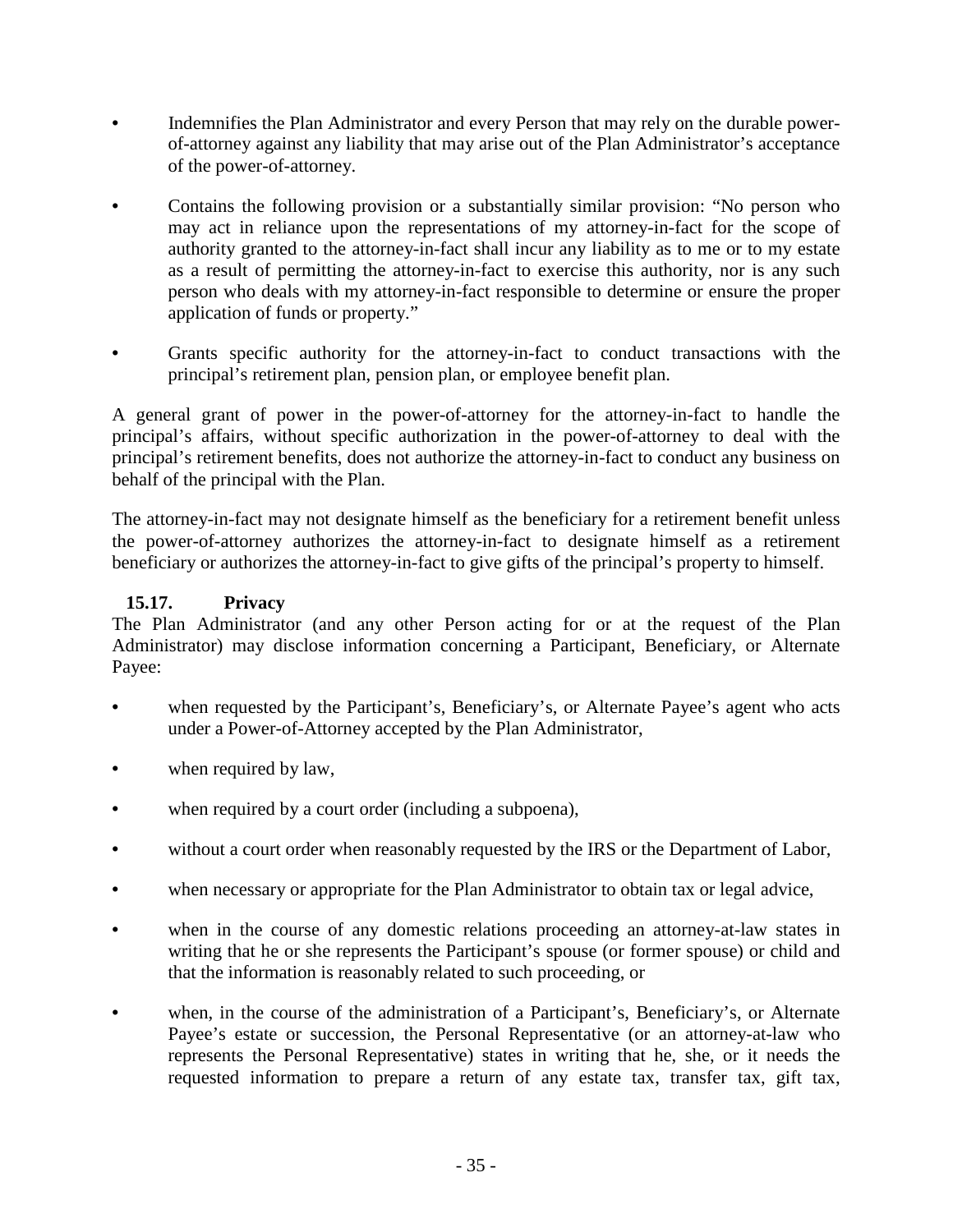inheritance tax, death tax, or similar tax, whether of the United States, any State, or any foreign nation.

### **15.18. Release**

Any payment or any agreement to make payments under a Payout Option selected by the proper payee, shall, to the extent of the payment(s) or agreement, be in full satisfaction of all claims. The Plan Administrator may require any Person, as a condition precedent to making or causing to be made any payment, or agreement for a Payout Option, to execute a receipt and release. If a dispute arises as to the proper payee of any payment(s), the Plan Administrator, in its sole discretion, may withhold or cause to be withheld any payment(s) until the dispute shall have been determined by a court of competent jurisdiction or shall have been settled by all the parties concerned.

### **15.19. Service of legal process**

Requests for information, claims or demands, legal process, and court orders are properly made when addressed to the Plan Administrator in compliance with the South Carolina law.

### **15.20. Severability**

If a court finds that any provision of the Plan is invalid, that holding shall not affect the remaining provisions of the Plan which shall be construed and enforced as if the invalid provision had not been included in the Plan, unless such a construction of the Plan would be clearly contrary to the Enabling Statute.

### **15.21. Statute of limitations**

As to any action at law or in equity under or with respect to this Plan, the action shall be governed by (or precluded by) the relevant statute of limitations according to South Carolina law.

### **15.22. Uniformity**

To the extent required by the Enabling Statute or applicable State law, provisions of the Plan shall be construed and applied in a non-discriminatory manner.

### **15.23. Venue**

If any Person bound by the Plan under ¶ 15.15 or otherwise brings any proceeding against the Plan Administrator, the Trustee, or Plan Sponsor such Person submits to exclusive venue in the South Carolina courts sitting at Columbia, South Carolina.

### **15.24. USERRA**

Notwithstanding any provisions of this Plan to the contrary, contributions, benefits, and service credits with respect to qualified military service shall be provided in accordance with the Uniformed Services Employment and Reemployment Rights Act of 1994 ("USERRA") and the Heroes Earnings Assistance and Relief Tax Act of 2008 ("HEART"), IRC § 401(a)(37), and IRC  $§$  414(u).

For purposes of this section, "qualified military service" is defined by federal law but it generally means the performance of duty on a voluntary or involuntary basis in a uniformed service under competent authority and includes active duty, active duty training, initial active duty for training, inactive duty training, full-time National Guard duty, a period for with a person is absent from a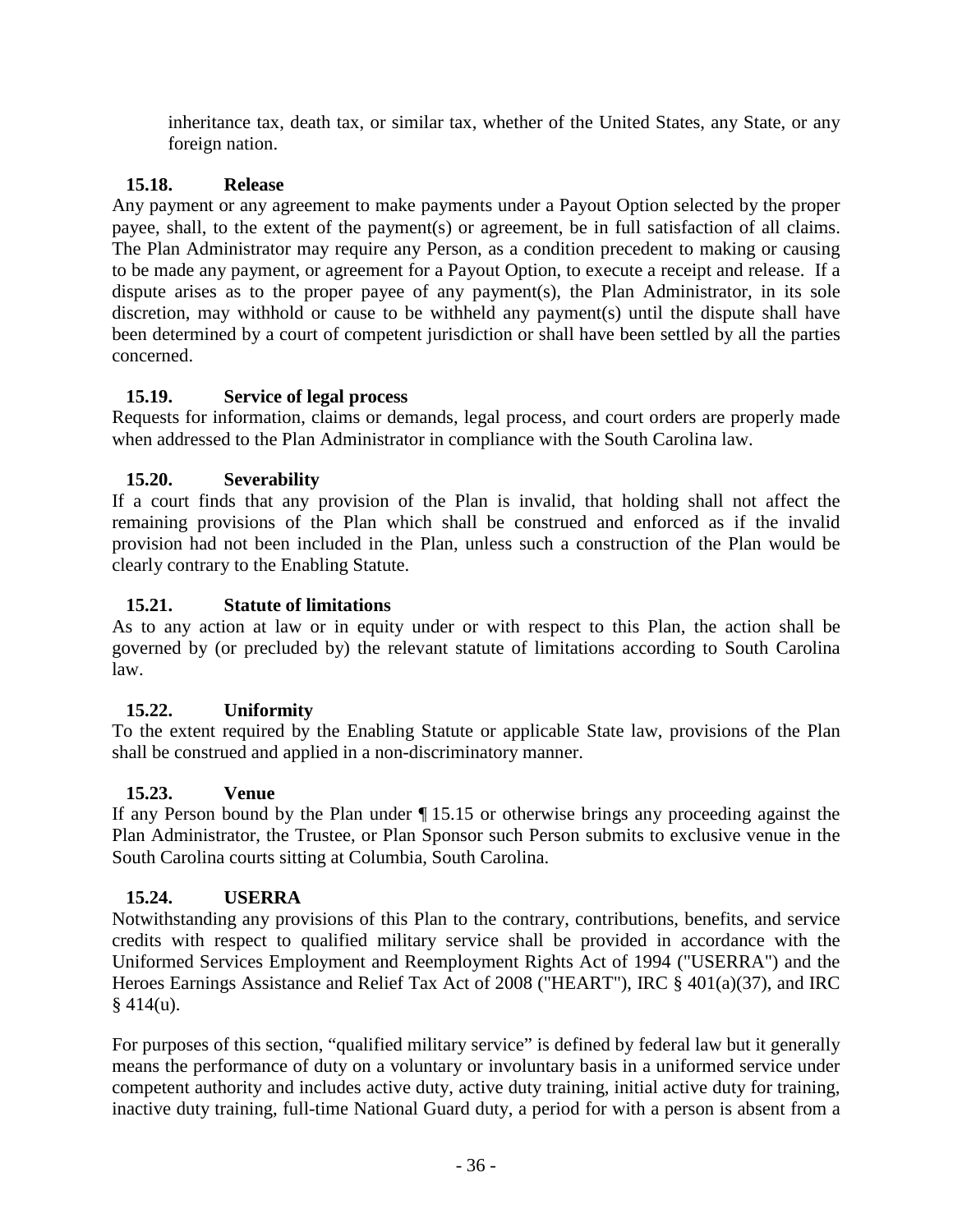position of employment for the purposes of an examination to determine the fitness of the person to perform any such duty, and a period for which a person is absent from employment for the purposes of performing funeral honors duty as authorized by section 12503 or Title 10 to section 115 of Title 32 of the United States Code if such individual is entitled to reemployment rights under USERRA with respect to such service. Uniformed service means the Armed Forces, the Army National Guard and the Air National Guard when engaged in active duty for training, inactive duty training, or full-time National Guard duty, the commissioned corps of Public Health Service, and any other category of persons designated by the President in the time of war or national emergency.

(a) An Eligible Employee whose employment is interrupted by qualified military service under IRC § 414(u) or who is on a leave of absence for qualified military service under IRC § 414(u) shall be entitled to receive any employer contributions that he failed to receive under the Plan as a result of his military service, provided he returns to employment with the Employer upon receiving an honorable discharge from military service and there is no intervening employment outside of the employment with the Employer.

(b) Effective January 1, 2009, an Eligible Employee whose employment is interrupted by qualified military service or who is on a leave of absence for qualified military service and who receives a differential wage payment within the meaning of IRC § 414(u)(12)(D) from the Employer will be treated as an Eligible Employee of the Employer and the differential wage payment will be treated as Compensation.

(c) Effective January 1, 2009, notwithstanding subsection (b) above, an individual who receives a differential wage payment within the meaning of IRC  $\S$  414(u)(12)(D) from a Participating Employer shall be treated as having a severance from employment during any period the individual is performing qualified military service (as defined in IRC  $\S$  414(u)) for purposes of taking a Distribution from the Plan.

(d) Effective January 1, 2007, death benefits payable under the Plan shall be paid in accordance with IRC  $\S$  401(a)(37), which provides that in the case of an Eligible Employee who dies while performing qualified military service (as defined in IRC § 414(u)), the survivors of the Eligible Employee are entitled to any additional benefits (other than benefit accruals relating to the period of qualified military service) provided under the Plan had the Eligible Employee resumed and then terminated employment with the Employer on account of death.

Notwithstanding anything in the Plan to the contrary, a Participant who is a reservist or national guardsman (as defined in 37 U.S.C. § 101(24)), and who was ordered or called to active duty, after September 11, 2001, for a period in excess of 179 days or for an indefinite period may request, during the period beginning on the date of the order or call to duty and ending at the close of the active duty period, a Distribution of all or part of his or her Account attributable to Contributions. The Distribution shall be paid to the Participant as promptly as practicable after the Plan Administrator receives the Participant's request. If the Participant's interest in the Trust Fund is invested in more than one of the separate Investment Options maintained under the Plan, a withdrawal of less than the complete balance of the interest shall be withdrawn pro rata from each applicable Investment Option.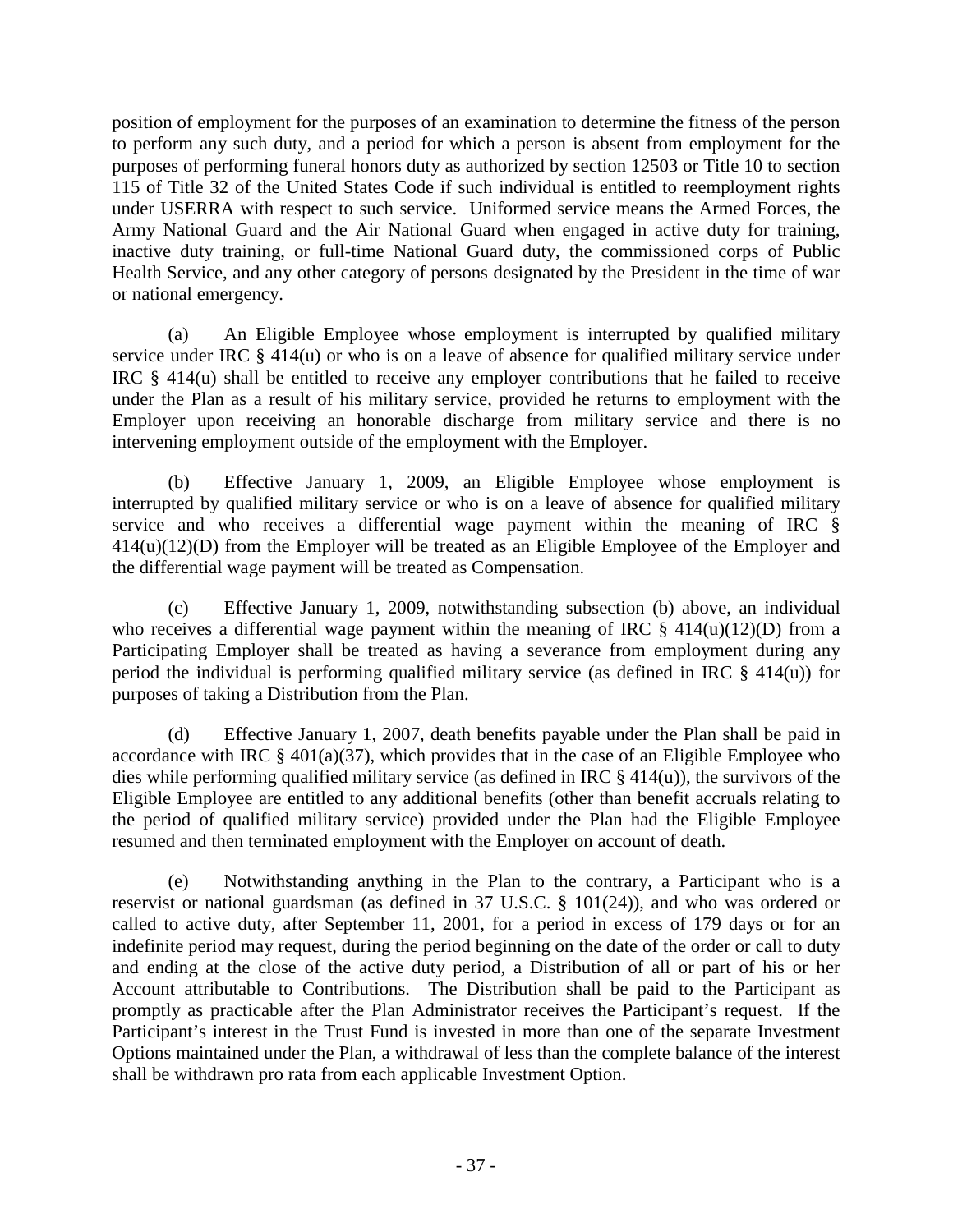## **16. Amendment**

#### **16.1. Plan amendment**

Subject only to the South Carolina Constitution and ¶ 16.2, the South Carolina General Assembly has the right to amend the Plan and Trust at any time. To the extent consistent with the Enabling Statute, the Plan Administrator has the right to amend the Plan and Trust at any time.

#### **16.2. Amendment cannot change exclusive benefit**

Any amendment of the Plan and Trust shall not be effective to the extent that the amendment has the effect of causing any Plan assets to be diverted to or inure to the benefit of the Plan Administrator or any Employer, or to be used for any purpose other than providing Benefits to Participants and Beneficiaries and defraying reasonable expenses of administering the Plan and Trust.

## **17. Construction**

#### **17.1. Construction**

The provisions of this part govern the construction or interpretation of this Plan. These rules of construction and interpretation shall apply for all provisions, and shall supersede any other construction or interpretation rules.

#### **17.2. Construction as a qualified plan**

The Plan Sponsor intends that the Plan conform to the Internal Revenue Code's requirements for federal tax treatment under IRC §§ 401(a) and 414(d), with Employee Contributions picked up under an arrangement consistent with IRC § 414(h)(2). Therefore, the Plan Administrator will construe and interpret the Plan to state provisions that conform to the requirements of IRC § 401, as applicable to a governmental plan under IRC § 414(d). When the Internal Revenue Code is amended through subsequent legislation, the Plan Administrator will construe and interpret the Plan as stating provisions consistent with such amendment of relevant law.

To the extent required for this Plan to qualify under IRC  $\S$  401(a), the provisions of this Plan shall be construed, consistent with Treasury Reg.  $\S$  1.401-1(b)(1)(ii), to provide:

- a definite pre-determined formula for allocating Contributions; a definite pre-determined formula for allocating investment earnings (and losses) among Accounts;
- periodic valuation of Plan assets (including Investment Options) and Trust assets at least once each year;
- periodic valuation of Accounts at least once each year;
- and distribution of Plan Accounts after attainment of a specified age or the occurrence of some event.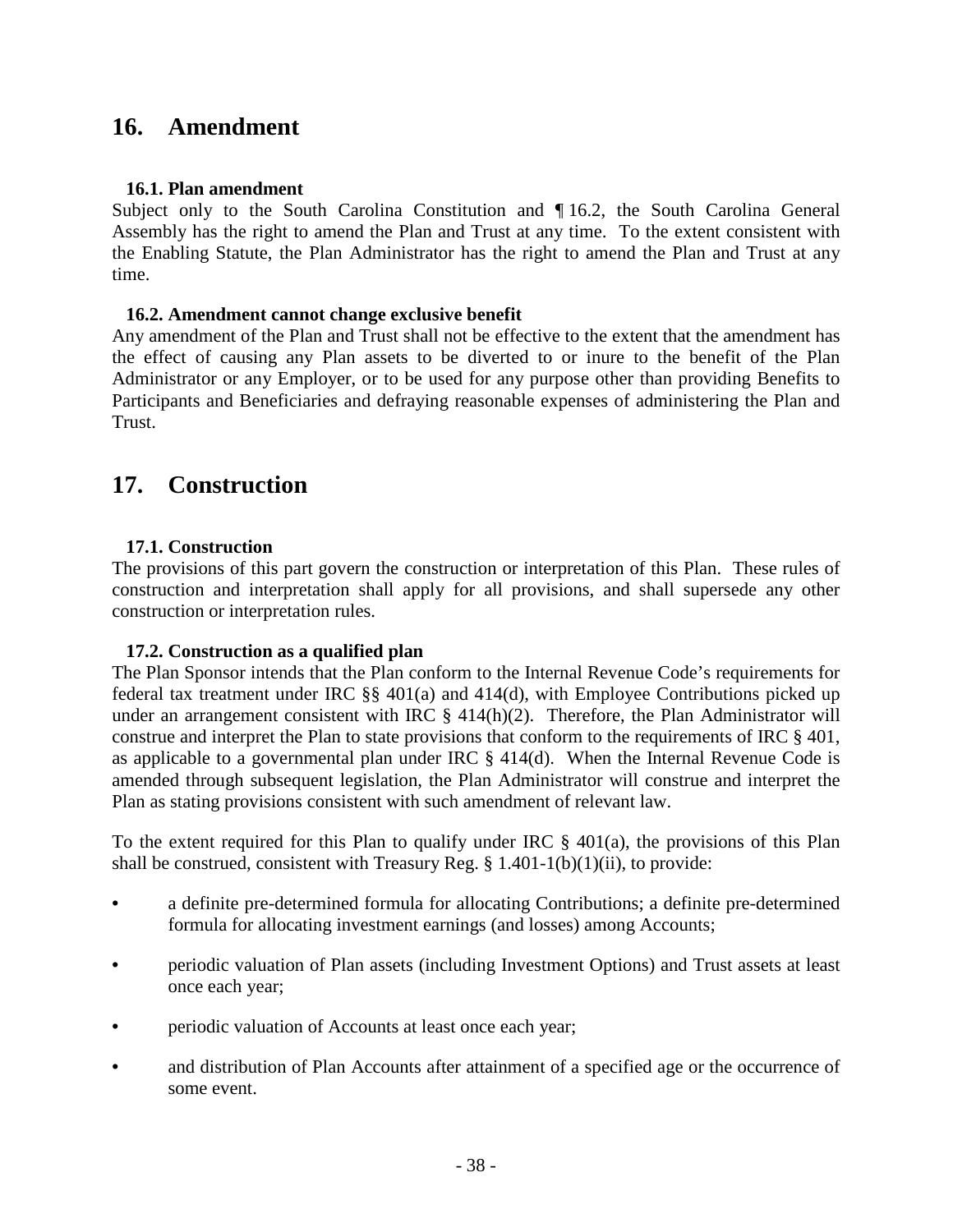#### **17.2.1 Purpose of Plan Amendments.**

The Plan has been amended to conform to the requirements of the Uruguay Round Agreement Act; the Uniformed Services Employment and Reemployment Rights Act of 1994, which provisions are generally effective December 12, 1994; the Small Business Job Protection Act of 1996, which are effective for Plan Years beginning on or after January 1, 1997; the Taxpayer Relief Act of 1997, which are effective for Plan years beginning on and after January 1, 1998; the Internal Revenue Service Restructuring and Reform Act of 1998, which are effective for Plan Years beginning on and after January 1, 1999, and the Community Renewal Tax Relief Act of 2000, which is generally effective for Plan Years beginning on and after January 1, 2001. Furthermore, the Plan and Trust is amended to comply with certain provisions of the Economic Growth and Tax Relief Reconciliation Act of 2001 ("EGTRRA") which are based on the model amendment provided under Internal Revenue Service Notice 2001-57 and are intended as good faith compliance with the requirement of EGTRRA to be construed in accordance with EGTRRA and guidance issued thereunder effective for Plan Years beginning on and after January 1, 2002, and in certain other respects, for the purposes of continuing to provide certain benefits to Participants as hereinafter provided. Except as otherwise specifically provided herein, the Plan establishes the rights and obligations with respect to individuals who are employees on and after such dates, as applicable, and to transactions under the Plan on and after such dates, as applicable. The rights and benefits, if any, of individuals who are not employees on or after such dates, as applicable, shall be determined in accordance with the terms and provisions of the Plan that were in effect on the date that their employment terminated, except as otherwise specifically provided herein or in a subsequent amendment.

#### **17.3. Construction with Enabling Statute**

The Plan is established and maintained with the intent that the Plan conform to the applicable requirements of the Enabling Statute. The provisions of the Plan shall be interpreted whenever possible to state provisions that conform to the applicable requirements of the Enabling Statute. When the Enabling Statute is amended or interpreted through subsequent legislation or regulations or an attorney general opinion, the Plan should be construed as stating provisions consistent with such amendment or interpretation of the applicable law.

#### **17.4. Construction of statutes and regulations**

Any reference to a section of the Internal Revenue Code shall be construed to also refer to any successor provision. Any reference to a section of Treasury Regulations shall be construed to also refer to any successor provision of such Regulations. Any reference to a Revenue Ruling or Revenue Procedure or IRS Notice or IRS Announcement shall be construed to also refer to any guidance of general applicability that extends, amplifies, or modifies the Revenue Ruling or Revenue Procedure or IRS Notice or IRS Announcement.

The Plan refers to relevant regulations, including (but not limited to) Treasury regulations under the Internal Revenue Code, without regard to whether the regulations are substantive or interpretive and without regard to whether the regulations are proposed or temporary or final; but it is intended that any provision that refers to a regulation shall be construed to refer to the regulation in the sense of the appropriate legal effect (under administrative procedure law and otherwise) that the regulation currently has at the time the construction is made.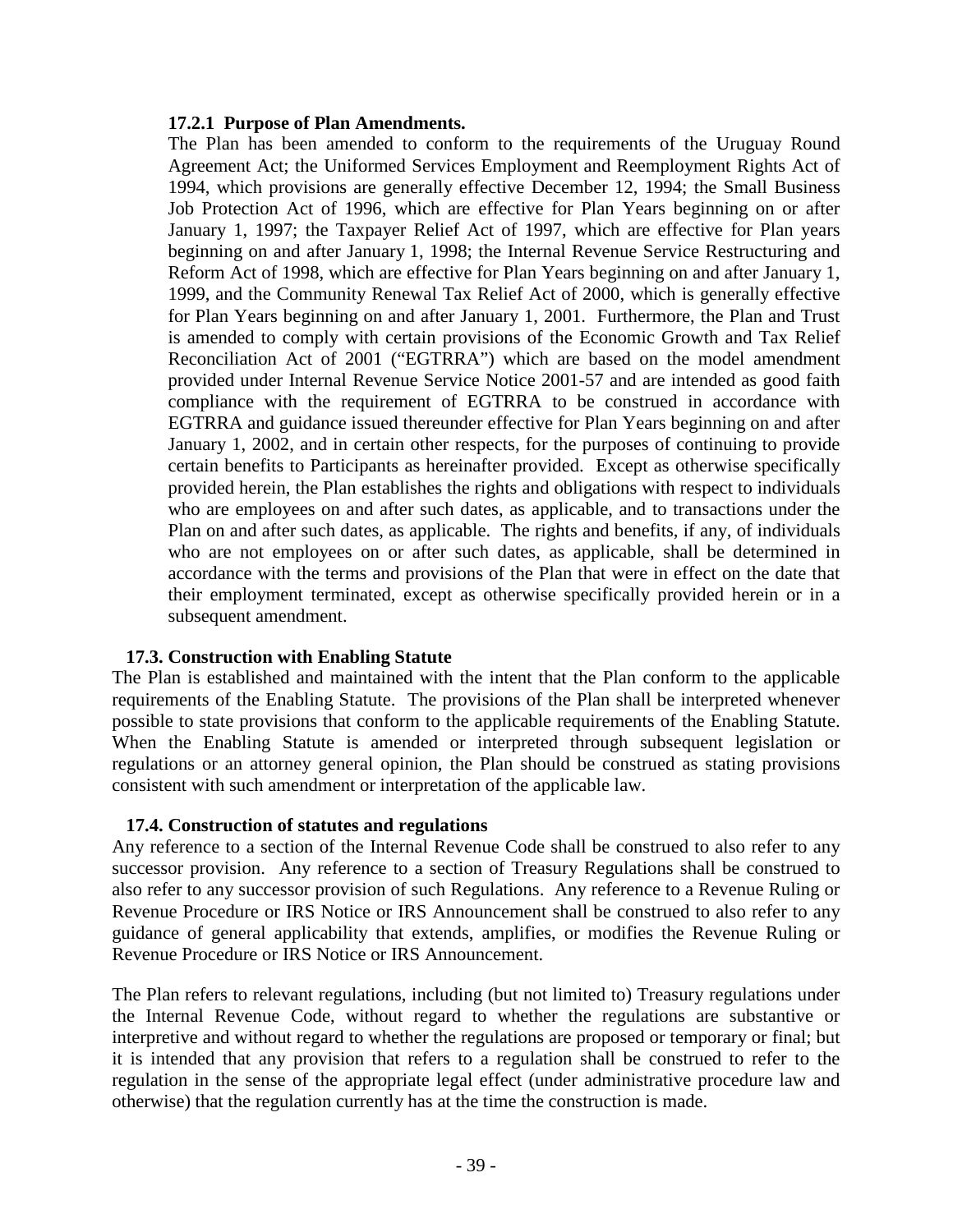To the extent that a provision states a duty owed to any government (rather than a duty to a Participant or Beneficiary or other Person or entity having an interest under the Plan), the provision shall be construed as directory and shall be enforced only by the government. However, a provision that is necessary for the Plan to meet the requirements of a qualified plan within the meaning of IRC  $\S$  401(a) includes a duty owed to Participants and Beneficiaries and is not directory.

#### **17.5. Investment Law**

Whenever, after applying the specific construction rules of any definition or provision or part and the general construction rules stated in this part, the Plan may be susceptible to more than one construction or interpretation, a construction or interpretation that is consistent with or that is not inconsistent with applicable Investment Law is preferred over a construction or interpretation that is inconsistent with applicable Investment Law.

#### **17.6. Construction of words and phrases**

The headings and numbering of provisions in the Plan and text that is stated within brackets are included solely for convenience of reference and are not intended to limit, amplify, or affect the construction of any provision of this Plan.

The phrase "under the Plan" or "under this Plan" refers to the entire Plan as a whole and not merely to any part of any document or Provision in which the phrase appears. Any reference to a part of the Plan refers to the whole part. Any reference to a definition or provision of the Plan refers to the whole definition or provision, unless the reference specifies a particular portion or paragraph of the provision.

The singular shall be construed to include the plural, unless the context clearly indicates otherwise.

The words "as" or "if" shall be construed to mean the phrase, "to the extent that," as appropriate in the context.

Any reference to the Plan Administrator shall be construed to refer to a DSP to the extent that the DSP is authorized to act on behalf of or under the direction of the Plan Administrator.

Unless the provision states otherwise, any reference to a Person or party shall be construed to refer also to any non-natural person or any entity (including but not limited to, any trust or estate).

Any reference to a corporation or similar organization shall be construed to include any successor to the corporation or similar organization.

If any provision concerning a benefit under the Plan is ambiguous, a construction or interpretation of the provision that would provide that such benefit is available in a nondiscriminatory manner shall take precedence over a construction or interpretation that would not so provide.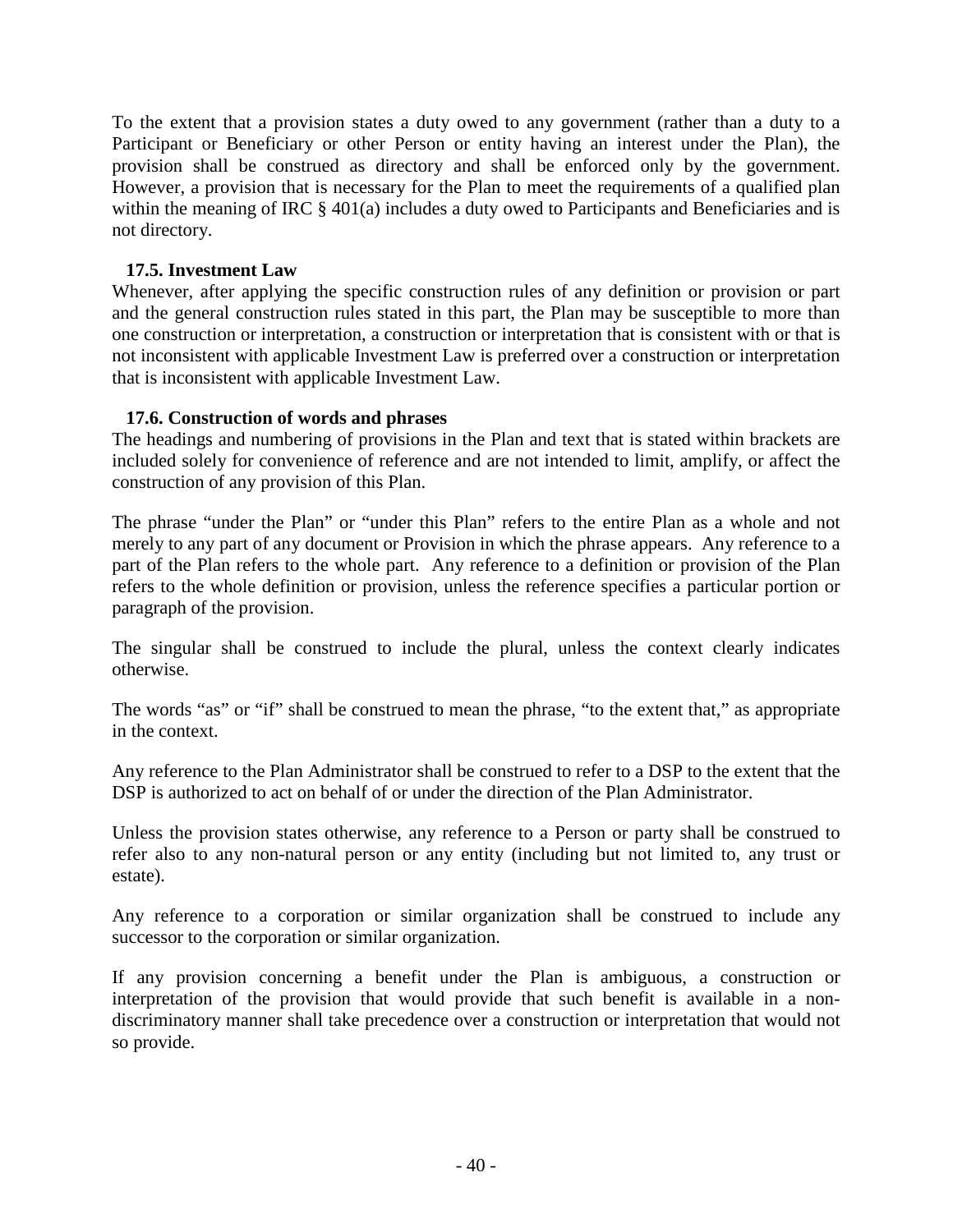#### **17.7. Construction by reference to model laws**

To the extent that any construction beyond the written provisions of the Plan is necessary, the Plan shall be construed (except as otherwise provided by the Plan) according to any then-current restatement of law published or promulgated by the American Law Institute or any then-current Uniform Act or Model Act published or recommended by the National Conference of Commissioners on Uniform State Laws. The Plan Administrator may consider a withdrawn Uniform Act or Model Act if no successor has been promulgated. Among these sources, the Plan Administrator in its sole discretion may select any order of reference and if more than one source is relevant may decide which source it considers controlling or appropriate.

#### **17.8. United States of America Constitution and South Carolina Constitution**

When applying any of the preceding construction rules relating to the Internal Revenue Code or the Enabling Statute or the Retirement System law, the Plan Administrator need not consider any statute or regulation or order to the extent that its application is contrary to the Constitution of the United States of America or is contrary to the Constitution of the State of South Carolina; however, the Plan Administrator may presume that any statute or regulation or order is not unconstitutional until a published controlling court decision expressly holds that such law is contrary to a Constitution.

To adopt this Plan, an officer of the South Carolina Public Employee Benefit Authority signed below.

## **18. Trust**

#### **18.1. Trust**

A trust is hereby established under State law.

#### **18.2. Adding property to the Trust**

The Trustee shall cause all Plan Investment Options applied for after the date that this restated Plan is adopted to be issued to or registered in the name of the Trustee for the purposes of this Trust.

#### **18.3. Participant-directed investment**

In addition to (and not by limitation upon) the provisions above, the Trustee hereby authorizes each DSP to accept investment directions given by a Participant, Beneficiary, or Alternate Payee as provided by the Plan. If any investment direction is not received in good order, the DSP may, to the extent provided by the Investment Option, hold any Contribution in cash, without liability for interest or investment gains of any kind, until the Person receives complete proper instructions in good order or the DSP may direct the Contribution to the default Investment Option.

#### **18.4. Trustee must defend the Trust**

The Trustee must defend the Trust in any action at law or in equity that asserts or alleges that the Trust is not a valid entity or is in any other way illegal or void or voidable. The Trustee is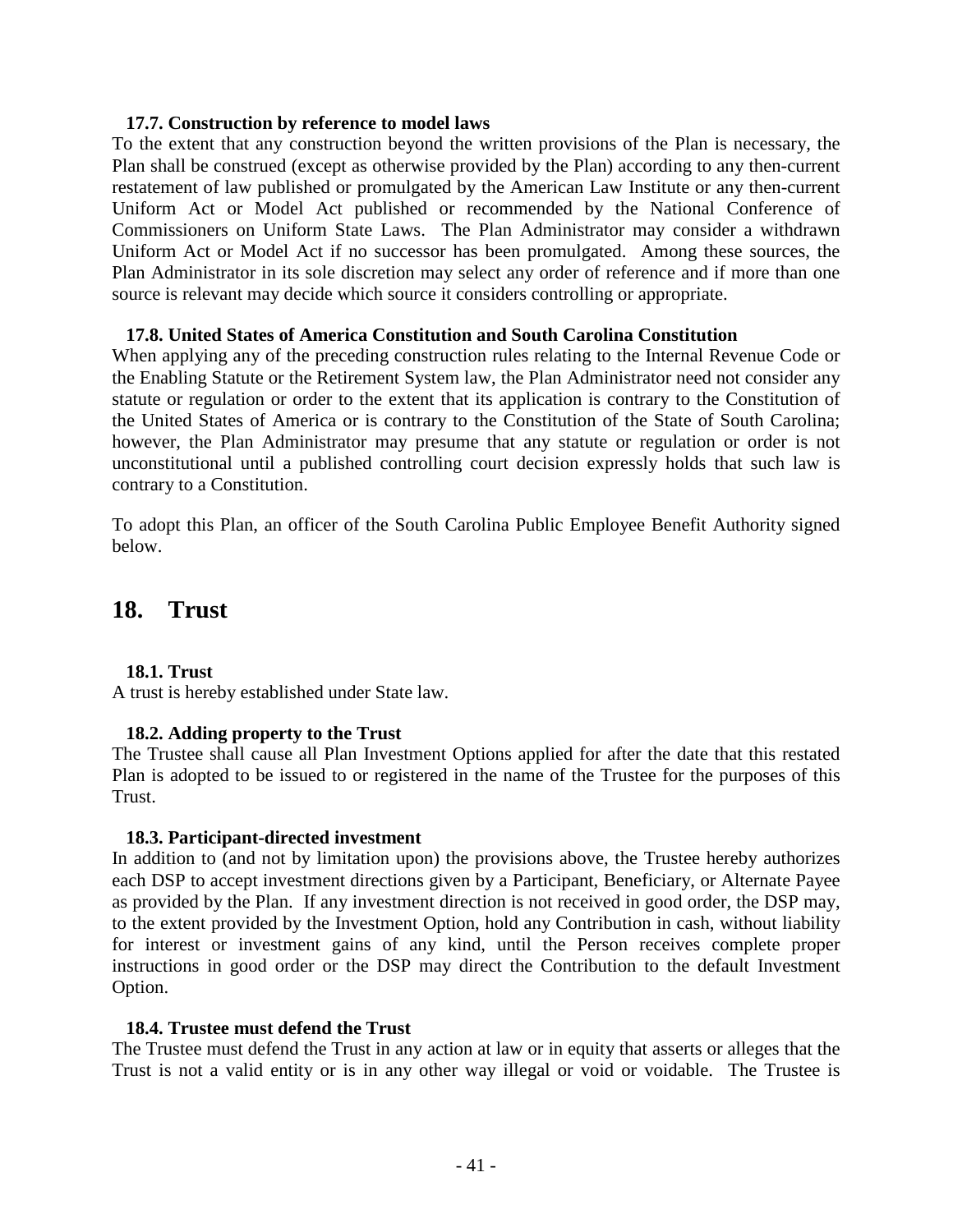entitled to pay from or be reimbursed by the Trust assets all of its actual expenses incurred relating to the defense of the Trust.

#### **18.5. Trustee must hold Investment Options**

The Trustee must maintain ownership of the Investment Options. To the extent of Investment Options under a group trust, collective investment fund, or other pooled investment, the Trustee's participation (whether or not measured by shares or units) in the group trust, collective investment fund, or other pooled investment is the form of ownership. This section does not apply to those funds invested in individual annuity contracts prior to July 1, 2005.

#### **18.5.1 Other Investments**

The Trustee shall not invest any money or property of the Trust other than under an Investment Option.

#### **18.5.2 Power to use Investment Options**

The Trustee delegates to the DSPs authority to exercise any of the Trustee's rights or powers under the Investment Options. The Trustee shall oversee the DSP's actions so as to have reasonable assurance that the Investments Options are used according to the Plan and not for any improper purpose.

#### **18.6. Trustee has no investment duties**

The Trustee has no investment duties under the Trust. The Trustee shall not invest any money or property of the Trust other than under the Investment Options as instructed by Participants, Beneficiaries, and Alternate Payees. Except to the extent otherwise required by the Enabling Statute, the Trustee has no duty to consider the prudence of any Investment Option. The Trustee has no duty to and shall not inquire into any Participant's, Beneficiary's, or Alternate Payee's investment direction.

#### **18.6.1 Trustee follows investment directions**

The Trustee shall not give any investment direction or instruction of any kind, except as instructed by a Participant, Beneficiary, Alternate Payee, or the Plan Administrator.

#### **18.7. Trustee's powers**

Subject to the limitations stated by this Part 18, the Trustee has all powers provided by any applicable South Carolina statute and otherwise at law or in equity (including the common law), and has the following specified powers in addition to and not by limitation upon any such powers.

#### **18.7.1 General powers**

The Trustee may require any Person involved in the administration of the Plan, and any Person having any interest under the Plan, to furnish such certifications of facts as shall permit the Trustee to perform its duties under this Part 18 or under any applicable law. The Trustee has power to make, execute, and deliver as Trustee any and all contracts, waivers, releases, or other instruments in writing and to do all other acts as Trustee that the Trustee considers necessary or appropriate in carrying out any duty or power under this Part 18 or otherwise at law or in equity. The Trustee has power to adjust, settle,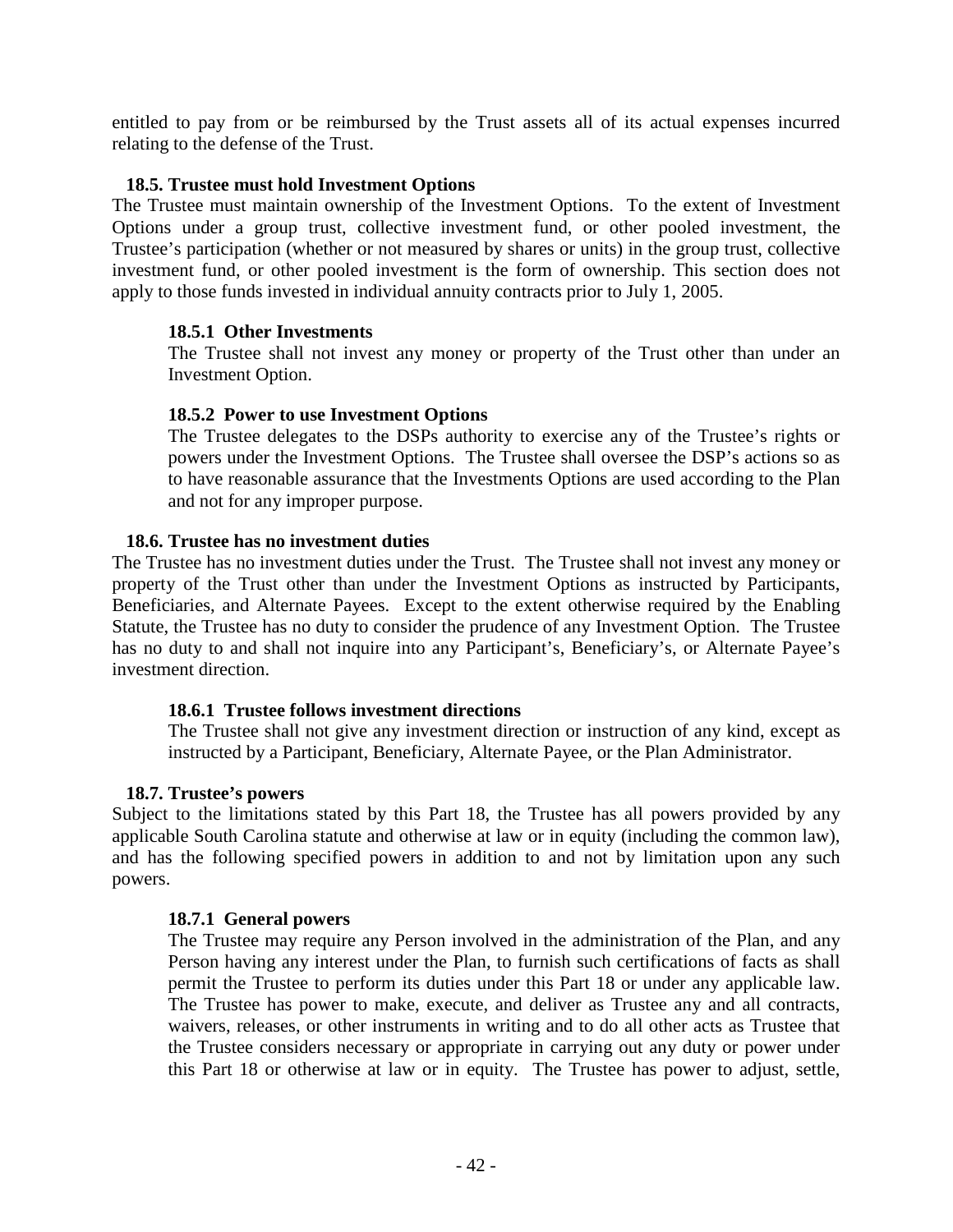contest, compromise and arbitrate any claims, debts, or damages due or owing to or from the Trust, and to sue, commence or defend any legal proceedings relating to the Trust.

#### **18.7.2 Power to employ accountants and counsel**

Subject to the Enabling Statute, the Trustee has power to employ (at the expense of the Trust) suitable agents, accountants, attorneys, lawyers, legal assistants, consultants, and counsel of any kind; and to pay their fees or expenses and compensation out of the Trust assets. The Trustee shall not be deemed imprudent by reason of its taking or refraining from taking any action according to the opinion of its counsel.

### **18.8. Employer sends Contributions**

Each Employer sends Contributions to the DSP to be invested under the Investment Options. The Trustee shall not receive any Contributions.

### **18.9. Plan accounting is Trust accounting**

Because this Part 18 provides that the Trustee shall not receive Plan Contributions, shall have no investment duties, shall not give investment instructions, and shall not pay Plan Distributions, the Trustee need not keep accounts of the Trust.

### **18.10. Plan audits**

At any time the Trustee may (but is not required to) engage an independent public accountant to examine the Plan's financial statements or internal control procedures. If the Plan Administrator engages an independent accountant, the Plan Administrator must require that such engagement provide that the examination be made according to generally accepted auditing principles (or according to agreed upon procedures that the Trustee approves in writing), and that the Trustee is entitled to rely upon the accountant's examination and opinion and all reports relating to the examination.

### **18.11. Action of Trustee**

The Trustee may authorize any of its officers or employees to execute documents on its behalf.

### **18.12. Allocation of responsibility**

Any Person acting regarding the Trust shall have only those specific powers, duties, responsibilities, and obligations specifically provided by this Part 18, or that are provided by the Plan to the extent that the Plan is not inconsistent with this Part 18. Each Person is responsible only for the proper exercise of his, her, or its own powers, duties, responsibilities, and obligations, and any Person is not liable for any act or failure to act of another Person.

#### **18.13. Expenses**

The Trustee may pay from the Trust assets any actual expense (including, by example and not by limitation, actual fees of lawyers and legal assistants, accountants, auditors, proxy solicitors, or other consultants) reasonably incurred in performing services with respect to the Plan or the Trust. Without limiting the comprehensive effect of the foregoing, all of the provisions of the Plan concerning expenses are incorporated into and made a part of this Part 18 by reference.

#### **18.14. Indemnification**

For any officer or employee of the Trustee, such Person's service with respect to the Trust shall be treated as official duties, and such Person shall be entitled to public officer immunity, relief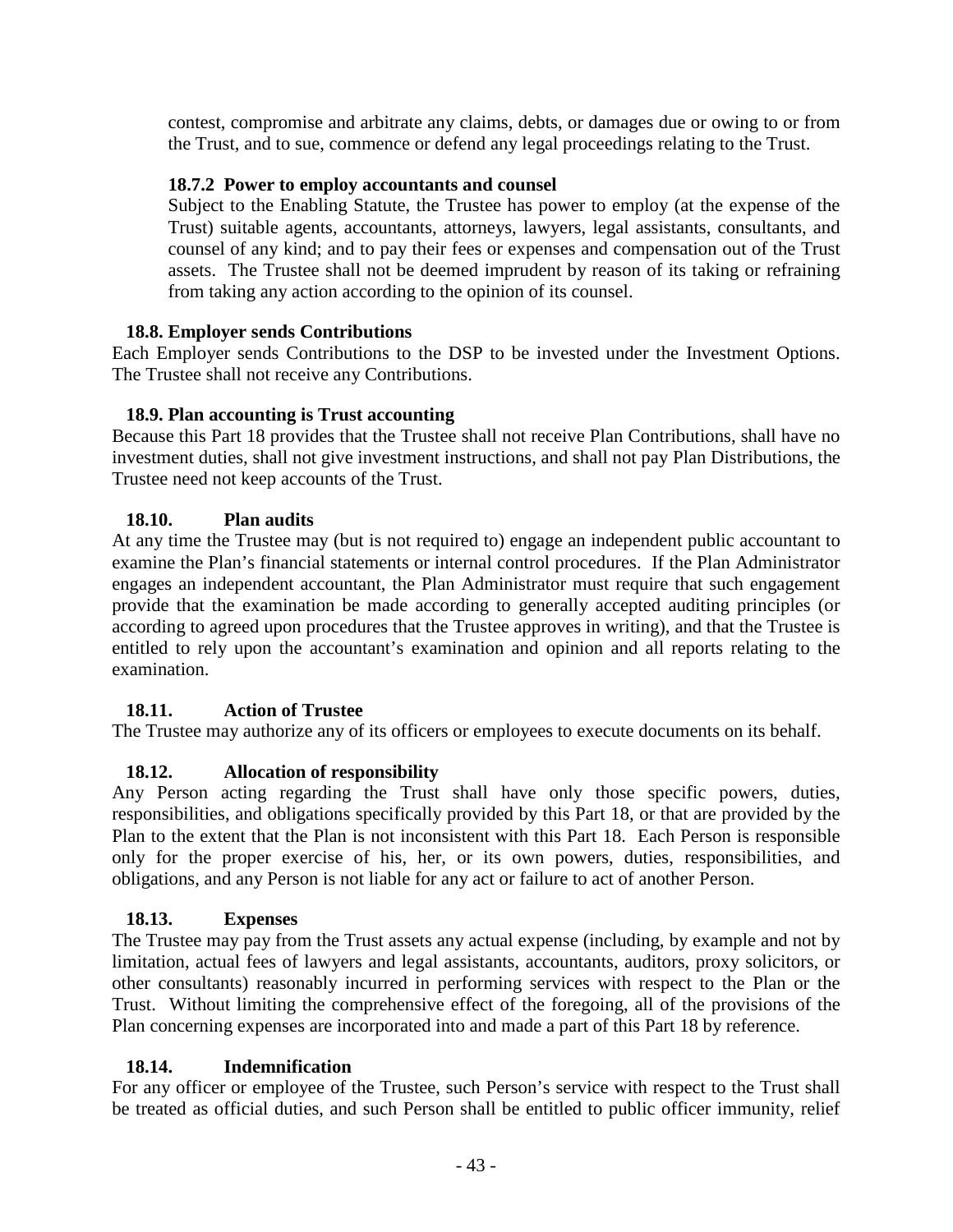from liability, and defense and indemnification to the same extent as provided for a government officer or employee in the conduct of his or her official duties.

### **18.15. Non-involvement in business management**

The Trustee shall not have any duty to interfere or become in any way involved in the management or conduct of the affairs or business of any business organization or investment organization or entity in which any Trust assets may be invested, even if the Trustee has the controlling interest in such organization or entity. However, the preceding sentence shall not be construed to excuse the Trustee from asserting the Trust's rights if the Trustee has actual knowledge that an organization or entity has willfully defaulted on an obligation owing to the Trust. This provision shall not apply to the extent that its application would cause the Plan to fail to meet the requirements of IRC  $\S$  401(a)(2).

### **18.16. Proxy voting**

The Trustee shall not have any duty to vote its shares or units or other interest in any Investment Option or any business organization or investment organization or entity in which any Trust assets may be invested. If the Trustee, in its sole and absolute discretion and free of any fiduciary duty, decides to vote any shares or units or other interest, the Trustee may (but need not) seek Plan investment directions concerning the Trustee's voting of any shares or units or other interest. Any voting is not subject to any fiduciary duty except to the extent required to satisfy IRC  $\S$  401(a)(2).

### **18.17. Rule against accumulations**

The rule against accumulations does not apply to the Trust.

### **18.18. Rule against perpetuities**

The rule against perpetuities does not apply to the Trust.

### **18.19. Standard of care**

The Trustee shall discharge its limited duties under this Part 18 with the diligence under the circumstances then prevailing that a prudent person acting as a ministerial trustee of a trust for which the trustee had no duties other than to maintain record title of the trust property would use in the conduct of a like trust with a like aim to hold the Investment Options and any other money or property held for the purposes of the Plan solely as Plan assets for the purpose of investing Plan Accounts and paying Plan Distributions.